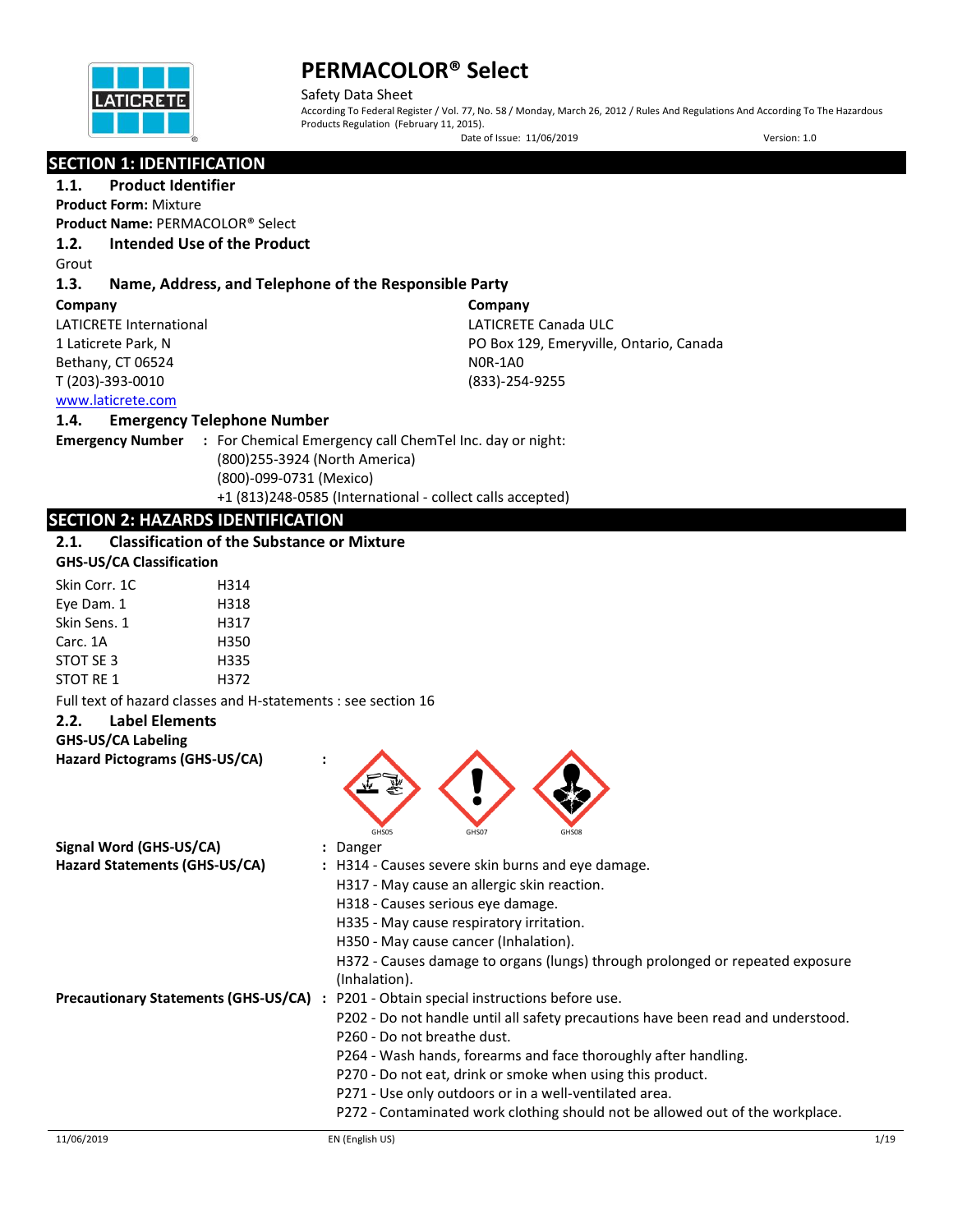Safety Data Sheet

According To Federal Register / Vol. 77, No. 58 / Monday, March 26, 2012 / Rules And Regulations And According To The Hazardous Products Regulation (February 11, 2015).

P280 - Wear protective gloves, protective clothing, and eye protection. P301+P330+P331 - IF SWALLOWED: Rinse mouth. Do NOT induce vomiting. P303+P361+P353 - IF ON SKIN (or hair): Take off immediately all contaminated clothing. Rinse skin with water.

P304+P340 - IF INHALED: Remove person to fresh air and keep comfortable for breathing.

P305+P351+P338 - IF IN EYES: Rinse cautiously with water for several minutes. Remove contact lenses, if present and easy to do. Continue rinsing.

P308+P313 - If exposed or concerned: Get medical advice/attention.

P310 - Immediately call a POISON CENTER or doctor.

P314 - Get medical advice/attention if you feel unwell.

P321 - Specific treatment (see section 4 on this SDS).

P333+P313 - If skin irritation or rash occurs: Get medical advice/attention.

P362+P364 - Take off contaminated clothing and wash it before reuse.

P403+P233 - Store in a well-ventilated place. Keep container tightly closed.

P405 - Store locked up.

P501 - Dispose of contents/container in accordance with local, regional, national, territorial, provincial, and international regulations.

### **2.3. Other Hazards**

Exposure may aggravate pre-existing eye, skin, or respiratory conditions.

#### **2.4. Unknown Acute Toxicity (GHS-US/CA)**

No data available

### **SECTION 3: COMPOSITION/INFORMATION ON INGREDIENTS**

#### **3.1. Substance**

Not applicable

#### **3.2. Mixture**

| <b>Name</b>                         | <b>Product Identifier</b> | $%$ $*$        | <b>GHS Ingredient Classification</b> |
|-------------------------------------|---------------------------|----------------|--------------------------------------|
| Quartz                              | (CAS-No.) 14808-60-7      | $59.5 - 60$    | Carc. 1A, H350                       |
|                                     |                           |                | <b>STOT SE 3, H335</b>               |
|                                     |                           |                | <b>STOT RE 1, H372</b>               |
| Cement, alumina, chemicals          | (CAS-No.) 65997-16-2      | $10 - 30$      | Eye Irrit. 2A, H319                  |
| Calcium sulfate                     | (CAS-No.) 7778-18-9       | $3 - 7$        | Not classified                       |
| Cement, portland, chemicals         | (CAS-No.) 65997-15-1      | $1 - 5$        | Skin Irrit. 2, H315                  |
|                                     |                           |                | Eye Dam. 1, H318                     |
|                                     |                           |                | Skin Sens. 1, H317                   |
|                                     |                           |                | STOT SE 3, H335                      |
| Limestone                           | (CAS-No.) 1317-65-3       | $\leq$ 2       | Not classified                       |
| Calcium oxide                       | (CAS-No.) 1305-78-8       | $1.6 - 2.1$    | Skin Irrit. 2, H315                  |
|                                     |                           |                | Eye Dam. 1, H318                     |
|                                     |                           |                | STOT SE 3, H335                      |
|                                     |                           |                | Aquatic Acute 3, H402                |
|                                     |                           |                | Aquatic Chronic 3, H412              |
| Kaolin                              | (CAS-No.) 1332-58-7       | $\leq$ 2       | Not classified                       |
| Plaster of Paris                    | (CAS-No.) 26499-65-0      | $1.46 - 1.54$  | Not classified                       |
| Cellulose                           | (CAS-No.) 9004-34-6       | $0.1 - 1$      | Comb. Dust                           |
| Calcium sulfate dihydrate           | (CAS-No.) 13397-24-5      | $\leq 0.15$    | Not classified                       |
| Silica, amorphous, precipitated and | (CAS-No.) 112926-00-8     | $0.04 - 0.11$  | Not classified                       |
| gel                                 |                           |                |                                      |
| Magnesium oxide (MgO)               | (CAS-No.) 1309-48-4       | $= 0.1$        | Not classified                       |
| Carbonic acid, calcium salt (1:1)   | (CAS-No.) 471-34-1        | ${}_{0.1}$     | Not classified                       |
| Tremolite                           | (CAS-No.) 14567-73-8      | $0.003 - 0.03$ | Not classified                       |
| Methacrylic acid                    | (CAS-No.) 79-41-4         | < 0.0012       | Flam. Liq. 4, H227                   |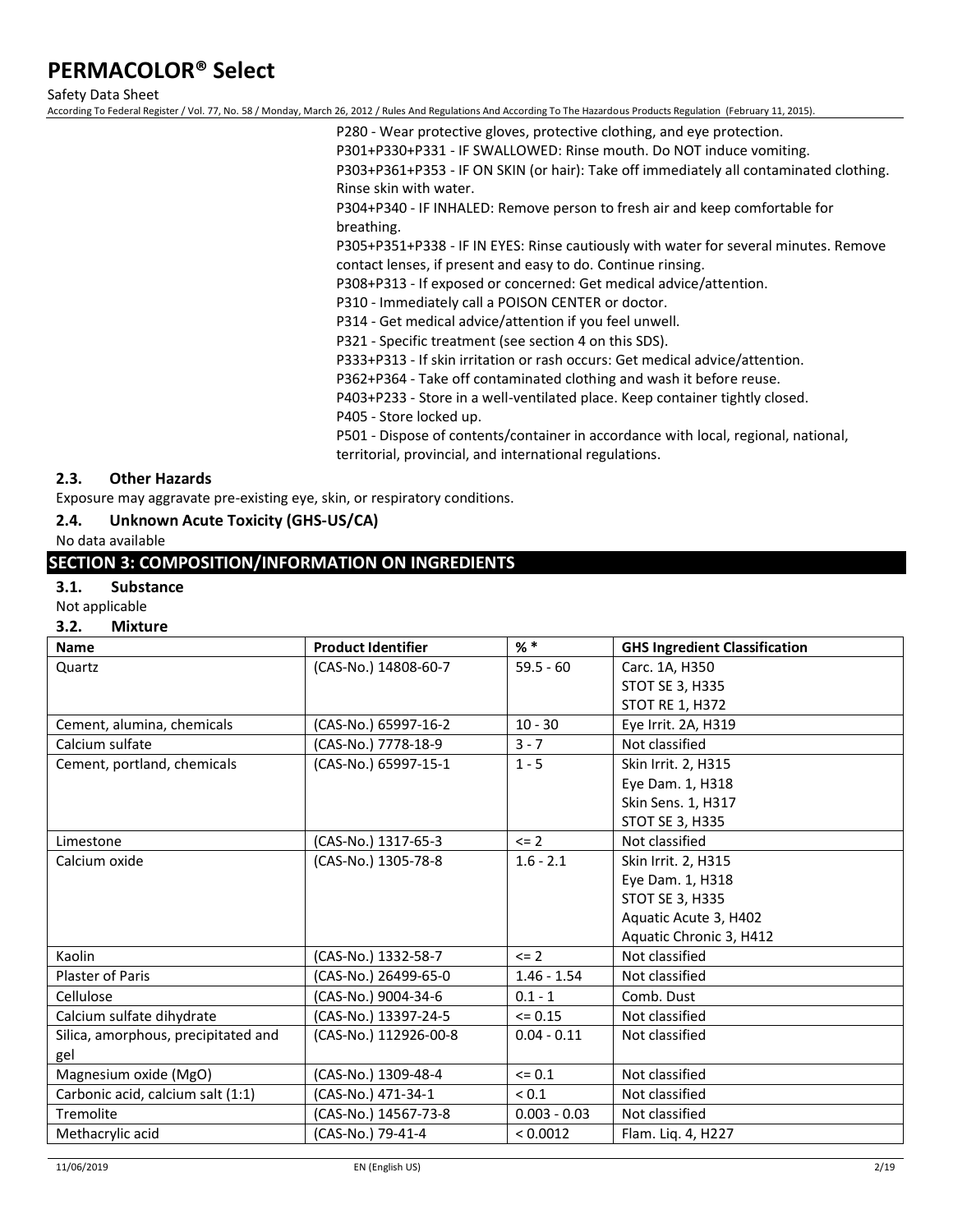Safety Data Sheet

According To Federal Register / Vol. 77, No. 58 / Monday, March 26, 2012 / Rules And Regulations And According To The Hazardous Products Regulation (February 11, 2015).

|                      |                      |            | Acute Tox. 4 (Oral), H302<br>Acute Tox. 3 (Dermal), H311<br>Acute Tox. 4 (Inhalation), H332<br>Skin Corr. 1A, H314<br>Eye Dam. 1, H318<br>STOT SE 3, H335<br>Aquatic Acute 3, H402 |
|----------------------|----------------------|------------|------------------------------------------------------------------------------------------------------------------------------------------------------------------------------------|
| Chromium, ion (Cr6+) | (CAS-No.) 18540-29-9 | < 0.000003 | Skin Sens. 1, H317<br>Carc. 1B, H350<br>Aquatic Acute 1, H400<br>Aquatic Chronic 1, H410                                                                                           |

Full text of H-phrases: see section 16

\*Percentages are listed in weight by weight percentage (w/w%) for liquid and solid ingredients. Gas ingredients are listed in volume by volume percentage (v/v%).

\*\* The actual concentration of ingredient(s) is withheld as a trade secret in accordance with the Hazardous Products Regulations (HPR) SOR/2015-17 and 29 CFR 1910.1200.

### **SECTION 4: FIRST AID MEASURES**

### **4.1. Description of First-aid Measures**

**General:** Never give anything by mouth to an unconscious person. If you feel unwell, seek medical advice (show the label where possible).

**Inhalation:** Remove to fresh air and keep at rest in a position comfortable for breathing. Immediately call a poison center or doctor/physician.

**Skin Contact:** Immediately remove contaminated clothing. Immediately flush skin with plenty of water for at least 30 minutes. Get immediate medical advice/attention.

**Eye Contact:** Immediately rinse with water for at least 30 minutes. Remove contact lenses, if present and easy to do. Continue rinsing. Get immediate medical advice/attention.

**Ingestion:** Rinse mouth. Do NOT induce vomiting. Obtain emergency medical attention.

### **4.2. Most Important Symptoms and Effects Both Acute and Delayed**

**General:** Causes damage to organs (lungs) through prolonged or repeated exposure (Inhalation). May cause cancer (Inhalation). May cause respiratory irritation. Skin sensitization. Causes severe skin burns and eye damage.

**Inhalation:** Irritation of the respiratory tract and the other mucous membranes. May be corrosive to the respiratory tract. The three types of silicosis include: 1) Simple chronic silicosis – which results from long-term exposure (more than 20 years) to low amounts of respirable crystalline silica. Nodules of chronic inflammation and scarring provoked by the respirable crystalline silica form in the lungs and chest lymph nodes. This disease may feature breathlessness and may resemble chronic obstructive pulmonary disease (COPD); 2) Accelerated silicosis – occurs after exposure to larger amounts of respirable crystalline silica over a shorter period of time (5-15 years); 3) Acute silicosis – results from short-term exposure to very large amounts of respirable crystalline silica. The lungs become very inflamed and may fill with fluid, causing severe shortness of breath and low blood oxygen levels. Inflammation, scarring, and symptoms progress faster in accelerated silicosis than in simple silicosis. Progressive massive fibrosis may occur in simple or accelerated silicosis, but is more common in the accelerated form. Progressive massive fibrosis results from severe scarring and leads to the destruction of normal lung structures.

**Skin Contact:** May cause an allergic skin reaction. Concrete may cause dry skin, discomfort, irritation, severe burns, and dermatitis. Exposure of sufficient duration to wet concrete can cause serious, potentially irreversible damage to skin, eye, respiratory and digestive tracts due to chemical (caustic) burns, including third degree burns. A skin exposure may be hazardous even if there is no pain or discomfort. Unhardened concrete is capable of causing dermatitis by irritation and allergy. Skin affected by dermatitis may include symptoms such as, redness, itching, rash, scaling, and cracking. Irritant dermatitis is caused by the physical properties of concrete including alkalinity and abrasion. Allergic contact dermatitis is caused by sensitization to hexavalent chromium (chromate) present in concrete. The reaction can range from a mild rash to severe skin ulcers. Persons already sensitized may react to the first contact with wet concrete. Others may develop allergic dermatitis after years of repeated contact with wet concrete.

**Eye Contact:** Concrete may cause immediate or delayed irritation or inflammation. Eye contact with wet concrete can cause moderate eye irritation, chemical burns and blindness. Eye exposures require immediate first aid and medical attention to prevent significant damage to the eye.

**Ingestion:** May cause burns or irritation of the linings of the mouth, throat, and gastrointestinal tract.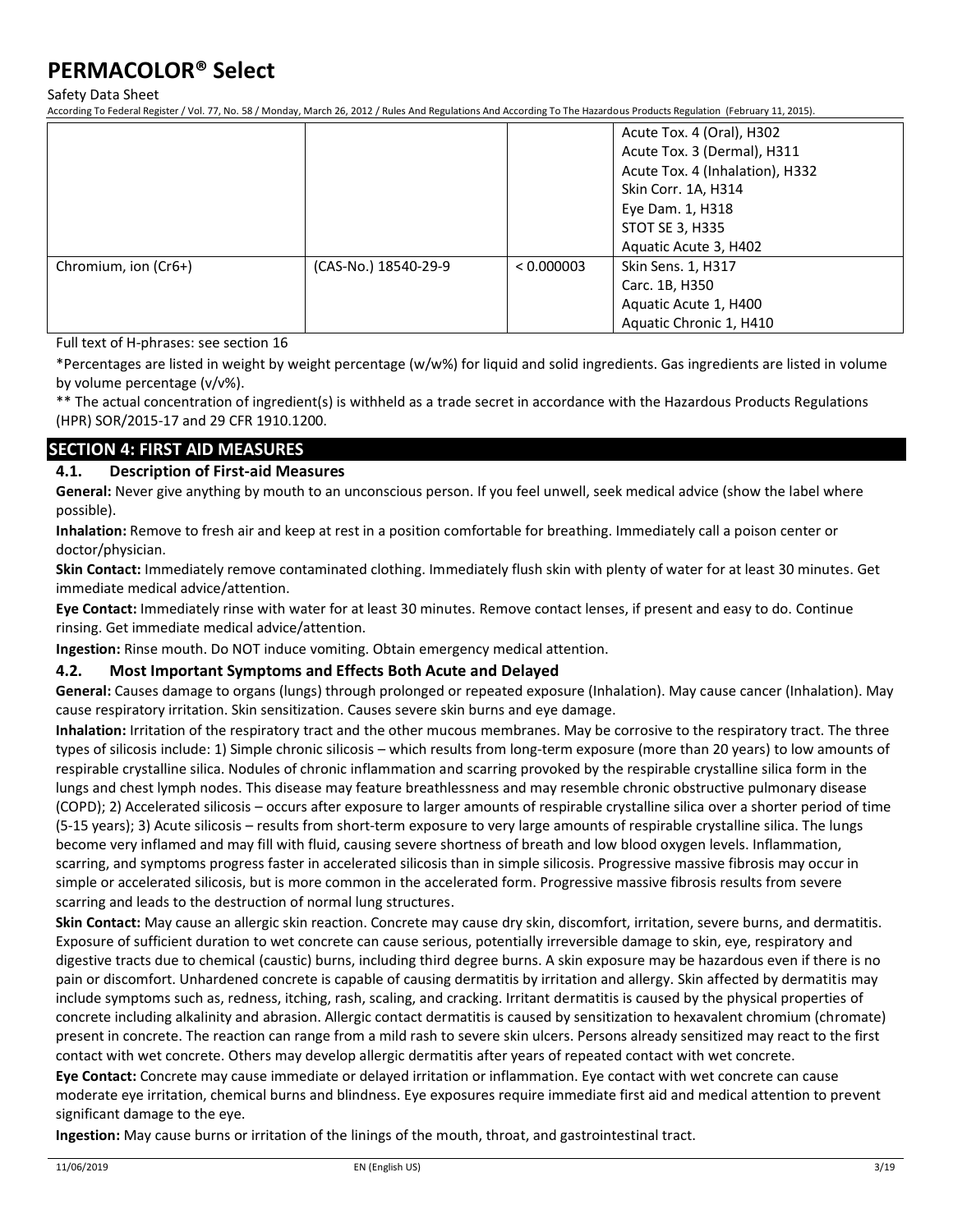#### Safety Data Sheet

According To Federal Register / Vol. 77, No. 58 / Monday, March 26, 2012 / Rules And Regulations And According To The Hazardous Products Regulation (February 11, 2015).

**Chronic Symptoms:** Causes damage to organs (lungs) through prolonged or repeated exposure (Inhalation). Some studies show that exposure to respirable crystalline silica (without silicosis) or that the disease silicosis may be associated with the increased incidence of several autoimmune disorders such as scleroderma (thickening of the skin), systemic lupus erythematosus, rheumatoid arthritis and diseases affecting the kidneys. Silicosis increases the risk of tuberculosis. Some studies show an increased incidence of chronic kidney disease and end-stage renal disease in workers exposed to respirable crystalline silica. May cause cancer by inhalation.

#### **4.3. Indication of Any Immediate Medical Attention and Special Treatment Needed**

If exposed or concerned, get medical advice and attention. If medical advice is needed, have product container or label at hand.

### **SECTION 5: FIRE-FIGHTING MEASURES**

### **5.1. Extinguishing Media**

**Suitable Extinguishing Media:** Water spray, fog, carbon dioxide (CO<sub>2</sub>), alcohol-resistant foam, or dry chemical.

**Unsuitable Extinguishing Media:** Do not use a heavy water stream. Use of heavy stream of water may spread fire.

#### **5.2. Special Hazards Arising From the Substance or Mixture**

**Fire Hazard:** Not considered flammable but may burn at high temperatures.

**Explosion Hazard:** Product is not explosive.

**Reactivity:** Calcium oxide reacts with water to form corrosive calcium hydroxide, with evolution of much heat. Temperatures as high as 800° C (1472 °F) have been reached with addition of water (moisture in air or soil). Portland Cement reacts slowly with water forming hydrated compounds, releasing heat and producing a strong

alkaline solution until reaction is substantially complete. Limestone and Dolomite dissolve in hydrofluoric acid, producing corrosive silicon tetrafluoride gas. Silicates react with powerful oxidizers such as fluorine, boron trifluoride, chlorine trifluoride, manganese trifluoride, and oxygen difluoride. May react exothermically with water releasing heat. Adding an acid to a base or base to an acid may cause a violent reaction.

### **5.3. Advice for Firefighters**

**Precautionary Measures Fire:** Exercise caution when fighting any chemical fire.

**Firefighting Instructions:** Use water spray or fog for cooling exposed containers.

**Protection During Firefighting:** Do not enter fire area without proper protective equipment, including respiratory protection. **Hazardous Combustion Products**: Not available

#### **5.4. Reference to Other Sections**

Refer to Section 9 for flammability properties.

### **SECTION 6: ACCIDENTAL RELEASE MEASURES**

### **6.1. Personal Precautions, Protective Equipment and Emergency Procedures**

**General Measures:** Do not breathe dust. Do not get in eyes, on skin, or on clothing. Do not handle until all safety precautions have been read and understood.

#### **6.1.1. For Non-Emergency Personnel**

**Protective Equipment:** Use appropriate personal protective equipment (PPE).

**Emergency Procedures:** Evacuate unnecessary personnel.

#### **6.1.2. For Emergency Personnel**

**Protective Equipment:** Equip cleanup crew with proper protection.

**Emergency Procedures:** Upon arrival at the scene, a first responder is expected to recognize the presence of dangerous goods, protect oneself and the public, secure the area, and call for the assistance of trained personnel as soon as conditions permit. Ventilate area.

#### **6.2. Environmental Precautions**

Prevent entry to sewers and public waters.

## **6.3. Methods and Materials for Containment and Cleaning Up**

**For Containment:** Contain solid spills with appropriate barriers and prevent migration and entry into sewers or streams. As an immediate precautionary measure, isolate spill or leak area in all directions.

**Methods for Cleaning Up:** Clean up spills immediately and dispose of waste safely. Recover the product by vacuuming, shoveling or sweeping. Transfer spilled material to a suitable container for disposal. Contact competent authorities after a spill. Cautiously neutralize spilled solid.

### **6.4. Reference to Other Sections**

See Section 8 for exposure controls and personal protection and Section 13 for disposal considerations.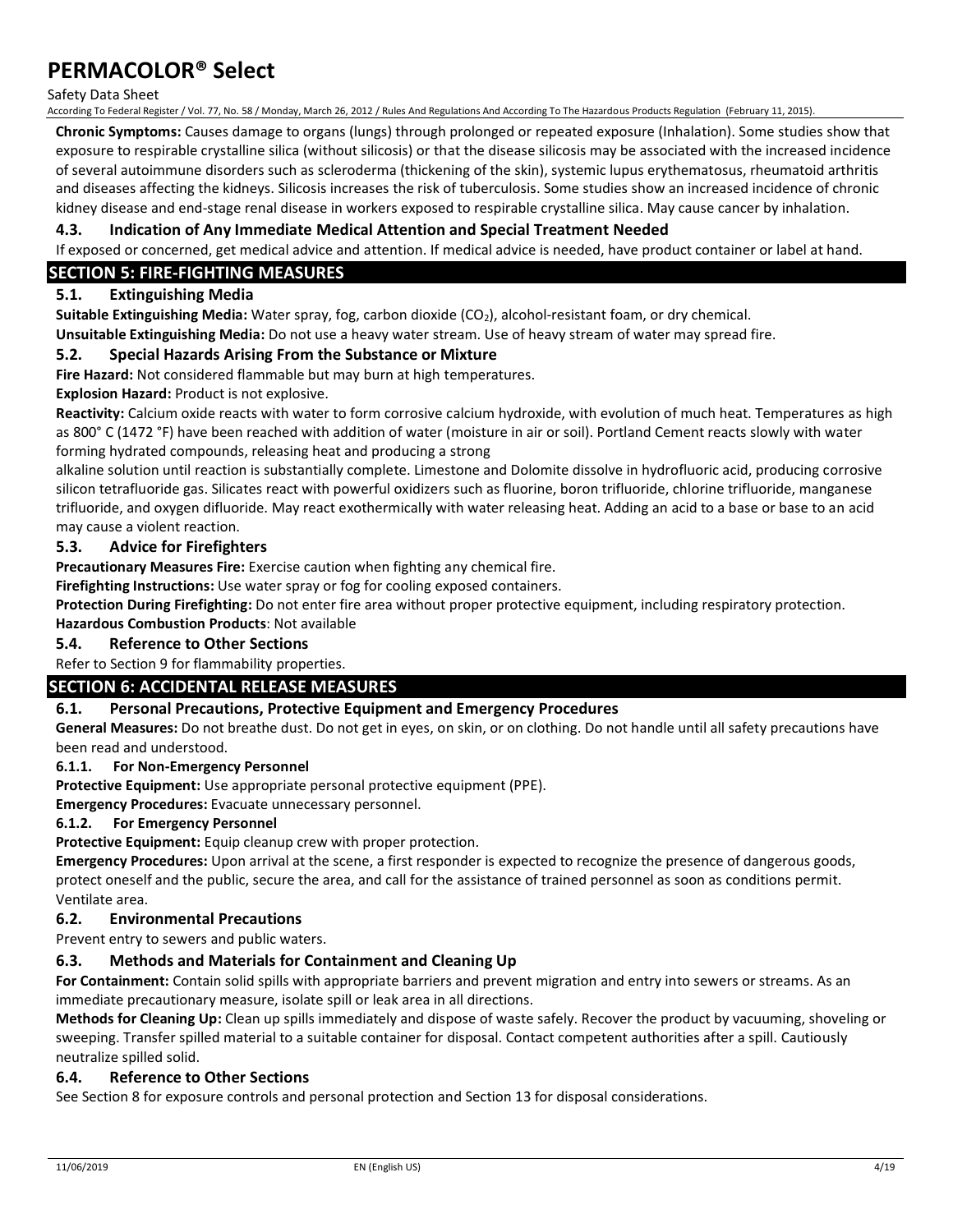Safety Data Sheet

According To Federal Register / Vol. 77, No. 58 / Monday, March 26, 2012 / Rules And Regulations And According To The Hazardous Products Regulation (February 11, 2015).

## **SECTION 7: HANDLING AND STORAGE**

## **7.1. Precautions for Safe Handling**

**Additional Hazards When Processed:** May release corrosive vapors.

**Precautions for Safe Handling:** Wash hands and other exposed areas with mild soap and water before eating, drinking or smoking and when leaving work. Avoid contact with eyes, skin and clothing. Obtain special instructions before use. Do not handle until all safety precautions have been read and understood. Do not breathe dust. Handle empty containers with care because they may still present a hazard.

**Hygiene Measures:** Handle in accordance with good industrial hygiene and safety procedures.

## **7.2. Conditions for Safe Storage, Including Any Incompatibilities**

**Technical Measures:** Comply with applicable regulations.

**Storage Conditions:** Keep container closed when not in use. Store in a dry, cool place. Keep/Store away from direct sunlight, extremely high or low temperatures and incompatible materials. Store locked up/in a secure area. Store in original container or corrosive resistant and/or lined container.

**Incompatible Materials:** Reactive or incompatible with the following materials: oxidizing materials, acids, aluminum and ammonium salt.

Portland cement is highly alkaline and will react with acids to produce a violent, heat-generating reaction. Toxic gases or vapors may be given off depending on the acid involved. Reacts with acids, aluminum metals and ammonium salts. Aluminum powder and other alkali and alkaline earth elements will react in wet mortar or concrete, liberating hydrogen gas. Limestone ignites on contact with fluorine and is incompatible with acids, alum, ammonium salts, and magnesium. Silica reacts violently with powerful oxidizing agents such as fluorine, boron trifluoride, chlorine trifluoride, manganese trifluoride, and oxygen difluoride yielding possible fire and/or explosions. Silicates dissolve readily in hydrofluoric acid producing a corrosive gas — silicon tetrafluoride.

## **7.3. Specific End Use(s)**

Grout

## **SECTION 8: EXPOSURE CONTROLS/PERSONAL PROTECTION**

## **8.1. Control Parameters**

For substances listed in section 3 that are not listed here, there are no established exposure limits from the manufacturer, supplier, importer, or the appropriate advisory agency including: ACGIH (TLV), AIHA (WEEL), NIOSH (REL), OSHA (PEL), or Canadian provincial governments.

| Quartz (14808-60-7)                |                                     |                                                                    |
|------------------------------------|-------------------------------------|--------------------------------------------------------------------|
| <b>USA ACGIH</b>                   | ACGIH TWA (mg/m <sup>3</sup> )      | 0.025 mg/m <sup>3</sup> (respirable particulate matter)            |
| <b>USA ACGIH</b>                   | <b>ACGIH chemical category</b>      | A2 - Suspected Human Carcinogen                                    |
| <b>USA OSHA</b>                    | OSHA PEL (TWA) (mg/m <sup>3</sup> ) | 50 μg/m <sup>3</sup> (Respirable crystalline silica)               |
| <b>USA NIOSH</b>                   | NIOSH REL (TWA) $(mg/m3)$           | 0.05 mg/m <sup>3</sup> (respirable dust)                           |
| <b>USA IDLH</b>                    | US IDLH $(mg/m3)$                   | 50 mg/m <sup>3</sup> (respirable dust)                             |
| <b>Alberta</b>                     | OEL TWA (mg/m <sup>3</sup> )        | 0.025 mg/m <sup>3</sup> (respirable particulate)                   |
| <b>British Columbia</b>            | OEL TWA (mg/m <sup>3</sup> )        | 0.025 mg/m <sup>3</sup> (respirable)                               |
| <b>Manitoba</b>                    | OEL TWA (mg/m <sup>3</sup> )        | 0.025 mg/m <sup>3</sup> (respirable particulate matter)            |
| <b>New Brunswick</b>               | OEL TWA (mg/m <sup>3</sup> )        | 0.1 mg/m <sup>3</sup> (respirable fraction)                        |
| <b>Newfoundland &amp; Labrador</b> | OEL TWA (mg/m <sup>3</sup> )        | 0.025 mg/m <sup>3</sup> (respirable particulate matter)            |
| Nova Scotia                        | OEL TWA (mg/m <sup>3</sup> )        | 0.025 mg/m <sup>3</sup> (respirable particulate matter)            |
| <b>Nunavut</b>                     | OEL TWA (mg/m <sup>3</sup> )        | 0.05 mg/m <sup>3</sup> (respirable fraction (Silica - crystalline) |
| <b>Northwest Territories</b>       | OEL TWA (mg/m <sup>3</sup> )        | 0.05 mg/m <sup>3</sup> (respirable fraction (Silica - crystalline) |
| <b>Ontario</b>                     | OEL TWA (mg/m <sup>3</sup> )        | 0.1 mg/m <sup>3</sup> (designated substances regulation-respirable |
|                                    |                                     | (Silica, crystalline)                                              |
| <b>Prince Edward Island</b>        | OEL TWA (mg/m <sup>3</sup> )        | 0.025 mg/m <sup>3</sup> (respirable particulate matter)            |
| Québec                             | VEMP (mg/m <sup>3</sup> )           | 0.1 mg/m <sup>3</sup> (respirable dust)                            |
| Saskatchewan                       | OEL TWA (mg/m <sup>3</sup> )        | 0.05 mg/m <sup>3</sup> (respirable fraction (Silica - crystalline  |
|                                    |                                     | (Trydimite removed))                                               |
| Yukon                              | OEL TWA (mg/m <sup>3</sup> )        | 300 particle/mL (Silica - Quartz, crystalline)                     |
| Calcium sulfate (7778-18-9)        |                                     |                                                                    |
| <b>USA ACGIH</b>                   | ACGIH TWA $(mg/m3)$                 | 10 mg/m <sup>3</sup> (inhalable particulate matter)                |
| 11/06/2019                         | EN (English US)                     | 5/19                                                               |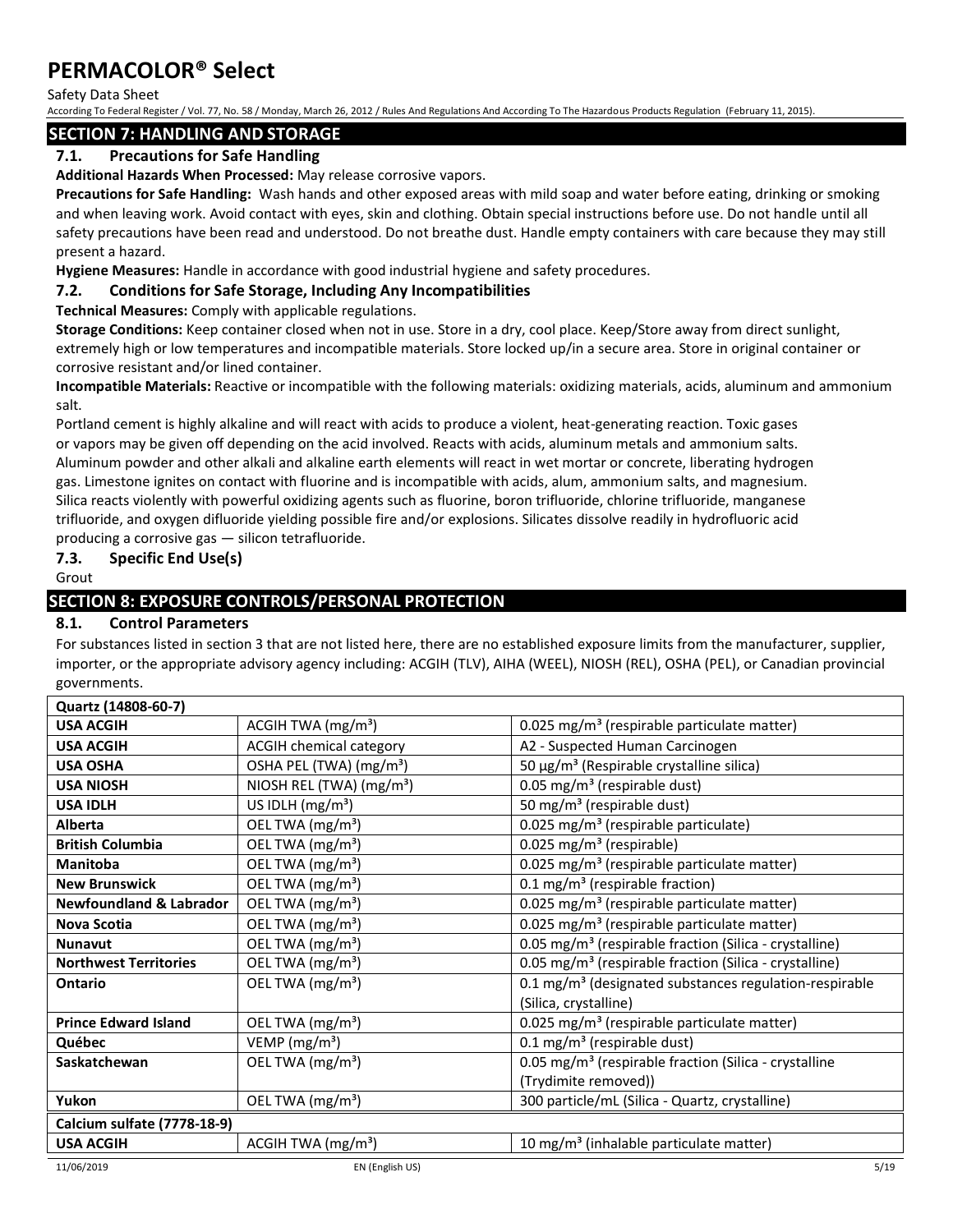Safety Data Sheet

According To Federal Register / Vol. 77, No. 58 / Monday, March 26, 2012 / Rules And Regulations And According To The Hazardous Products Regulation (February 11, 2015).

| <b>USA OSHA</b>                                | OSHA PEL (TWA) (mg/m <sup>3</sup> )                           | 15 mg/m <sup>3</sup> (total dust)                                   |
|------------------------------------------------|---------------------------------------------------------------|---------------------------------------------------------------------|
|                                                |                                                               | 5 mg/m <sup>3</sup> (respirable fraction)                           |
| <b>USA NIOSH</b>                               | NIOSH REL (TWA) (mg/m <sup>3</sup> )                          | $\overline{10}$ mg/m <sup>3</sup> (total dust)                      |
|                                                |                                                               | 5 mg/m <sup>3</sup> (respirable dust)                               |
| <b>Alberta</b>                                 | OEL TWA (mg/m <sup>3</sup> )                                  | 10 mg/m $3$                                                         |
| <b>British Columbia</b>                        | OEL TWA (mg/m <sup>3</sup> )                                  | 10 mg/m <sup>3</sup> (inhalable)                                    |
| Manitoba                                       | OEL TWA (mg/m <sup>3</sup> )                                  | 10 mg/m <sup>3</sup> (inhalable particulate matter)                 |
| <b>New Brunswick</b>                           | OEL TWA (mg/m <sup>3</sup> )                                  | 10 mg/m <sup>3</sup> (particulate matter containing no Asbestos and |
|                                                |                                                               | <1% Crystalline silica)                                             |
| <b>Newfoundland &amp; Labrador</b>             | OEL TWA (mg/m <sup>3</sup> )                                  | 10 mg/m <sup>3</sup> (inhalable particulate matter)                 |
| Nova Scotia                                    | OEL TWA (mg/m <sup>3</sup> )                                  | 10 mg/m <sup>3</sup> (inhalable particulate matter)                 |
| <b>Nunavut</b>                                 | OEL STEL (mg/m <sup>3</sup> )                                 | 20 mg/m <sup>3</sup> (Gypsum)                                       |
|                                                |                                                               | 20 mg/m <sup>3</sup> (Plaster of Paris)                             |
| <b>Nunavut</b>                                 | OEL TWA (mg/m <sup>3</sup> )                                  | 10 mg/m <sup>3</sup> (Gypsum)                                       |
|                                                |                                                               | 10 mg/m <sup>3</sup> (Plaster of Paris)                             |
| <b>Northwest Territories</b>                   | OEL STEL (mg/m <sup>3</sup> )                                 | 20 mg/m <sup>3</sup> (Gypsum)                                       |
|                                                |                                                               | 20 mg/m <sup>3</sup> (Plaster of Paris)                             |
| <b>Northwest Territories</b>                   | OEL TWA (mg/m <sup>3</sup> )                                  | 10 mg/m <sup>3</sup> (Gypsum)                                       |
|                                                |                                                               | 10 mg/m <sup>3</sup> (Plaster of Paris)                             |
| <b>Ontario</b>                                 | OEL TWA (mg/m <sup>3</sup> )                                  | 10 mg/m <sup>3</sup> (inhalable)                                    |
| <b>Prince Edward Island</b>                    | OEL TWA (mg/m <sup>3</sup> )                                  | 10 mg/m <sup>3</sup> (inhalable particulate matter)                 |
| Québec                                         | VEMP ( $mg/m3$ )                                              | 10 mg/m <sup>3</sup> (containing no Asbestos and <1% Crystalline    |
|                                                |                                                               | silica-total dust)                                                  |
|                                                |                                                               | 5 mg/m <sup>3</sup> (containing no Asbestos and <1% Crystalline     |
|                                                |                                                               | silica-respirable dust)                                             |
| Saskatchewan                                   | OEL STEL (mg/m <sup>3</sup> )                                 | 20 mg/m <sup>3</sup> (Gypsum and Plaster of Paris)                  |
| Saskatchewan                                   | OEL TWA (mg/m <sup>3</sup> )                                  |                                                                     |
|                                                |                                                               | 10 mg/m <sup>3</sup> (Gypsum and Plaster of Paris)                  |
| Cement, portland, chemicals (65997-15-1)       |                                                               |                                                                     |
| <b>USA ACGIH</b>                               | ACGIH TWA $(mg/m3)$                                           | 1 mg/m <sup>3</sup> (particulate matter containing no asbestos and  |
|                                                |                                                               | <1% crystalline silica, respirable particulate matter)              |
| <b>USA ACGIH</b>                               | <b>ACGIH chemical category</b>                                | Not Classifiable as a Human Carcinogen                              |
| <b>USA OSHA</b>                                | OSHA PEL (TWA) (mg/m <sup>3</sup> )                           | 15 mg/m <sup>3</sup> (total dust)                                   |
|                                                |                                                               | 5 mg/m <sup>3</sup> (respirable fraction)                           |
| <b>USA NIOSH</b>                               | NIOSH REL (TWA) (mg/m <sup>3</sup> )                          | 10 mg/m <sup>3</sup> (total dust)                                   |
|                                                |                                                               | 5 mg/m <sup>3</sup> (respirable dust)                               |
| <b>USA IDLH</b>                                | US IDLH $(mg/m3)$                                             | 5000 mg/m $3$                                                       |
| Alberta                                        | OEL TWA (mg/m <sup>3</sup> )                                  | 10 mg/m <sup>3</sup>                                                |
| <b>British Columbia</b>                        | OEL TWA (mg/m <sup>3</sup> )                                  | 1 mg/m <sup>3</sup> (particulate matter containing no Asbestos and  |
|                                                |                                                               | <1% Crystalline silica-respirable particulate)                      |
| Manitoba                                       | OEL TWA (mg/m <sup>3</sup> )                                  | 1 mg/m <sup>3</sup> (particulate matter containing no Asbestos and  |
|                                                |                                                               | <1% Crystalline silica, respirable particulate matter-              |
|                                                |                                                               | particulate matter, respirable particulate matter)                  |
| <b>New Brunswick</b>                           | OEL TWA (mg/m <sup>3</sup> )                                  | 10 mg/m <sup>3</sup> (particulate matter containing no Asbestos and |
|                                                |                                                               | <1% Crystalline silica)                                             |
| <b>Newfoundland &amp; Labrador</b>             | OEL TWA (mg/m <sup>3</sup> )                                  | 1 mg/m <sup>3</sup> (particulate matter containing no Asbestos and  |
|                                                |                                                               | <1% Crystalline silica, respirable particulate matter-              |
|                                                |                                                               | particulate matter, respirable particulate matter)                  |
| Nova Scotia                                    | OEL TWA (mg/m <sup>3</sup> )                                  | 1 mg/m <sup>3</sup> (particulate matter containing no Asbestos and  |
|                                                |                                                               | <1% Crystalline silica, respirable particulate matter-              |
|                                                |                                                               | particulate matter, respirable particulate matter)                  |
| Nunavut                                        | OEL STEL (mg/m <sup>3</sup> )                                 | 20 mg/m $3$                                                         |
| <b>Nunavut</b><br><b>Northwest Territories</b> | OEL TWA (mg/m <sup>3</sup> )<br>OEL STEL (mg/m <sup>3</sup> ) | 10 mg/m $3$<br>20 mg/m $3$                                          |

11/06/2019 EN (English US) 6/19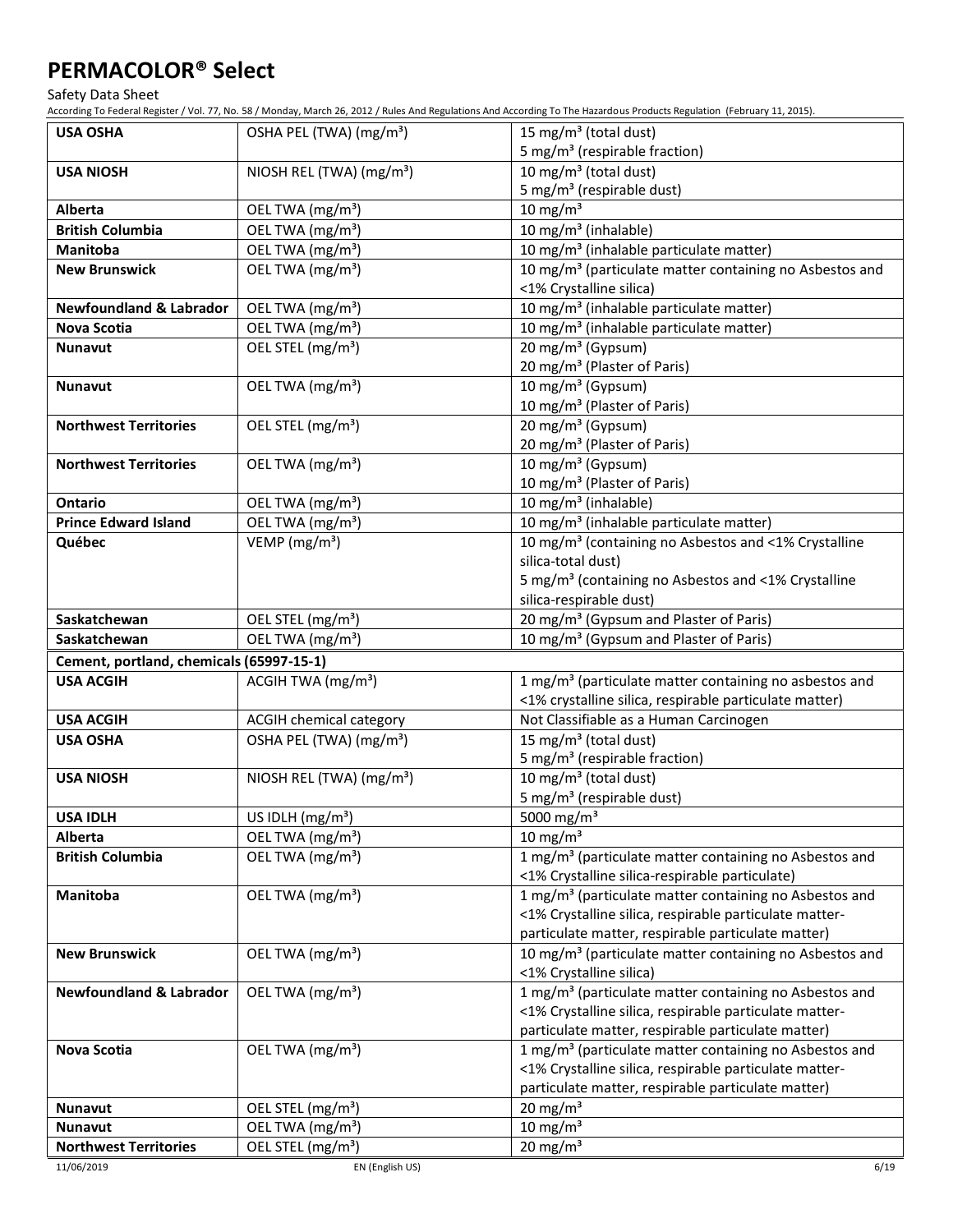Safety Data Sheet

| <b>Northwest Territories</b>         | OEL TWA (mg/m <sup>3</sup> )         | 10 mg/m $3$                                                                            |
|--------------------------------------|--------------------------------------|----------------------------------------------------------------------------------------|
| <b>Ontario</b>                       | OEL TWA (mg/m <sup>3</sup> )         | 1 mg/m <sup>3</sup> (containing no Asbestos and <1% Crystalline                        |
|                                      |                                      | silica-respirable)                                                                     |
| <b>Prince Edward Island</b>          | OEL TWA (mg/m <sup>3</sup> )         | 1 mg/m <sup>3</sup> (particulate matter containing no Asbestos and                     |
|                                      |                                      | <1% Crystalline silica, respirable particulate matter-                                 |
|                                      |                                      | particulate matter, respirable particulate matter)                                     |
| Québec                               | VEMP ( $mg/m3$ )                     | 10 mg/m <sup>3</sup> (containing no Asbestos and <1% Crystalline                       |
|                                      |                                      | silica-total dust)                                                                     |
|                                      |                                      | 5 mg/m <sup>3</sup> (containing no Asbestos and <1% Crystalline                        |
|                                      |                                      | silica-respirable dust)                                                                |
| Saskatchewan                         | OEL STEL (mg/m <sup>3</sup> )        | 20 mg/m $3$                                                                            |
| Saskatchewan                         | OEL TWA (mg/m <sup>3</sup> )         | $10 \text{ mg/m}^3$                                                                    |
| Yukon                                | OEL STEL (mg/m <sup>3</sup> )        | 20 mg/m $3$                                                                            |
| Yukon                                | OEL TWA (mg/m <sup>3</sup> )         | 30 mppcf                                                                               |
|                                      |                                      | $10 \text{ mg/m}^3$                                                                    |
| Calcium oxide (1305-78-8)            |                                      |                                                                                        |
| <b>USA ACGIH</b>                     | ACGIH TWA (mg/m <sup>3</sup> )       | 2 mg/m $3$                                                                             |
| <b>USA OSHA</b>                      | OSHA PEL (TWA) (mg/m <sup>3</sup> )  | 5 mg/ $m3$                                                                             |
| <b>USA NIOSH</b>                     | NIOSH REL (TWA) (mg/m <sup>3</sup> ) | 2 mg/m $3$                                                                             |
| <b>USA IDLH</b>                      | US IDLH $(mg/m3)$                    | 25 mg/m $3$                                                                            |
| <b>Alberta</b>                       | OEL TWA (mg/m <sup>3</sup> )         | 2 mg/ $m3$                                                                             |
| <b>British Columbia</b>              | OEL TWA (mg/m <sup>3</sup> )         | 2 mg/m $3$                                                                             |
| <b>Manitoba</b>                      | OEL TWA (mg/m <sup>3</sup> )         | 2 mg/ $m3$                                                                             |
| <b>New Brunswick</b>                 | OEL TWA (mg/m <sup>3</sup> )         | 2 mg/m $3$                                                                             |
| <b>Newfoundland &amp; Labrador</b>   | OEL TWA (mg/m <sup>3</sup> )         | 2 mg/m $3$                                                                             |
| Nova Scotia                          | OEL TWA (mg/m <sup>3</sup> )         | $2$ mg/m <sup>3</sup>                                                                  |
| <b>Nunavut</b>                       | OEL STEL (mg/m <sup>3</sup> )        | $4 \text{ mg/m}^3$                                                                     |
| <b>Nunavut</b>                       | OEL TWA (mg/m <sup>3</sup> )         | 2 mg/m $3$                                                                             |
| <b>Northwest Territories</b>         | OEL STEL (mg/m <sup>3</sup> )        | $4 \text{ mg/m}^3$                                                                     |
| <b>Northwest Territories</b>         | OEL TWA (mg/m <sup>3</sup> )         | 2 mg/m $3$                                                                             |
| <b>Ontario</b>                       | OEL TWA (mg/m <sup>3</sup> )         | 2 mg/m $3$                                                                             |
| <b>Prince Edward Island</b>          | OEL TWA (mg/m <sup>3</sup> )         | 2 mg/m $3$                                                                             |
| Québec                               | VEMP ( $mg/m3$ )                     | 2 mg/m $3$                                                                             |
| Saskatchewan                         | OEL STEL (mg/m <sup>3</sup> )        | $4 \text{ mg/m}^3$                                                                     |
| Saskatchewan                         | OEL TWA (mg/m <sup>3</sup> )         | $2 \text{ mg/m}^3$                                                                     |
| Yukon                                | OEL STEL (mg/m <sup>3</sup> )        | $4 \text{ mg/m}^3$                                                                     |
| Yukon                                | OEL TWA (mg/m <sup>3</sup> )         | 2 mg/m $3$                                                                             |
| <b>Plaster of Paris (26499-65-0)</b> |                                      |                                                                                        |
| <b>USA OSHA</b>                      | OSHA PEL (TWA) (mg/m <sup>3</sup> )  | 15 mg/m <sup>3</sup> (total dust)                                                      |
|                                      |                                      | 5 mg/m <sup>3</sup> (respirable fraction)                                              |
| <b>USA NIOSH</b>                     | NIOSH REL (TWA) (mg/m <sup>3</sup> ) | 10 mg/m <sup>3</sup> (total dust)                                                      |
|                                      |                                      | 5 mg/m <sup>3</sup> (respirable dust)                                                  |
| Alberta                              | OEL TWA (mg/m <sup>3</sup> )         | 10 mg/m <sup>3</sup> (Calcium sulphate)                                                |
| <b>British Columbia</b>              | OEL STEL (mg/m <sup>3</sup> )        | 20 mg/m $3$ (total)                                                                    |
| <b>British Columbia</b>              | OEL TWA (mg/m <sup>3</sup> )         | 10 mg/m $3$ (total dust)                                                               |
|                                      |                                      | 3 mg/m <sup>3</sup> (respirable fraction)                                              |
| Québec                               | VEMP ( $mg/m3$ )                     | 10 mg/m <sup>3</sup> (containing no Asbestos and <1% Crystalline<br>silica-total dust) |
|                                      |                                      | 5 mg/m <sup>3</sup> (containing no Asbestos and <1% Crystalline                        |
|                                      |                                      | silica-respirable dust)                                                                |
| Saskatchewan                         | OEL STEL (mg/m <sup>3</sup> )        | 20 mg/m $3$                                                                            |
| Saskatchewan                         | OEL TWA (mg/m <sup>3</sup> )         | 10 $mg/m^3$                                                                            |
|                                      |                                      |                                                                                        |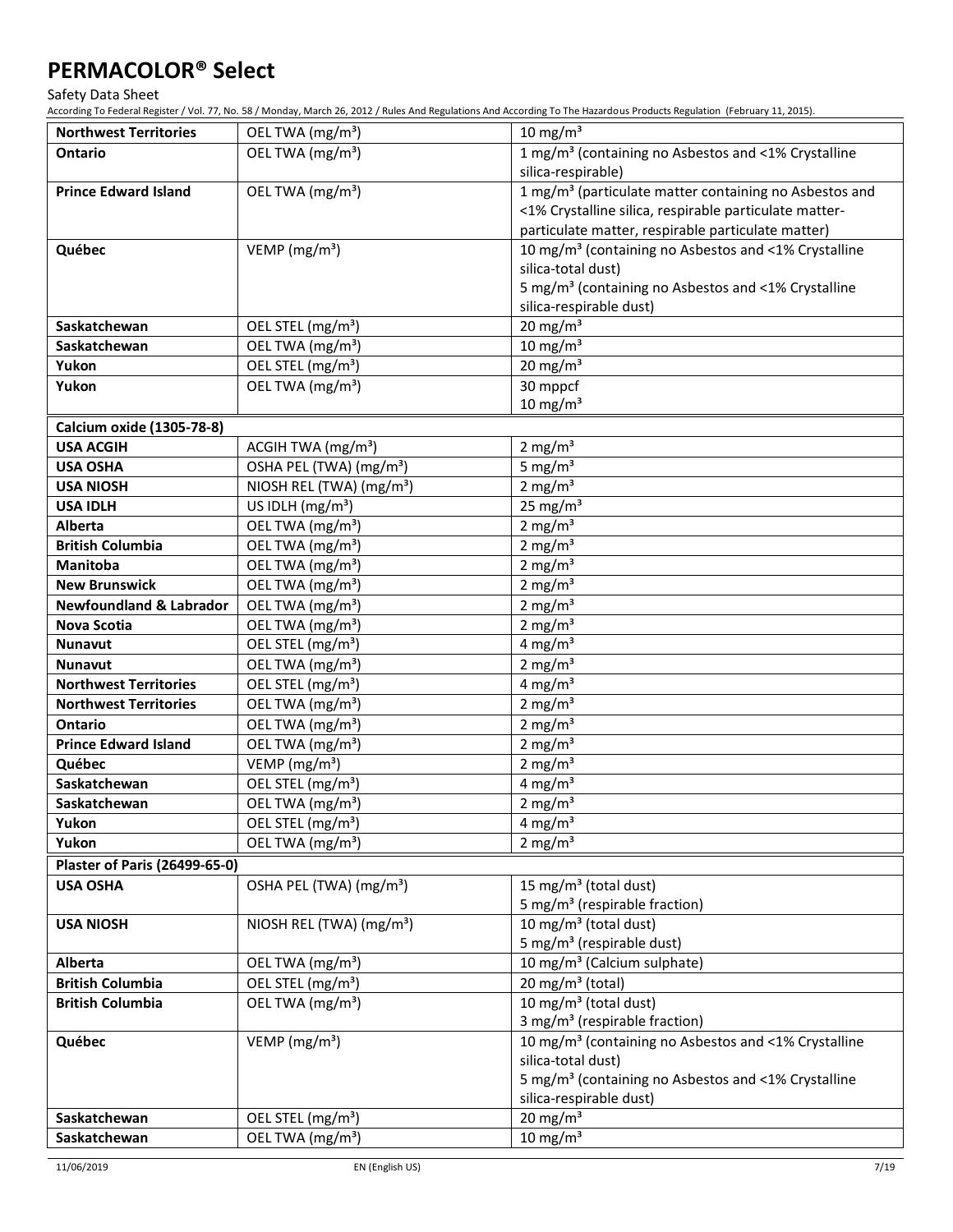Safety Data Sheet

| Yukon<br>OEL TWA (mg/m <sup>3</sup> )<br>30 mppcf<br>$10 \text{ mg/m}^3$<br><b>Cellulose (9004-34-6)</b><br>$10 \text{ mg/m}^3$<br>ACGIH TWA (mg/m <sup>3</sup> )<br><b>USA ACGIH</b><br>OSHA PEL (TWA) (mg/m <sup>3</sup> )<br>15 mg/m <sup>3</sup> (total dust)<br><b>USA OSHA</b><br>5 mg/m <sup>3</sup> (respirable fraction)<br>10 mg/m <sup>3</sup> (total dust)<br>NIOSH REL (TWA) (mg/m <sup>3</sup> )<br><b>USA NIOSH</b><br>5 mg/m <sup>3</sup> (respirable dust)<br>$10 \text{ mg/m}^3$<br>OEL TWA (mg/m <sup>3</sup> )<br><b>Alberta</b><br>10 mg/m <sup>3</sup> (total dust)<br>OEL TWA (mg/m <sup>3</sup> )<br><b>British Columbia</b><br>3 mg/m <sup>3</sup> (respirable fraction)<br>$10 \text{ mg/m}^3$<br><b>Manitoba</b><br>OEL TWA (mg/m <sup>3</sup> )<br>$10 \text{ mg/m}^3$<br>OEL TWA (mg/m <sup>3</sup> )<br><b>New Brunswick</b><br>10 mg/m $3$<br><b>Newfoundland &amp; Labrador</b><br>OEL TWA (mg/m <sup>3</sup> )<br>OEL TWA (mg/m <sup>3</sup> )<br>10 mg/m $3$<br><b>Nova Scotia</b><br>20 mg/m $3$<br>OEL STEL (mg/m <sup>3</sup> )<br><b>Nunavut</b><br>$10 \text{ mg/m}^3$<br>OEL TWA (mg/m <sup>3</sup> )<br><b>Nunavut</b><br>20 mg/m $3$<br><b>Northwest Territories</b><br>OEL STEL (mg/m <sup>3</sup> )<br>$10 \text{ mg/m}^3$<br>OEL TWA (mg/m <sup>3</sup> )<br><b>Northwest Territories</b><br>$10 \text{ mg/m}^3$<br>OEL TWA (mg/m <sup>3</sup> )<br>Ontario<br>$10 \text{ mg/m}^3$<br>OEL TWA (mg/m <sup>3</sup> )<br><b>Prince Edward Island</b><br>VEMP ( $mg/m3$ )<br>10 mg/m <sup>3</sup> (containing no Asbestos and <1% Crystalline<br>Québec<br>silica-total dust)<br>20 mg/m $3$<br>OEL STEL (mg/m <sup>3</sup> )<br>Saskatchewan<br>$10 \text{ mg/m}^3$<br>OEL TWA (mg/m <sup>3</sup> )<br>Saskatchewan<br>OEL STEL (mg/m <sup>3</sup> )<br>20 mg/m $3$<br>Yukon<br>30 mppcf<br>Yukon<br>OEL TWA (mg/m <sup>3</sup> )<br>$10 \text{ mg/m}^3$<br>Calcium sulfate dihydrate (13397-24-5)<br><b>USA ACGIH</b><br>ACGIH TWA (mg/m <sup>3</sup> )<br>10 mg/m <sup>3</sup> (inhalable particulate matter (Calcium sulfate)<br>15 mg/m <sup>3</sup> (total dust)<br>OSHA PEL (TWA) (mg/m <sup>3</sup> )<br><b>USA OSHA</b><br>5 mg/m <sup>3</sup> (respirable fraction)<br>10 mg/m <sup>3</sup> (total dust)<br><b>USA NIOSH</b><br>NIOSH REL (TWA) (mg/m <sup>3</sup> )<br>5 mg/m <sup>3</sup> (respirable dust)<br>OEL TWA (mg/m <sup>3</sup> )<br>10 mg/m <sup>3</sup> (Calcium sulphate)<br>Alberta<br>OEL STEL (mg/m <sup>3</sup> )<br>20 mg/m <sup>3</sup> (total)<br><b>British Columbia</b><br>10 mg/m <sup>3</sup> (total dust)<br>OEL TWA (mg/m <sup>3</sup> )<br><b>British Columbia</b><br>3 mg/m <sup>3</sup> (respirable fraction)<br>10 mg/m <sup>3</sup> (inhalable particulate matter (Calcium sulfate)<br><b>Manitoba</b><br>OEL TWA (mg/m <sup>3</sup> )<br>OEL TWA (mg/m <sup>3</sup> )<br>10 mg/m <sup>3</sup> (inhalable particulate matter (Calcium sulfate)<br><b>Newfoundland &amp; Labrador</b><br>OEL TWA (mg/m <sup>3</sup> )<br>10 mg/m <sup>3</sup> (inhalable particulate matter (Calcium sulfate)<br><b>Nova Scotia</b><br>OEL TWA (mg/m <sup>3</sup> )<br>10 mg/m <sup>3</sup> (inhalable (Calcium sulfate)<br>Ontario<br>OEL TWA (mg/m <sup>3</sup> )<br>10 mg/m <sup>3</sup> (inhalable particulate matter (Calcium sulfate)<br><b>Prince Edward Island</b><br>VEMP ( $mg/m3$ )<br>10 mg/m <sup>3</sup> (containing no Asbestos and <1% Crystalline<br>Québec<br>silica-total dust)<br>5 mg/m <sup>3</sup> (containing no Asbestos and <1% Crystalline<br>silica-respirable dust)<br>20 mg/m $3$<br>Saskatchewan<br>OEL STEL (mg/m <sup>3</sup> )<br>10 mg/m $3$<br>OEL TWA (mg/m <sup>3</sup> )<br>Saskatchewan<br>20 mg/m $3$<br>Yukon<br>OEL STEL (mg/m <sup>3</sup> ) | Yukon | OEL STEL (mg/m <sup>3</sup> ) | 20 mg/m $3$ |
|-------------------------------------------------------------------------------------------------------------------------------------------------------------------------------------------------------------------------------------------------------------------------------------------------------------------------------------------------------------------------------------------------------------------------------------------------------------------------------------------------------------------------------------------------------------------------------------------------------------------------------------------------------------------------------------------------------------------------------------------------------------------------------------------------------------------------------------------------------------------------------------------------------------------------------------------------------------------------------------------------------------------------------------------------------------------------------------------------------------------------------------------------------------------------------------------------------------------------------------------------------------------------------------------------------------------------------------------------------------------------------------------------------------------------------------------------------------------------------------------------------------------------------------------------------------------------------------------------------------------------------------------------------------------------------------------------------------------------------------------------------------------------------------------------------------------------------------------------------------------------------------------------------------------------------------------------------------------------------------------------------------------------------------------------------------------------------------------------------------------------------------------------------------------------------------------------------------------------------------------------------------------------------------------------------------------------------------------------------------------------------------------------------------------------------------------------------------------------------------------------------------------------------------------------------------------------------------------------------------------------------------------------------------------------------------------------------------------------------------------------------------------------------------------------------------------------------------------------------------------------------------------------------------------------------------------------------------------------------------------------------------------------------------------------------------------------------------------------------------------------------------------------------------------------------------------------------------------------------------------------------------------------------------------------------------------------------------------------------------------------------------------------------------------------------------------------------------------------------------------------------------------------------------------------------------------------------------------------------------------------------------------------------------------------------------------------------------------------------------------------------------|-------|-------------------------------|-------------|
|                                                                                                                                                                                                                                                                                                                                                                                                                                                                                                                                                                                                                                                                                                                                                                                                                                                                                                                                                                                                                                                                                                                                                                                                                                                                                                                                                                                                                                                                                                                                                                                                                                                                                                                                                                                                                                                                                                                                                                                                                                                                                                                                                                                                                                                                                                                                                                                                                                                                                                                                                                                                                                                                                                                                                                                                                                                                                                                                                                                                                                                                                                                                                                                                                                                                                                                                                                                                                                                                                                                                                                                                                                                                                                                                                             |       |                               |             |
|                                                                                                                                                                                                                                                                                                                                                                                                                                                                                                                                                                                                                                                                                                                                                                                                                                                                                                                                                                                                                                                                                                                                                                                                                                                                                                                                                                                                                                                                                                                                                                                                                                                                                                                                                                                                                                                                                                                                                                                                                                                                                                                                                                                                                                                                                                                                                                                                                                                                                                                                                                                                                                                                                                                                                                                                                                                                                                                                                                                                                                                                                                                                                                                                                                                                                                                                                                                                                                                                                                                                                                                                                                                                                                                                                             |       |                               |             |
|                                                                                                                                                                                                                                                                                                                                                                                                                                                                                                                                                                                                                                                                                                                                                                                                                                                                                                                                                                                                                                                                                                                                                                                                                                                                                                                                                                                                                                                                                                                                                                                                                                                                                                                                                                                                                                                                                                                                                                                                                                                                                                                                                                                                                                                                                                                                                                                                                                                                                                                                                                                                                                                                                                                                                                                                                                                                                                                                                                                                                                                                                                                                                                                                                                                                                                                                                                                                                                                                                                                                                                                                                                                                                                                                                             |       |                               |             |
|                                                                                                                                                                                                                                                                                                                                                                                                                                                                                                                                                                                                                                                                                                                                                                                                                                                                                                                                                                                                                                                                                                                                                                                                                                                                                                                                                                                                                                                                                                                                                                                                                                                                                                                                                                                                                                                                                                                                                                                                                                                                                                                                                                                                                                                                                                                                                                                                                                                                                                                                                                                                                                                                                                                                                                                                                                                                                                                                                                                                                                                                                                                                                                                                                                                                                                                                                                                                                                                                                                                                                                                                                                                                                                                                                             |       |                               |             |
|                                                                                                                                                                                                                                                                                                                                                                                                                                                                                                                                                                                                                                                                                                                                                                                                                                                                                                                                                                                                                                                                                                                                                                                                                                                                                                                                                                                                                                                                                                                                                                                                                                                                                                                                                                                                                                                                                                                                                                                                                                                                                                                                                                                                                                                                                                                                                                                                                                                                                                                                                                                                                                                                                                                                                                                                                                                                                                                                                                                                                                                                                                                                                                                                                                                                                                                                                                                                                                                                                                                                                                                                                                                                                                                                                             |       |                               |             |
|                                                                                                                                                                                                                                                                                                                                                                                                                                                                                                                                                                                                                                                                                                                                                                                                                                                                                                                                                                                                                                                                                                                                                                                                                                                                                                                                                                                                                                                                                                                                                                                                                                                                                                                                                                                                                                                                                                                                                                                                                                                                                                                                                                                                                                                                                                                                                                                                                                                                                                                                                                                                                                                                                                                                                                                                                                                                                                                                                                                                                                                                                                                                                                                                                                                                                                                                                                                                                                                                                                                                                                                                                                                                                                                                                             |       |                               |             |
|                                                                                                                                                                                                                                                                                                                                                                                                                                                                                                                                                                                                                                                                                                                                                                                                                                                                                                                                                                                                                                                                                                                                                                                                                                                                                                                                                                                                                                                                                                                                                                                                                                                                                                                                                                                                                                                                                                                                                                                                                                                                                                                                                                                                                                                                                                                                                                                                                                                                                                                                                                                                                                                                                                                                                                                                                                                                                                                                                                                                                                                                                                                                                                                                                                                                                                                                                                                                                                                                                                                                                                                                                                                                                                                                                             |       |                               |             |
|                                                                                                                                                                                                                                                                                                                                                                                                                                                                                                                                                                                                                                                                                                                                                                                                                                                                                                                                                                                                                                                                                                                                                                                                                                                                                                                                                                                                                                                                                                                                                                                                                                                                                                                                                                                                                                                                                                                                                                                                                                                                                                                                                                                                                                                                                                                                                                                                                                                                                                                                                                                                                                                                                                                                                                                                                                                                                                                                                                                                                                                                                                                                                                                                                                                                                                                                                                                                                                                                                                                                                                                                                                                                                                                                                             |       |                               |             |
|                                                                                                                                                                                                                                                                                                                                                                                                                                                                                                                                                                                                                                                                                                                                                                                                                                                                                                                                                                                                                                                                                                                                                                                                                                                                                                                                                                                                                                                                                                                                                                                                                                                                                                                                                                                                                                                                                                                                                                                                                                                                                                                                                                                                                                                                                                                                                                                                                                                                                                                                                                                                                                                                                                                                                                                                                                                                                                                                                                                                                                                                                                                                                                                                                                                                                                                                                                                                                                                                                                                                                                                                                                                                                                                                                             |       |                               |             |
|                                                                                                                                                                                                                                                                                                                                                                                                                                                                                                                                                                                                                                                                                                                                                                                                                                                                                                                                                                                                                                                                                                                                                                                                                                                                                                                                                                                                                                                                                                                                                                                                                                                                                                                                                                                                                                                                                                                                                                                                                                                                                                                                                                                                                                                                                                                                                                                                                                                                                                                                                                                                                                                                                                                                                                                                                                                                                                                                                                                                                                                                                                                                                                                                                                                                                                                                                                                                                                                                                                                                                                                                                                                                                                                                                             |       |                               |             |
|                                                                                                                                                                                                                                                                                                                                                                                                                                                                                                                                                                                                                                                                                                                                                                                                                                                                                                                                                                                                                                                                                                                                                                                                                                                                                                                                                                                                                                                                                                                                                                                                                                                                                                                                                                                                                                                                                                                                                                                                                                                                                                                                                                                                                                                                                                                                                                                                                                                                                                                                                                                                                                                                                                                                                                                                                                                                                                                                                                                                                                                                                                                                                                                                                                                                                                                                                                                                                                                                                                                                                                                                                                                                                                                                                             |       |                               |             |
|                                                                                                                                                                                                                                                                                                                                                                                                                                                                                                                                                                                                                                                                                                                                                                                                                                                                                                                                                                                                                                                                                                                                                                                                                                                                                                                                                                                                                                                                                                                                                                                                                                                                                                                                                                                                                                                                                                                                                                                                                                                                                                                                                                                                                                                                                                                                                                                                                                                                                                                                                                                                                                                                                                                                                                                                                                                                                                                                                                                                                                                                                                                                                                                                                                                                                                                                                                                                                                                                                                                                                                                                                                                                                                                                                             |       |                               |             |
|                                                                                                                                                                                                                                                                                                                                                                                                                                                                                                                                                                                                                                                                                                                                                                                                                                                                                                                                                                                                                                                                                                                                                                                                                                                                                                                                                                                                                                                                                                                                                                                                                                                                                                                                                                                                                                                                                                                                                                                                                                                                                                                                                                                                                                                                                                                                                                                                                                                                                                                                                                                                                                                                                                                                                                                                                                                                                                                                                                                                                                                                                                                                                                                                                                                                                                                                                                                                                                                                                                                                                                                                                                                                                                                                                             |       |                               |             |
|                                                                                                                                                                                                                                                                                                                                                                                                                                                                                                                                                                                                                                                                                                                                                                                                                                                                                                                                                                                                                                                                                                                                                                                                                                                                                                                                                                                                                                                                                                                                                                                                                                                                                                                                                                                                                                                                                                                                                                                                                                                                                                                                                                                                                                                                                                                                                                                                                                                                                                                                                                                                                                                                                                                                                                                                                                                                                                                                                                                                                                                                                                                                                                                                                                                                                                                                                                                                                                                                                                                                                                                                                                                                                                                                                             |       |                               |             |
|                                                                                                                                                                                                                                                                                                                                                                                                                                                                                                                                                                                                                                                                                                                                                                                                                                                                                                                                                                                                                                                                                                                                                                                                                                                                                                                                                                                                                                                                                                                                                                                                                                                                                                                                                                                                                                                                                                                                                                                                                                                                                                                                                                                                                                                                                                                                                                                                                                                                                                                                                                                                                                                                                                                                                                                                                                                                                                                                                                                                                                                                                                                                                                                                                                                                                                                                                                                                                                                                                                                                                                                                                                                                                                                                                             |       |                               |             |
|                                                                                                                                                                                                                                                                                                                                                                                                                                                                                                                                                                                                                                                                                                                                                                                                                                                                                                                                                                                                                                                                                                                                                                                                                                                                                                                                                                                                                                                                                                                                                                                                                                                                                                                                                                                                                                                                                                                                                                                                                                                                                                                                                                                                                                                                                                                                                                                                                                                                                                                                                                                                                                                                                                                                                                                                                                                                                                                                                                                                                                                                                                                                                                                                                                                                                                                                                                                                                                                                                                                                                                                                                                                                                                                                                             |       |                               |             |
|                                                                                                                                                                                                                                                                                                                                                                                                                                                                                                                                                                                                                                                                                                                                                                                                                                                                                                                                                                                                                                                                                                                                                                                                                                                                                                                                                                                                                                                                                                                                                                                                                                                                                                                                                                                                                                                                                                                                                                                                                                                                                                                                                                                                                                                                                                                                                                                                                                                                                                                                                                                                                                                                                                                                                                                                                                                                                                                                                                                                                                                                                                                                                                                                                                                                                                                                                                                                                                                                                                                                                                                                                                                                                                                                                             |       |                               |             |
|                                                                                                                                                                                                                                                                                                                                                                                                                                                                                                                                                                                                                                                                                                                                                                                                                                                                                                                                                                                                                                                                                                                                                                                                                                                                                                                                                                                                                                                                                                                                                                                                                                                                                                                                                                                                                                                                                                                                                                                                                                                                                                                                                                                                                                                                                                                                                                                                                                                                                                                                                                                                                                                                                                                                                                                                                                                                                                                                                                                                                                                                                                                                                                                                                                                                                                                                                                                                                                                                                                                                                                                                                                                                                                                                                             |       |                               |             |
|                                                                                                                                                                                                                                                                                                                                                                                                                                                                                                                                                                                                                                                                                                                                                                                                                                                                                                                                                                                                                                                                                                                                                                                                                                                                                                                                                                                                                                                                                                                                                                                                                                                                                                                                                                                                                                                                                                                                                                                                                                                                                                                                                                                                                                                                                                                                                                                                                                                                                                                                                                                                                                                                                                                                                                                                                                                                                                                                                                                                                                                                                                                                                                                                                                                                                                                                                                                                                                                                                                                                                                                                                                                                                                                                                             |       |                               |             |
|                                                                                                                                                                                                                                                                                                                                                                                                                                                                                                                                                                                                                                                                                                                                                                                                                                                                                                                                                                                                                                                                                                                                                                                                                                                                                                                                                                                                                                                                                                                                                                                                                                                                                                                                                                                                                                                                                                                                                                                                                                                                                                                                                                                                                                                                                                                                                                                                                                                                                                                                                                                                                                                                                                                                                                                                                                                                                                                                                                                                                                                                                                                                                                                                                                                                                                                                                                                                                                                                                                                                                                                                                                                                                                                                                             |       |                               |             |
|                                                                                                                                                                                                                                                                                                                                                                                                                                                                                                                                                                                                                                                                                                                                                                                                                                                                                                                                                                                                                                                                                                                                                                                                                                                                                                                                                                                                                                                                                                                                                                                                                                                                                                                                                                                                                                                                                                                                                                                                                                                                                                                                                                                                                                                                                                                                                                                                                                                                                                                                                                                                                                                                                                                                                                                                                                                                                                                                                                                                                                                                                                                                                                                                                                                                                                                                                                                                                                                                                                                                                                                                                                                                                                                                                             |       |                               |             |
|                                                                                                                                                                                                                                                                                                                                                                                                                                                                                                                                                                                                                                                                                                                                                                                                                                                                                                                                                                                                                                                                                                                                                                                                                                                                                                                                                                                                                                                                                                                                                                                                                                                                                                                                                                                                                                                                                                                                                                                                                                                                                                                                                                                                                                                                                                                                                                                                                                                                                                                                                                                                                                                                                                                                                                                                                                                                                                                                                                                                                                                                                                                                                                                                                                                                                                                                                                                                                                                                                                                                                                                                                                                                                                                                                             |       |                               |             |
|                                                                                                                                                                                                                                                                                                                                                                                                                                                                                                                                                                                                                                                                                                                                                                                                                                                                                                                                                                                                                                                                                                                                                                                                                                                                                                                                                                                                                                                                                                                                                                                                                                                                                                                                                                                                                                                                                                                                                                                                                                                                                                                                                                                                                                                                                                                                                                                                                                                                                                                                                                                                                                                                                                                                                                                                                                                                                                                                                                                                                                                                                                                                                                                                                                                                                                                                                                                                                                                                                                                                                                                                                                                                                                                                                             |       |                               |             |
|                                                                                                                                                                                                                                                                                                                                                                                                                                                                                                                                                                                                                                                                                                                                                                                                                                                                                                                                                                                                                                                                                                                                                                                                                                                                                                                                                                                                                                                                                                                                                                                                                                                                                                                                                                                                                                                                                                                                                                                                                                                                                                                                                                                                                                                                                                                                                                                                                                                                                                                                                                                                                                                                                                                                                                                                                                                                                                                                                                                                                                                                                                                                                                                                                                                                                                                                                                                                                                                                                                                                                                                                                                                                                                                                                             |       |                               |             |
|                                                                                                                                                                                                                                                                                                                                                                                                                                                                                                                                                                                                                                                                                                                                                                                                                                                                                                                                                                                                                                                                                                                                                                                                                                                                                                                                                                                                                                                                                                                                                                                                                                                                                                                                                                                                                                                                                                                                                                                                                                                                                                                                                                                                                                                                                                                                                                                                                                                                                                                                                                                                                                                                                                                                                                                                                                                                                                                                                                                                                                                                                                                                                                                                                                                                                                                                                                                                                                                                                                                                                                                                                                                                                                                                                             |       |                               |             |
|                                                                                                                                                                                                                                                                                                                                                                                                                                                                                                                                                                                                                                                                                                                                                                                                                                                                                                                                                                                                                                                                                                                                                                                                                                                                                                                                                                                                                                                                                                                                                                                                                                                                                                                                                                                                                                                                                                                                                                                                                                                                                                                                                                                                                                                                                                                                                                                                                                                                                                                                                                                                                                                                                                                                                                                                                                                                                                                                                                                                                                                                                                                                                                                                                                                                                                                                                                                                                                                                                                                                                                                                                                                                                                                                                             |       |                               |             |
|                                                                                                                                                                                                                                                                                                                                                                                                                                                                                                                                                                                                                                                                                                                                                                                                                                                                                                                                                                                                                                                                                                                                                                                                                                                                                                                                                                                                                                                                                                                                                                                                                                                                                                                                                                                                                                                                                                                                                                                                                                                                                                                                                                                                                                                                                                                                                                                                                                                                                                                                                                                                                                                                                                                                                                                                                                                                                                                                                                                                                                                                                                                                                                                                                                                                                                                                                                                                                                                                                                                                                                                                                                                                                                                                                             |       |                               |             |
|                                                                                                                                                                                                                                                                                                                                                                                                                                                                                                                                                                                                                                                                                                                                                                                                                                                                                                                                                                                                                                                                                                                                                                                                                                                                                                                                                                                                                                                                                                                                                                                                                                                                                                                                                                                                                                                                                                                                                                                                                                                                                                                                                                                                                                                                                                                                                                                                                                                                                                                                                                                                                                                                                                                                                                                                                                                                                                                                                                                                                                                                                                                                                                                                                                                                                                                                                                                                                                                                                                                                                                                                                                                                                                                                                             |       |                               |             |
|                                                                                                                                                                                                                                                                                                                                                                                                                                                                                                                                                                                                                                                                                                                                                                                                                                                                                                                                                                                                                                                                                                                                                                                                                                                                                                                                                                                                                                                                                                                                                                                                                                                                                                                                                                                                                                                                                                                                                                                                                                                                                                                                                                                                                                                                                                                                                                                                                                                                                                                                                                                                                                                                                                                                                                                                                                                                                                                                                                                                                                                                                                                                                                                                                                                                                                                                                                                                                                                                                                                                                                                                                                                                                                                                                             |       |                               |             |
|                                                                                                                                                                                                                                                                                                                                                                                                                                                                                                                                                                                                                                                                                                                                                                                                                                                                                                                                                                                                                                                                                                                                                                                                                                                                                                                                                                                                                                                                                                                                                                                                                                                                                                                                                                                                                                                                                                                                                                                                                                                                                                                                                                                                                                                                                                                                                                                                                                                                                                                                                                                                                                                                                                                                                                                                                                                                                                                                                                                                                                                                                                                                                                                                                                                                                                                                                                                                                                                                                                                                                                                                                                                                                                                                                             |       |                               |             |
|                                                                                                                                                                                                                                                                                                                                                                                                                                                                                                                                                                                                                                                                                                                                                                                                                                                                                                                                                                                                                                                                                                                                                                                                                                                                                                                                                                                                                                                                                                                                                                                                                                                                                                                                                                                                                                                                                                                                                                                                                                                                                                                                                                                                                                                                                                                                                                                                                                                                                                                                                                                                                                                                                                                                                                                                                                                                                                                                                                                                                                                                                                                                                                                                                                                                                                                                                                                                                                                                                                                                                                                                                                                                                                                                                             |       |                               |             |
|                                                                                                                                                                                                                                                                                                                                                                                                                                                                                                                                                                                                                                                                                                                                                                                                                                                                                                                                                                                                                                                                                                                                                                                                                                                                                                                                                                                                                                                                                                                                                                                                                                                                                                                                                                                                                                                                                                                                                                                                                                                                                                                                                                                                                                                                                                                                                                                                                                                                                                                                                                                                                                                                                                                                                                                                                                                                                                                                                                                                                                                                                                                                                                                                                                                                                                                                                                                                                                                                                                                                                                                                                                                                                                                                                             |       |                               |             |
|                                                                                                                                                                                                                                                                                                                                                                                                                                                                                                                                                                                                                                                                                                                                                                                                                                                                                                                                                                                                                                                                                                                                                                                                                                                                                                                                                                                                                                                                                                                                                                                                                                                                                                                                                                                                                                                                                                                                                                                                                                                                                                                                                                                                                                                                                                                                                                                                                                                                                                                                                                                                                                                                                                                                                                                                                                                                                                                                                                                                                                                                                                                                                                                                                                                                                                                                                                                                                                                                                                                                                                                                                                                                                                                                                             |       |                               |             |
|                                                                                                                                                                                                                                                                                                                                                                                                                                                                                                                                                                                                                                                                                                                                                                                                                                                                                                                                                                                                                                                                                                                                                                                                                                                                                                                                                                                                                                                                                                                                                                                                                                                                                                                                                                                                                                                                                                                                                                                                                                                                                                                                                                                                                                                                                                                                                                                                                                                                                                                                                                                                                                                                                                                                                                                                                                                                                                                                                                                                                                                                                                                                                                                                                                                                                                                                                                                                                                                                                                                                                                                                                                                                                                                                                             |       |                               |             |
|                                                                                                                                                                                                                                                                                                                                                                                                                                                                                                                                                                                                                                                                                                                                                                                                                                                                                                                                                                                                                                                                                                                                                                                                                                                                                                                                                                                                                                                                                                                                                                                                                                                                                                                                                                                                                                                                                                                                                                                                                                                                                                                                                                                                                                                                                                                                                                                                                                                                                                                                                                                                                                                                                                                                                                                                                                                                                                                                                                                                                                                                                                                                                                                                                                                                                                                                                                                                                                                                                                                                                                                                                                                                                                                                                             |       |                               |             |
|                                                                                                                                                                                                                                                                                                                                                                                                                                                                                                                                                                                                                                                                                                                                                                                                                                                                                                                                                                                                                                                                                                                                                                                                                                                                                                                                                                                                                                                                                                                                                                                                                                                                                                                                                                                                                                                                                                                                                                                                                                                                                                                                                                                                                                                                                                                                                                                                                                                                                                                                                                                                                                                                                                                                                                                                                                                                                                                                                                                                                                                                                                                                                                                                                                                                                                                                                                                                                                                                                                                                                                                                                                                                                                                                                             |       |                               |             |
|                                                                                                                                                                                                                                                                                                                                                                                                                                                                                                                                                                                                                                                                                                                                                                                                                                                                                                                                                                                                                                                                                                                                                                                                                                                                                                                                                                                                                                                                                                                                                                                                                                                                                                                                                                                                                                                                                                                                                                                                                                                                                                                                                                                                                                                                                                                                                                                                                                                                                                                                                                                                                                                                                                                                                                                                                                                                                                                                                                                                                                                                                                                                                                                                                                                                                                                                                                                                                                                                                                                                                                                                                                                                                                                                                             |       |                               |             |
|                                                                                                                                                                                                                                                                                                                                                                                                                                                                                                                                                                                                                                                                                                                                                                                                                                                                                                                                                                                                                                                                                                                                                                                                                                                                                                                                                                                                                                                                                                                                                                                                                                                                                                                                                                                                                                                                                                                                                                                                                                                                                                                                                                                                                                                                                                                                                                                                                                                                                                                                                                                                                                                                                                                                                                                                                                                                                                                                                                                                                                                                                                                                                                                                                                                                                                                                                                                                                                                                                                                                                                                                                                                                                                                                                             |       |                               |             |
|                                                                                                                                                                                                                                                                                                                                                                                                                                                                                                                                                                                                                                                                                                                                                                                                                                                                                                                                                                                                                                                                                                                                                                                                                                                                                                                                                                                                                                                                                                                                                                                                                                                                                                                                                                                                                                                                                                                                                                                                                                                                                                                                                                                                                                                                                                                                                                                                                                                                                                                                                                                                                                                                                                                                                                                                                                                                                                                                                                                                                                                                                                                                                                                                                                                                                                                                                                                                                                                                                                                                                                                                                                                                                                                                                             |       |                               |             |
|                                                                                                                                                                                                                                                                                                                                                                                                                                                                                                                                                                                                                                                                                                                                                                                                                                                                                                                                                                                                                                                                                                                                                                                                                                                                                                                                                                                                                                                                                                                                                                                                                                                                                                                                                                                                                                                                                                                                                                                                                                                                                                                                                                                                                                                                                                                                                                                                                                                                                                                                                                                                                                                                                                                                                                                                                                                                                                                                                                                                                                                                                                                                                                                                                                                                                                                                                                                                                                                                                                                                                                                                                                                                                                                                                             |       |                               |             |
|                                                                                                                                                                                                                                                                                                                                                                                                                                                                                                                                                                                                                                                                                                                                                                                                                                                                                                                                                                                                                                                                                                                                                                                                                                                                                                                                                                                                                                                                                                                                                                                                                                                                                                                                                                                                                                                                                                                                                                                                                                                                                                                                                                                                                                                                                                                                                                                                                                                                                                                                                                                                                                                                                                                                                                                                                                                                                                                                                                                                                                                                                                                                                                                                                                                                                                                                                                                                                                                                                                                                                                                                                                                                                                                                                             |       |                               |             |
|                                                                                                                                                                                                                                                                                                                                                                                                                                                                                                                                                                                                                                                                                                                                                                                                                                                                                                                                                                                                                                                                                                                                                                                                                                                                                                                                                                                                                                                                                                                                                                                                                                                                                                                                                                                                                                                                                                                                                                                                                                                                                                                                                                                                                                                                                                                                                                                                                                                                                                                                                                                                                                                                                                                                                                                                                                                                                                                                                                                                                                                                                                                                                                                                                                                                                                                                                                                                                                                                                                                                                                                                                                                                                                                                                             |       |                               |             |
|                                                                                                                                                                                                                                                                                                                                                                                                                                                                                                                                                                                                                                                                                                                                                                                                                                                                                                                                                                                                                                                                                                                                                                                                                                                                                                                                                                                                                                                                                                                                                                                                                                                                                                                                                                                                                                                                                                                                                                                                                                                                                                                                                                                                                                                                                                                                                                                                                                                                                                                                                                                                                                                                                                                                                                                                                                                                                                                                                                                                                                                                                                                                                                                                                                                                                                                                                                                                                                                                                                                                                                                                                                                                                                                                                             |       |                               |             |
|                                                                                                                                                                                                                                                                                                                                                                                                                                                                                                                                                                                                                                                                                                                                                                                                                                                                                                                                                                                                                                                                                                                                                                                                                                                                                                                                                                                                                                                                                                                                                                                                                                                                                                                                                                                                                                                                                                                                                                                                                                                                                                                                                                                                                                                                                                                                                                                                                                                                                                                                                                                                                                                                                                                                                                                                                                                                                                                                                                                                                                                                                                                                                                                                                                                                                                                                                                                                                                                                                                                                                                                                                                                                                                                                                             |       |                               |             |
|                                                                                                                                                                                                                                                                                                                                                                                                                                                                                                                                                                                                                                                                                                                                                                                                                                                                                                                                                                                                                                                                                                                                                                                                                                                                                                                                                                                                                                                                                                                                                                                                                                                                                                                                                                                                                                                                                                                                                                                                                                                                                                                                                                                                                                                                                                                                                                                                                                                                                                                                                                                                                                                                                                                                                                                                                                                                                                                                                                                                                                                                                                                                                                                                                                                                                                                                                                                                                                                                                                                                                                                                                                                                                                                                                             |       |                               |             |
|                                                                                                                                                                                                                                                                                                                                                                                                                                                                                                                                                                                                                                                                                                                                                                                                                                                                                                                                                                                                                                                                                                                                                                                                                                                                                                                                                                                                                                                                                                                                                                                                                                                                                                                                                                                                                                                                                                                                                                                                                                                                                                                                                                                                                                                                                                                                                                                                                                                                                                                                                                                                                                                                                                                                                                                                                                                                                                                                                                                                                                                                                                                                                                                                                                                                                                                                                                                                                                                                                                                                                                                                                                                                                                                                                             |       |                               |             |
|                                                                                                                                                                                                                                                                                                                                                                                                                                                                                                                                                                                                                                                                                                                                                                                                                                                                                                                                                                                                                                                                                                                                                                                                                                                                                                                                                                                                                                                                                                                                                                                                                                                                                                                                                                                                                                                                                                                                                                                                                                                                                                                                                                                                                                                                                                                                                                                                                                                                                                                                                                                                                                                                                                                                                                                                                                                                                                                                                                                                                                                                                                                                                                                                                                                                                                                                                                                                                                                                                                                                                                                                                                                                                                                                                             |       |                               |             |
|                                                                                                                                                                                                                                                                                                                                                                                                                                                                                                                                                                                                                                                                                                                                                                                                                                                                                                                                                                                                                                                                                                                                                                                                                                                                                                                                                                                                                                                                                                                                                                                                                                                                                                                                                                                                                                                                                                                                                                                                                                                                                                                                                                                                                                                                                                                                                                                                                                                                                                                                                                                                                                                                                                                                                                                                                                                                                                                                                                                                                                                                                                                                                                                                                                                                                                                                                                                                                                                                                                                                                                                                                                                                                                                                                             |       |                               |             |
|                                                                                                                                                                                                                                                                                                                                                                                                                                                                                                                                                                                                                                                                                                                                                                                                                                                                                                                                                                                                                                                                                                                                                                                                                                                                                                                                                                                                                                                                                                                                                                                                                                                                                                                                                                                                                                                                                                                                                                                                                                                                                                                                                                                                                                                                                                                                                                                                                                                                                                                                                                                                                                                                                                                                                                                                                                                                                                                                                                                                                                                                                                                                                                                                                                                                                                                                                                                                                                                                                                                                                                                                                                                                                                                                                             |       |                               |             |
| Yukon<br>OEL TWA (mg/m <sup>3</sup> )                                                                                                                                                                                                                                                                                                                                                                                                                                                                                                                                                                                                                                                                                                                                                                                                                                                                                                                                                                                                                                                                                                                                                                                                                                                                                                                                                                                                                                                                                                                                                                                                                                                                                                                                                                                                                                                                                                                                                                                                                                                                                                                                                                                                                                                                                                                                                                                                                                                                                                                                                                                                                                                                                                                                                                                                                                                                                                                                                                                                                                                                                                                                                                                                                                                                                                                                                                                                                                                                                                                                                                                                                                                                                                                       |       |                               | 30 mppcf    |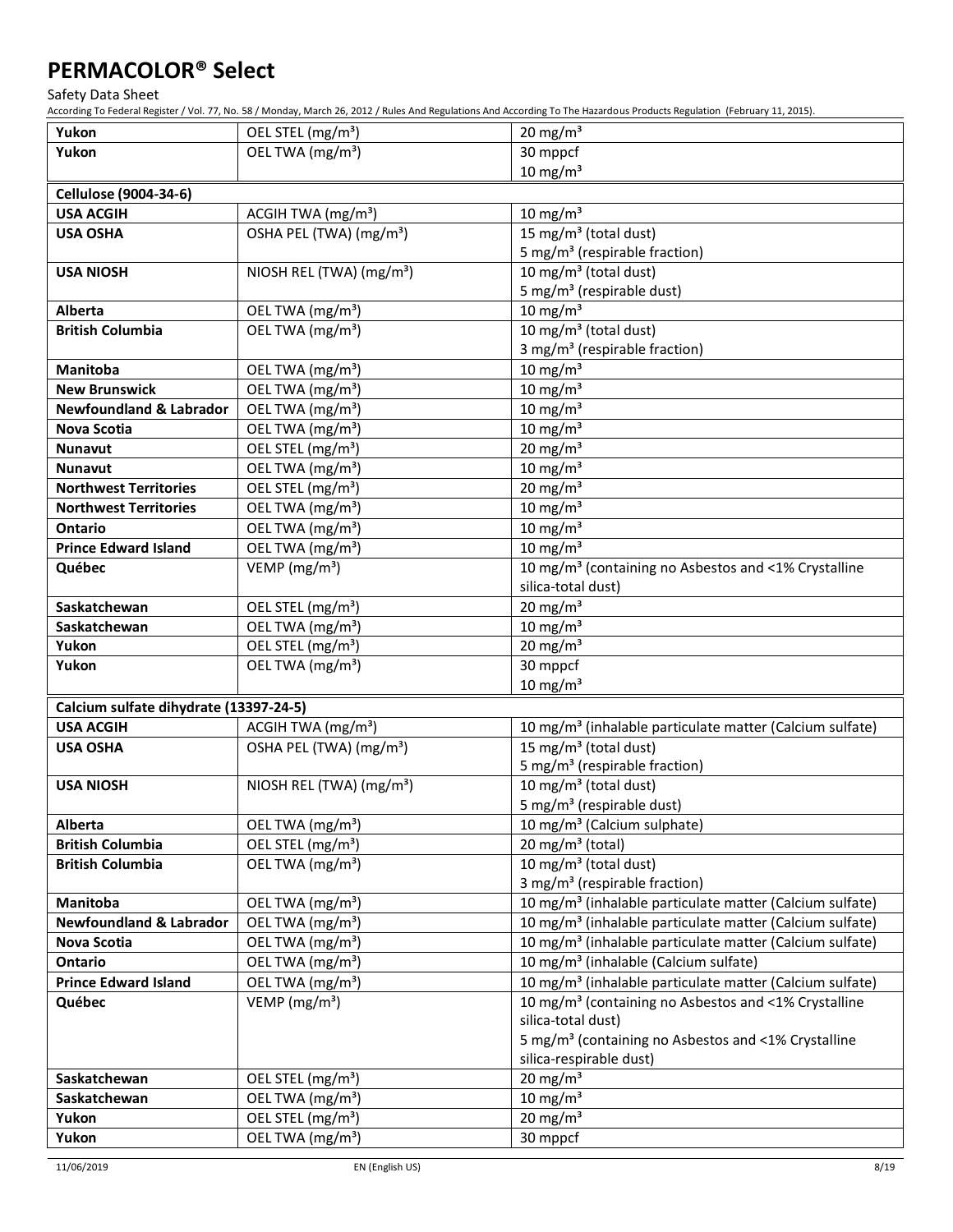Safety Data Sheet

According To Federal Register / Vol. 77, No. 58 / Monday, March 26, 2012 / Rules And Regulations And According To The Hazardous Products Regulation (February 11, 2015).

|                                                       |                                                               | $10 \text{ mg/m}^3$                                                                                        |
|-------------------------------------------------------|---------------------------------------------------------------|------------------------------------------------------------------------------------------------------------|
| Limestone (1317-65-3)                                 |                                                               |                                                                                                            |
| <b>USA OSHA</b>                                       | OSHA PEL (TWA) (mg/m <sup>3</sup> )                           | 15 mg/m <sup>3</sup> (total dust)                                                                          |
|                                                       |                                                               | 5 mg/m <sup>3</sup> (respirable fraction)                                                                  |
| <b>USA NIOSH</b>                                      | NIOSH REL (TWA) (mg/m <sup>3</sup> )                          | 10 mg/m <sup>3</sup> (total dust)                                                                          |
|                                                       |                                                               | 5 mg/m <sup>3</sup> (respirable dust)                                                                      |
| Alberta                                               | OEL TWA (mg/m <sup>3</sup> )                                  | 10 mg/m $3$                                                                                                |
| <b>British Columbia</b>                               | OEL STEL (mg/m <sup>3</sup> )                                 | 20 mg/m $3$ (total)                                                                                        |
| <b>British Columbia</b>                               | OEL TWA (mg/m <sup>3</sup> )                                  | 10 mg/m <sup>3</sup> (total dust)                                                                          |
|                                                       |                                                               | 3 mg/m <sup>3</sup> (respirable fraction)                                                                  |
| <b>New Brunswick</b>                                  | OEL TWA (mg/m <sup>3</sup> )                                  | 10 mg/m <sup>3</sup> (particulate matter containing no Asbestos and                                        |
|                                                       |                                                               | <1% Crystalline silica)                                                                                    |
| <b>Nunavut</b>                                        | OEL STEL (mg/m <sup>3</sup> )                                 | 20 mg/m $3$                                                                                                |
| <b>Nunavut</b>                                        | OEL TWA (mg/m <sup>3</sup> )                                  | $10 \text{ mg/m}^3$                                                                                        |
| <b>Northwest Territories</b>                          | OEL STEL (mg/m <sup>3</sup> )                                 | 20 mg/m $3$                                                                                                |
| <b>Northwest Territories</b>                          | OEL TWA (mg/m <sup>3</sup> )                                  | 10 mg/m $3$                                                                                                |
| Québec                                                | VEMP ( $mg/m3$ )                                              | 10 mg/m <sup>3</sup> (Limestone, containing no Asbestos and <1%                                            |
|                                                       |                                                               | Crystalline silica-total dust)                                                                             |
| Saskatchewan                                          | OEL STEL (mg/m <sup>3</sup> )                                 | $20$ mg/m <sup>3</sup>                                                                                     |
| Saskatchewan                                          | OEL TWA (mg/m <sup>3</sup> )<br>OEL STEL (mg/m <sup>3</sup> ) | $10 \text{ mg/m}^3$<br>20 mg/m $3$                                                                         |
| Yukon<br>Yukon                                        | OEL TWA (mg/m <sup>3</sup> )                                  | 30 mppcf                                                                                                   |
|                                                       |                                                               | $10 \text{ mg/m}^3$                                                                                        |
| Silica, amorphous, precipitated and gel (112926-00-8) |                                                               |                                                                                                            |
| <b>British Columbia</b>                               | OEL TWA (mg/m <sup>3</sup> )                                  | 4 mg/m <sup>3</sup> (total)                                                                                |
|                                                       |                                                               | 1.5 mg/m <sup>3</sup> (respirable)                                                                         |
| <b>New Brunswick</b>                                  | OEL TWA (mg/m <sup>3</sup> )                                  | 10 mg/m <sup>3</sup> (Silica - amorphous, precipitated silica and silica                                   |
|                                                       |                                                               | gel)                                                                                                       |
| <b>Nunavut</b>                                        | OEL STEL (mg/m <sup>3</sup> )                                 | 20 mg/m <sup>3</sup> (Silica amorphous)                                                                    |
| <b>Nunavut</b>                                        | OEL TWA (mg/m <sup>3</sup> )                                  | 10 mg/m <sup>3</sup> (Silica amorphous)                                                                    |
| <b>Northwest Territories</b>                          | OEL STEL (mg/m <sup>3</sup> )                                 | $\overline{20}$ mg/m <sup>3</sup> (Silica amorphous)                                                       |
| <b>Northwest Territories</b>                          | OEL TWA (mg/m <sup>3</sup> )                                  | 10 mg/m <sup>3</sup> (Silica amorphous)                                                                    |
| Québec                                                | VEMP (mg/m <sup>3</sup> )                                     | 6 mg/m <sup>3</sup> (containing no Asbestos and <1% Crystalline                                            |
|                                                       |                                                               | silica-respirable dust)                                                                                    |
| Saskatchewan                                          | OEL STEL (mg/m <sup>3</sup> )                                 | 20 mg/m <sup>3</sup> (Silica amorphous)                                                                    |
| Saskatchewan                                          | OEL TWA (mg/m <sup>3</sup> )                                  | 10 mg/m <sup>3</sup> (Silica amorphous)                                                                    |
| Magnesium oxide (MgO) (1309-48-4)                     |                                                               |                                                                                                            |
| <b>USA ACGIH</b>                                      | ACGIH TWA (mg/m <sup>3</sup> )                                | 10 mg/m <sup>3</sup> (inhalable particulate matter)                                                        |
| <b>USA ACGIH</b>                                      | <b>ACGIH chemical category</b>                                | Not Classifiable as a Human Carcinogen                                                                     |
| <b>USA OSHA</b>                                       | OSHA PEL (TWA) (mg/m <sup>3</sup> )                           | 15 mg/m <sup>3</sup> (fume, total particulate)                                                             |
| <b>USA IDLH</b>                                       | US IDLH $(mg/m3)$                                             | 750 mg/m <sup>3</sup> (fume)                                                                               |
| Alberta                                               | OEL TWA (mg/m <sup>3</sup> )                                  | 10 mg/m <sup>3</sup> (fume)                                                                                |
| <b>British Columbia</b>                               | OEL STEL (mg/m <sup>3</sup> )                                 | 10 mg/m <sup>3</sup> (respirable dust and fume)                                                            |
| <b>British Columbia</b>                               | OEL TWA (mg/m <sup>3</sup> )                                  | 10 mg/m <sup>3</sup> (fume, inhalable)                                                                     |
|                                                       |                                                               | 3 mg/m <sup>3</sup> (respirable dust and fume)                                                             |
| Manitoba<br><b>New Brunswick</b>                      | OEL TWA (mg/m <sup>3</sup> )                                  | 10 mg/m <sup>3</sup> (inhalable particulate matter)                                                        |
|                                                       | OEL TWA (mg/m <sup>3</sup> )                                  | 10 mg/m $3$ (fume)                                                                                         |
| <b>Newfoundland &amp; Labrador</b><br>Nova Scotia     | OEL TWA (mg/m <sup>3</sup> )<br>OEL TWA (mg/m <sup>3</sup> )  | 10 mg/m <sup>3</sup> (inhalable particulate matter)<br>10 mg/m <sup>3</sup> (inhalable particulate matter) |
| <b>Nunavut</b>                                        | OEL STEL (mg/m <sup>3</sup> )                                 | 20 mg/m <sup>3</sup> (inhalable fraction)                                                                  |
| Nunavut                                               | OEL TWA (mg/m <sup>3</sup> )                                  | 10 mg/m <sup>3</sup> (inhalable fraction)                                                                  |
| <b>Northwest Territories</b>                          | OEL STEL (mg/m <sup>3</sup> )                                 | 20 mg/m <sup>3</sup> (inhalable fraction)                                                                  |
|                                                       |                                                               |                                                                                                            |

11/06/2019 EN (English US) 9/19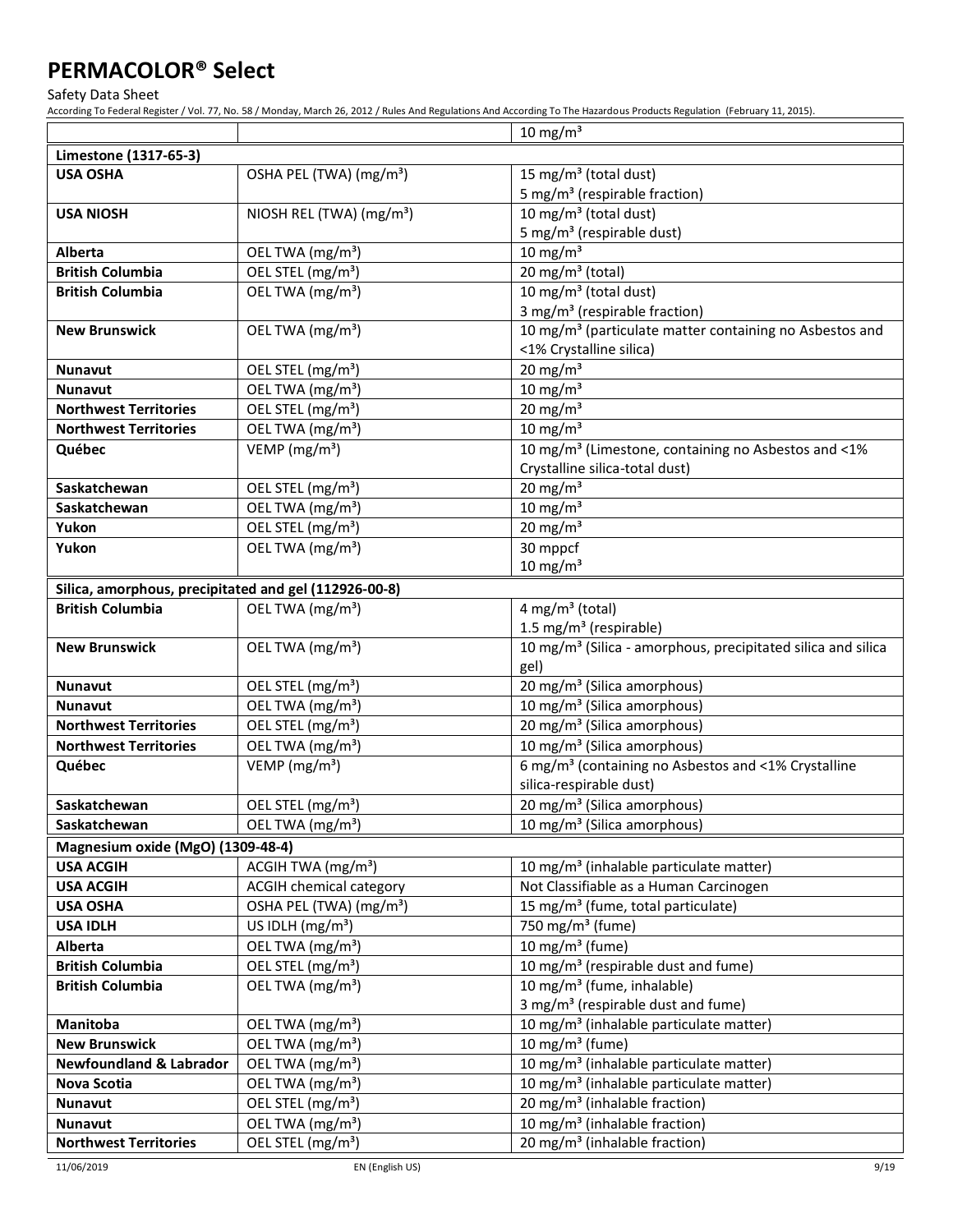Safety Data Sheet

| <b>Northwest Territories</b>             | OEL TWA (mg/m <sup>3</sup> )         | 10 mg/m <sup>3</sup> (inhalable fraction)                                                                                    |
|------------------------------------------|--------------------------------------|------------------------------------------------------------------------------------------------------------------------------|
| <b>Ontario</b>                           | OEL TWA (mg/m <sup>3</sup> )         | 10 mg/m <sup>3</sup> (inhalable)                                                                                             |
| <b>Prince Edward Island</b>              | OEL TWA (mg/m <sup>3</sup> )         | 10 mg/m <sup>3</sup> (inhalable particulate matter)                                                                          |
| Québec                                   | VEMP ( $mg/m3$ )                     | 10 mg/m <sup>3</sup> (fume)                                                                                                  |
| Saskatchewan                             | OEL STEL (mg/m <sup>3</sup> )        | 20 mg/m <sup>3</sup> (inhalable fraction)                                                                                    |
| Saskatchewan                             | OEL TWA (mg/m <sup>3</sup> )         | $\overline{10}$ mg/m <sup>3</sup> (inhalable fraction)                                                                       |
| Yukon                                    | OEL STEL (mg/m <sup>3</sup> )        | 10 mg/m $3$ (fume)                                                                                                           |
| Yukon                                    | OEL TWA (mg/m <sup>3</sup> )         | 10 mg/m <sup>3</sup> (fume)                                                                                                  |
| Tremolite (14567-73-8)                   |                                      |                                                                                                                              |
| Alberta                                  | OEL TWA (mg/m <sup>3</sup> )         | 0.1 fibers/cm <sup>3</sup>                                                                                                   |
| Québec                                   | VECD (mg/m <sup>3</sup> )            | 5 fibers/cm <sup>3</sup> (respirable (Asbestos)                                                                              |
| Québec                                   | VEMP ( $mg/m3$ )                     | 1 fibers/cm <sup>3</sup> (respirable (Asbestos)                                                                              |
| Chromium, ion (Cr6+) (18540-29-9)        |                                      |                                                                                                                              |
| <b>USA OSHA</b>                          | OSHA PEL (TWA) (mg/m <sup>3</sup> )  | $5 \mu g/m^3$                                                                                                                |
| Calcium sulfate hemihydrate (10034-76-1) |                                      |                                                                                                                              |
| <b>USA ACGIH</b>                         | ACGIH TWA $(mg/m3)$                  | 10 mg/m <sup>3</sup> (inhalable particulate matter (Calcium sulfate)                                                         |
| Manitoba                                 | OEL TWA (mg/m <sup>3</sup> )         | 10 mg/m <sup>3</sup> (inhalable particulate matter (Calcium sulfate)                                                         |
| <b>Newfoundland &amp; Labrador</b>       | OEL TWA (mg/m <sup>3</sup> )         | 10 mg/m <sup>3</sup> (inhalable particulate matter (Calcium sulfate)                                                         |
| Nova Scotia                              | OEL TWA (mg/m <sup>3</sup> )         | 10 mg/m <sup>3</sup> (inhalable particulate matter (Calcium sulfate)                                                         |
| Ontario                                  | OEL TWA (mg/m <sup>3</sup> )         | 10 mg/m <sup>3</sup> (inhalable)                                                                                             |
| <b>Prince Edward Island</b>              | OEL TWA (mg/m <sup>3</sup> )         | 10 mg/m <sup>3</sup> (inhalable particulate matter (Calcium sulfate)                                                         |
|                                          |                                      |                                                                                                                              |
| Kaolin (1332-58-7)                       |                                      |                                                                                                                              |
| <b>USA ACGIH</b>                         | ACGIH TWA (mg/m <sup>3</sup> )       | 2 mg/m <sup>3</sup> (particulate matter containing no asbestos and<br><1% crystalline silica, respirable particulate matter) |
| <b>USA ACGIH</b>                         | <b>ACGIH chemical category</b>       | Not Classifiable as a Human Carcinogen                                                                                       |
| <b>USA OSHA</b>                          | OSHA PEL (TWA) (mg/m <sup>3</sup> )  | 15 mg/m <sup>3</sup> (total dust)                                                                                            |
|                                          |                                      | 5 mg/m <sup>3</sup> (respirable fraction)                                                                                    |
| <b>USA NIOSH</b>                         | NIOSH REL (TWA) (mg/m <sup>3</sup> ) | 10 mg/m $3$ (total dust)                                                                                                     |
|                                          |                                      | 5 mg/m <sup>3</sup> (respirable dust)                                                                                        |
| Alberta                                  | OEL TWA (mg/m <sup>3</sup> )         | 2 mg/m <sup>3</sup> (respirable)                                                                                             |
| <b>British Columbia</b>                  | OEL TWA (mg/m <sup>3</sup> )         | 2 mg/m <sup>3</sup> (particulate matter containing no Asbestos and<br><1% Crystalline silica-respirable particulate)         |
| Manitoba                                 | OEL TWA (mg/m <sup>3</sup> )         | 2 mg/m <sup>3</sup> (particulate matter containing no Asbestos and                                                           |
|                                          |                                      | <1% Crystalline silica, respirable particulate matter-                                                                       |
|                                          |                                      | particulate matter, respirable particulate matter)                                                                           |
| <b>New Brunswick</b>                     | OEL TWA (mg/m <sup>3</sup> )         | 2 mg/m <sup>3</sup> (particulate matter containing no Asbestos and                                                           |
|                                          |                                      | <1% Crystalline silica, respirable fraction)                                                                                 |
| <b>Newfoundland &amp; Labrador</b>       | OEL TWA (mg/m <sup>3</sup> )         | 2 mg/m <sup>3</sup> (particulate matter containing no Asbestos and                                                           |
|                                          |                                      | <1% Crystalline silica, respirable particulate matter-                                                                       |
|                                          |                                      | particulate matter, respirable particulate matter)                                                                           |
| Nova Scotia                              | OEL TWA (mg/m <sup>3</sup> )         | 2 mg/m <sup>3</sup> (particulate matter containing no Asbestos and                                                           |
|                                          |                                      | <1% Crystalline silica, respirable particulate matter-                                                                       |
|                                          |                                      | particulate matter, respirable particulate matter)                                                                           |
| <b>Nunavut</b>                           | OEL STEL (mg/m <sup>3</sup> )        | 4 mg/m <sup>3</sup> (respirable fraction)                                                                                    |
| <b>Nunavut</b>                           | OEL TWA (mg/m <sup>3</sup> )         | 2 mg/m <sup>3</sup> (respirable fraction)                                                                                    |
| <b>Northwest Territories</b>             | OEL STEL (mg/m <sup>3</sup> )        | 4 mg/m <sup>3</sup> (respirable fraction)                                                                                    |
| <b>Northwest Territories</b>             | OEL TWA (mg/m <sup>3</sup> )         | 2 mg/m <sup>3</sup> (respirable fraction)                                                                                    |
| Ontario                                  | OEL TWA (mg/m <sup>3</sup> )         | 2 mg/m <sup>3</sup> (containing no Asbestos and <1% Crystalline                                                              |
|                                          |                                      | silica-respirable)                                                                                                           |
| <b>Prince Edward Island</b>              | OEL TWA (mg/m <sup>3</sup> )         | 2 mg/m <sup>3</sup> (particulate matter containing no Asbestos and                                                           |
|                                          |                                      | <1% Crystalline silica, respirable particulate matter-                                                                       |
|                                          |                                      | particulate matter, respirable particulate matter)                                                                           |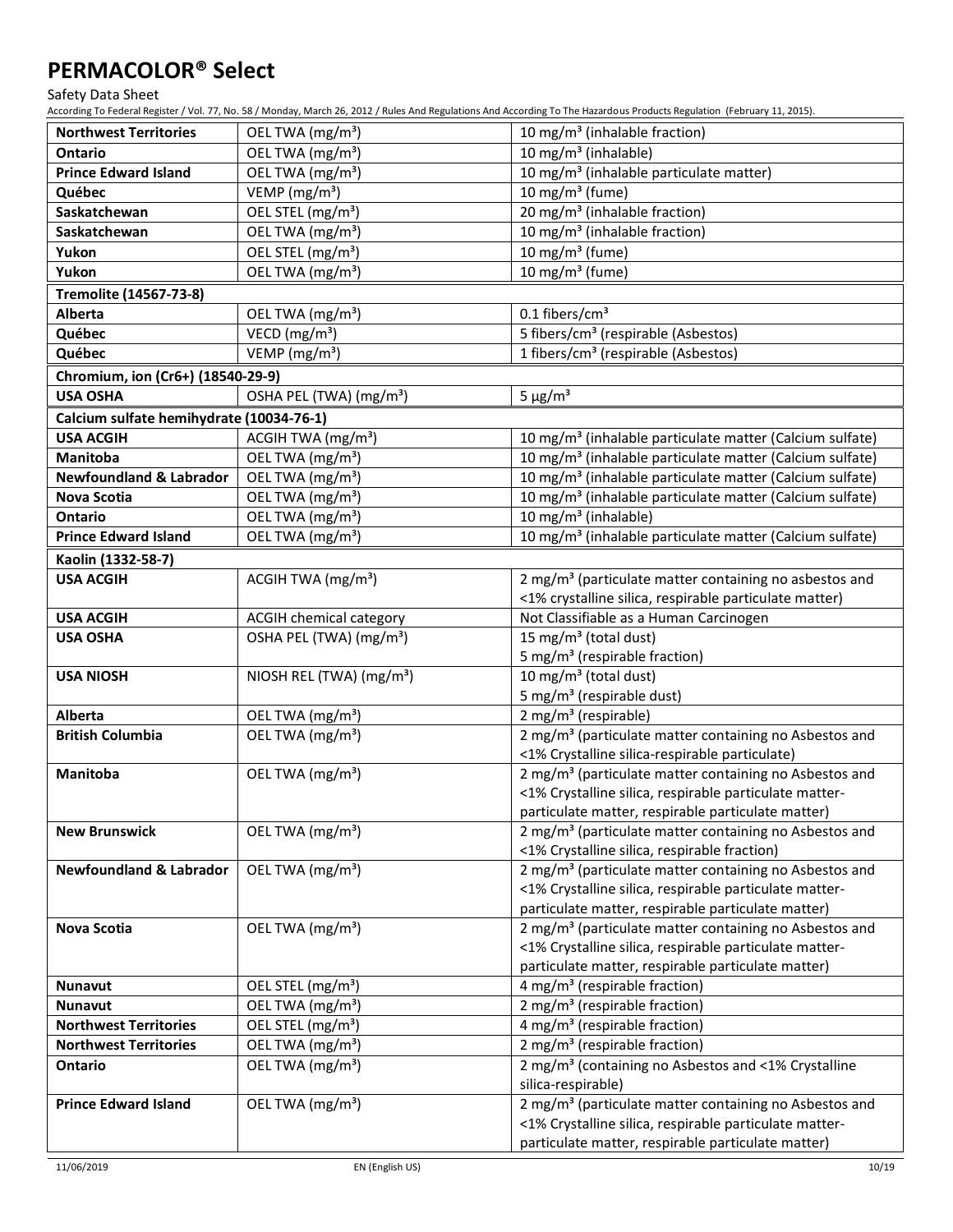Safety Data Sheet

| silica-respirable dust)<br>$\frac{4 \text{ mg}}{m^3}$ (respirable fraction)<br>OEL STEL (mg/m <sup>3</sup> )<br>Saskatchewan<br>2 mg/m <sup>3</sup> (respirable fraction)<br>OEL TWA (mg/m <sup>3</sup> )<br>Saskatchewan<br>20 mg/m $3$<br>OEL STEL (mg/m <sup>3</sup> )<br>Yukon<br>30 mppcf<br>Yukon<br>OEL TWA (mg/m <sup>3</sup> )<br>10 mg/m $3$<br>Methacrylic acid (79-41-4)<br><b>USA ACGIH</b><br>ACGIH TWA (ppm)<br>20 ppm<br>NIOSH REL (TWA) (mg/m <sup>3</sup> )<br>70 mg/m $3$<br><b>USA NIOSH</b><br><b>USA NIOSH</b><br>NIOSH REL (TWA) (ppm)<br>20 ppm<br>70 mg/m $3$<br><b>Alberta</b><br>OEL TWA (mg/m <sup>3</sup> )<br><b>Alberta</b><br>OEL TWA (ppm)<br>20 ppm<br>20 ppm<br>OEL TWA (ppm)<br><b>British Columbia</b><br>Manitoba<br>OEL TWA (ppm)<br>20 ppm<br>70 mg/m $3$<br>OEL TWA (mg/m <sup>3</sup> )<br><b>New Brunswick</b><br><b>New Brunswick</b><br>20 ppm<br>OEL TWA (ppm)<br><b>Newfoundland &amp; Labrador</b><br>OEL TWA (ppm)<br>20 ppm<br>OEL TWA (ppm)<br><b>Nova Scotia</b><br>20 ppm<br>Nunavut<br>OEL STEL (ppm)<br>30 ppm<br><b>Nunavut</b><br>OEL TWA (ppm)<br>20 ppm<br><b>Northwest Territories</b><br>OEL STEL (ppm)<br>30 ppm<br><b>Northwest Territories</b><br>OEL TWA (ppm)<br>20 ppm<br>Ontario<br>OEL TWA (ppm)<br>20 ppm<br><b>Prince Edward Island</b><br>OEL TWA (ppm)<br>20 ppm<br>VEMP (mg/m <sup>3</sup> )<br>70 mg/m $3$<br>Québec<br>Québec<br>VEMP (ppm)<br>20 ppm<br>OEL STEL (ppm)<br>Saskatchewan<br>30 ppm<br>Saskatchewan<br>OEL TWA (ppm)<br>20 ppm<br>Particulates not otherwise classified (PNOC) (Not applicable)<br>ACGIH TWA (mg/m <sup>3</sup> )<br>3 mg/m <sup>3</sup> Respirable fraction<br><b>USA ACGIH</b><br>10 mg/m <sup>3</sup> Total Dust<br>5 mg/m <sup>3</sup> Respirable fraction<br>OSHA PEL (TWA) (mg/m <sup>3</sup> )<br><b>USA OSHA</b><br>15 mg/m <sup>3</sup> Total Dust<br>10 mg/m $3$ (total)<br>OEL TWA (mg/m <sup>3</sup> )<br>Alberta<br>3 mg/m <sup>3</sup> (respirable)<br>OEL TWA (mg/m <sup>3</sup> )<br>10 mg/m <sup>3</sup> (nuisance dust-total dust)<br><b>British Columbia</b><br>3 mg/m <sup>3</sup> (nuisance dust-respirable fraction)<br>OEL TWA (mg/m <sup>3</sup> )<br>10 mg/m <sup>3</sup> (inhalable particles, recommended)<br><b>Manitoba</b><br>3 mg/m <sup>3</sup> (respirable particles, recommended)<br>OEL TWA (mg/m <sup>3</sup> )<br>3 mg/m <sup>3</sup> (particulate matter containing no Asbestos and<br><b>New Brunswick</b><br><1% Crystalline silica, respirable fraction)<br>10 mg/m <sup>3</sup> (particulate matter containing no Asbestos and<br><1% Crystalline silica, inhalable fraction)<br>OEL TWA (mg/m <sup>3</sup> )<br><b>Newfoundland &amp; Labrador</b><br>10 mg/m <sup>3</sup> (inhalable particles, recommended)<br>3 mg/m <sup>3</sup> (respirable particles, recommended)<br>10 mg/m <sup>3</sup> (inhalable particles, recommended)<br>OEL TWA (mg/m <sup>3</sup> )<br>Nova Scotia<br>3 mg/m <sup>3</sup> (respirable particles, recommended)<br>OEL STEL (mg/m <sup>3</sup> )<br>20 mg/m <sup>3</sup> (insoluble or poorly soluble-inhalable fraction)<br><b>Nunavut</b><br>6 mg/m <sup>3</sup> (insoluble or poorly soluble-respirable fraction) | Québec | VEMP ( $mg/m3$ ) | 5 mg/m <sup>3</sup> (containing no Asbestos and <1% Crystalline |
|---------------------------------------------------------------------------------------------------------------------------------------------------------------------------------------------------------------------------------------------------------------------------------------------------------------------------------------------------------------------------------------------------------------------------------------------------------------------------------------------------------------------------------------------------------------------------------------------------------------------------------------------------------------------------------------------------------------------------------------------------------------------------------------------------------------------------------------------------------------------------------------------------------------------------------------------------------------------------------------------------------------------------------------------------------------------------------------------------------------------------------------------------------------------------------------------------------------------------------------------------------------------------------------------------------------------------------------------------------------------------------------------------------------------------------------------------------------------------------------------------------------------------------------------------------------------------------------------------------------------------------------------------------------------------------------------------------------------------------------------------------------------------------------------------------------------------------------------------------------------------------------------------------------------------------------------------------------------------------------------------------------------------------------------------------------------------------------------------------------------------------------------------------------------------------------------------------------------------------------------------------------------------------------------------------------------------------------------------------------------------------------------------------------------------------------------------------------------------------------------------------------------------------------------------------------------------------------------------------------------------------------------------------------------------------------------------------------------------------------------------------------------------------------------------------------------------------------------------------------------------------------------------------------------------------------------------------------------------------------------------------------------------------------------------------------------------------------------------------------------------------------------------------------------------------------------------------|--------|------------------|-----------------------------------------------------------------|
|                                                                                                                                                                                                                                                                                                                                                                                                                                                                                                                                                                                                                                                                                                                                                                                                                                                                                                                                                                                                                                                                                                                                                                                                                                                                                                                                                                                                                                                                                                                                                                                                                                                                                                                                                                                                                                                                                                                                                                                                                                                                                                                                                                                                                                                                                                                                                                                                                                                                                                                                                                                                                                                                                                                                                                                                                                                                                                                                                                                                                                                                                                                                                                                                         |        |                  |                                                                 |
|                                                                                                                                                                                                                                                                                                                                                                                                                                                                                                                                                                                                                                                                                                                                                                                                                                                                                                                                                                                                                                                                                                                                                                                                                                                                                                                                                                                                                                                                                                                                                                                                                                                                                                                                                                                                                                                                                                                                                                                                                                                                                                                                                                                                                                                                                                                                                                                                                                                                                                                                                                                                                                                                                                                                                                                                                                                                                                                                                                                                                                                                                                                                                                                                         |        |                  |                                                                 |
|                                                                                                                                                                                                                                                                                                                                                                                                                                                                                                                                                                                                                                                                                                                                                                                                                                                                                                                                                                                                                                                                                                                                                                                                                                                                                                                                                                                                                                                                                                                                                                                                                                                                                                                                                                                                                                                                                                                                                                                                                                                                                                                                                                                                                                                                                                                                                                                                                                                                                                                                                                                                                                                                                                                                                                                                                                                                                                                                                                                                                                                                                                                                                                                                         |        |                  |                                                                 |
|                                                                                                                                                                                                                                                                                                                                                                                                                                                                                                                                                                                                                                                                                                                                                                                                                                                                                                                                                                                                                                                                                                                                                                                                                                                                                                                                                                                                                                                                                                                                                                                                                                                                                                                                                                                                                                                                                                                                                                                                                                                                                                                                                                                                                                                                                                                                                                                                                                                                                                                                                                                                                                                                                                                                                                                                                                                                                                                                                                                                                                                                                                                                                                                                         |        |                  |                                                                 |
|                                                                                                                                                                                                                                                                                                                                                                                                                                                                                                                                                                                                                                                                                                                                                                                                                                                                                                                                                                                                                                                                                                                                                                                                                                                                                                                                                                                                                                                                                                                                                                                                                                                                                                                                                                                                                                                                                                                                                                                                                                                                                                                                                                                                                                                                                                                                                                                                                                                                                                                                                                                                                                                                                                                                                                                                                                                                                                                                                                                                                                                                                                                                                                                                         |        |                  |                                                                 |
|                                                                                                                                                                                                                                                                                                                                                                                                                                                                                                                                                                                                                                                                                                                                                                                                                                                                                                                                                                                                                                                                                                                                                                                                                                                                                                                                                                                                                                                                                                                                                                                                                                                                                                                                                                                                                                                                                                                                                                                                                                                                                                                                                                                                                                                                                                                                                                                                                                                                                                                                                                                                                                                                                                                                                                                                                                                                                                                                                                                                                                                                                                                                                                                                         |        |                  |                                                                 |
|                                                                                                                                                                                                                                                                                                                                                                                                                                                                                                                                                                                                                                                                                                                                                                                                                                                                                                                                                                                                                                                                                                                                                                                                                                                                                                                                                                                                                                                                                                                                                                                                                                                                                                                                                                                                                                                                                                                                                                                                                                                                                                                                                                                                                                                                                                                                                                                                                                                                                                                                                                                                                                                                                                                                                                                                                                                                                                                                                                                                                                                                                                                                                                                                         |        |                  |                                                                 |
|                                                                                                                                                                                                                                                                                                                                                                                                                                                                                                                                                                                                                                                                                                                                                                                                                                                                                                                                                                                                                                                                                                                                                                                                                                                                                                                                                                                                                                                                                                                                                                                                                                                                                                                                                                                                                                                                                                                                                                                                                                                                                                                                                                                                                                                                                                                                                                                                                                                                                                                                                                                                                                                                                                                                                                                                                                                                                                                                                                                                                                                                                                                                                                                                         |        |                  |                                                                 |
|                                                                                                                                                                                                                                                                                                                                                                                                                                                                                                                                                                                                                                                                                                                                                                                                                                                                                                                                                                                                                                                                                                                                                                                                                                                                                                                                                                                                                                                                                                                                                                                                                                                                                                                                                                                                                                                                                                                                                                                                                                                                                                                                                                                                                                                                                                                                                                                                                                                                                                                                                                                                                                                                                                                                                                                                                                                                                                                                                                                                                                                                                                                                                                                                         |        |                  |                                                                 |
|                                                                                                                                                                                                                                                                                                                                                                                                                                                                                                                                                                                                                                                                                                                                                                                                                                                                                                                                                                                                                                                                                                                                                                                                                                                                                                                                                                                                                                                                                                                                                                                                                                                                                                                                                                                                                                                                                                                                                                                                                                                                                                                                                                                                                                                                                                                                                                                                                                                                                                                                                                                                                                                                                                                                                                                                                                                                                                                                                                                                                                                                                                                                                                                                         |        |                  |                                                                 |
|                                                                                                                                                                                                                                                                                                                                                                                                                                                                                                                                                                                                                                                                                                                                                                                                                                                                                                                                                                                                                                                                                                                                                                                                                                                                                                                                                                                                                                                                                                                                                                                                                                                                                                                                                                                                                                                                                                                                                                                                                                                                                                                                                                                                                                                                                                                                                                                                                                                                                                                                                                                                                                                                                                                                                                                                                                                                                                                                                                                                                                                                                                                                                                                                         |        |                  |                                                                 |
|                                                                                                                                                                                                                                                                                                                                                                                                                                                                                                                                                                                                                                                                                                                                                                                                                                                                                                                                                                                                                                                                                                                                                                                                                                                                                                                                                                                                                                                                                                                                                                                                                                                                                                                                                                                                                                                                                                                                                                                                                                                                                                                                                                                                                                                                                                                                                                                                                                                                                                                                                                                                                                                                                                                                                                                                                                                                                                                                                                                                                                                                                                                                                                                                         |        |                  |                                                                 |
|                                                                                                                                                                                                                                                                                                                                                                                                                                                                                                                                                                                                                                                                                                                                                                                                                                                                                                                                                                                                                                                                                                                                                                                                                                                                                                                                                                                                                                                                                                                                                                                                                                                                                                                                                                                                                                                                                                                                                                                                                                                                                                                                                                                                                                                                                                                                                                                                                                                                                                                                                                                                                                                                                                                                                                                                                                                                                                                                                                                                                                                                                                                                                                                                         |        |                  |                                                                 |
|                                                                                                                                                                                                                                                                                                                                                                                                                                                                                                                                                                                                                                                                                                                                                                                                                                                                                                                                                                                                                                                                                                                                                                                                                                                                                                                                                                                                                                                                                                                                                                                                                                                                                                                                                                                                                                                                                                                                                                                                                                                                                                                                                                                                                                                                                                                                                                                                                                                                                                                                                                                                                                                                                                                                                                                                                                                                                                                                                                                                                                                                                                                                                                                                         |        |                  |                                                                 |
|                                                                                                                                                                                                                                                                                                                                                                                                                                                                                                                                                                                                                                                                                                                                                                                                                                                                                                                                                                                                                                                                                                                                                                                                                                                                                                                                                                                                                                                                                                                                                                                                                                                                                                                                                                                                                                                                                                                                                                                                                                                                                                                                                                                                                                                                                                                                                                                                                                                                                                                                                                                                                                                                                                                                                                                                                                                                                                                                                                                                                                                                                                                                                                                                         |        |                  |                                                                 |
|                                                                                                                                                                                                                                                                                                                                                                                                                                                                                                                                                                                                                                                                                                                                                                                                                                                                                                                                                                                                                                                                                                                                                                                                                                                                                                                                                                                                                                                                                                                                                                                                                                                                                                                                                                                                                                                                                                                                                                                                                                                                                                                                                                                                                                                                                                                                                                                                                                                                                                                                                                                                                                                                                                                                                                                                                                                                                                                                                                                                                                                                                                                                                                                                         |        |                  |                                                                 |
|                                                                                                                                                                                                                                                                                                                                                                                                                                                                                                                                                                                                                                                                                                                                                                                                                                                                                                                                                                                                                                                                                                                                                                                                                                                                                                                                                                                                                                                                                                                                                                                                                                                                                                                                                                                                                                                                                                                                                                                                                                                                                                                                                                                                                                                                                                                                                                                                                                                                                                                                                                                                                                                                                                                                                                                                                                                                                                                                                                                                                                                                                                                                                                                                         |        |                  |                                                                 |
|                                                                                                                                                                                                                                                                                                                                                                                                                                                                                                                                                                                                                                                                                                                                                                                                                                                                                                                                                                                                                                                                                                                                                                                                                                                                                                                                                                                                                                                                                                                                                                                                                                                                                                                                                                                                                                                                                                                                                                                                                                                                                                                                                                                                                                                                                                                                                                                                                                                                                                                                                                                                                                                                                                                                                                                                                                                                                                                                                                                                                                                                                                                                                                                                         |        |                  |                                                                 |
|                                                                                                                                                                                                                                                                                                                                                                                                                                                                                                                                                                                                                                                                                                                                                                                                                                                                                                                                                                                                                                                                                                                                                                                                                                                                                                                                                                                                                                                                                                                                                                                                                                                                                                                                                                                                                                                                                                                                                                                                                                                                                                                                                                                                                                                                                                                                                                                                                                                                                                                                                                                                                                                                                                                                                                                                                                                                                                                                                                                                                                                                                                                                                                                                         |        |                  |                                                                 |
|                                                                                                                                                                                                                                                                                                                                                                                                                                                                                                                                                                                                                                                                                                                                                                                                                                                                                                                                                                                                                                                                                                                                                                                                                                                                                                                                                                                                                                                                                                                                                                                                                                                                                                                                                                                                                                                                                                                                                                                                                                                                                                                                                                                                                                                                                                                                                                                                                                                                                                                                                                                                                                                                                                                                                                                                                                                                                                                                                                                                                                                                                                                                                                                                         |        |                  |                                                                 |
|                                                                                                                                                                                                                                                                                                                                                                                                                                                                                                                                                                                                                                                                                                                                                                                                                                                                                                                                                                                                                                                                                                                                                                                                                                                                                                                                                                                                                                                                                                                                                                                                                                                                                                                                                                                                                                                                                                                                                                                                                                                                                                                                                                                                                                                                                                                                                                                                                                                                                                                                                                                                                                                                                                                                                                                                                                                                                                                                                                                                                                                                                                                                                                                                         |        |                  |                                                                 |
|                                                                                                                                                                                                                                                                                                                                                                                                                                                                                                                                                                                                                                                                                                                                                                                                                                                                                                                                                                                                                                                                                                                                                                                                                                                                                                                                                                                                                                                                                                                                                                                                                                                                                                                                                                                                                                                                                                                                                                                                                                                                                                                                                                                                                                                                                                                                                                                                                                                                                                                                                                                                                                                                                                                                                                                                                                                                                                                                                                                                                                                                                                                                                                                                         |        |                  |                                                                 |
|                                                                                                                                                                                                                                                                                                                                                                                                                                                                                                                                                                                                                                                                                                                                                                                                                                                                                                                                                                                                                                                                                                                                                                                                                                                                                                                                                                                                                                                                                                                                                                                                                                                                                                                                                                                                                                                                                                                                                                                                                                                                                                                                                                                                                                                                                                                                                                                                                                                                                                                                                                                                                                                                                                                                                                                                                                                                                                                                                                                                                                                                                                                                                                                                         |        |                  |                                                                 |
|                                                                                                                                                                                                                                                                                                                                                                                                                                                                                                                                                                                                                                                                                                                                                                                                                                                                                                                                                                                                                                                                                                                                                                                                                                                                                                                                                                                                                                                                                                                                                                                                                                                                                                                                                                                                                                                                                                                                                                                                                                                                                                                                                                                                                                                                                                                                                                                                                                                                                                                                                                                                                                                                                                                                                                                                                                                                                                                                                                                                                                                                                                                                                                                                         |        |                  |                                                                 |
|                                                                                                                                                                                                                                                                                                                                                                                                                                                                                                                                                                                                                                                                                                                                                                                                                                                                                                                                                                                                                                                                                                                                                                                                                                                                                                                                                                                                                                                                                                                                                                                                                                                                                                                                                                                                                                                                                                                                                                                                                                                                                                                                                                                                                                                                                                                                                                                                                                                                                                                                                                                                                                                                                                                                                                                                                                                                                                                                                                                                                                                                                                                                                                                                         |        |                  |                                                                 |
|                                                                                                                                                                                                                                                                                                                                                                                                                                                                                                                                                                                                                                                                                                                                                                                                                                                                                                                                                                                                                                                                                                                                                                                                                                                                                                                                                                                                                                                                                                                                                                                                                                                                                                                                                                                                                                                                                                                                                                                                                                                                                                                                                                                                                                                                                                                                                                                                                                                                                                                                                                                                                                                                                                                                                                                                                                                                                                                                                                                                                                                                                                                                                                                                         |        |                  |                                                                 |
|                                                                                                                                                                                                                                                                                                                                                                                                                                                                                                                                                                                                                                                                                                                                                                                                                                                                                                                                                                                                                                                                                                                                                                                                                                                                                                                                                                                                                                                                                                                                                                                                                                                                                                                                                                                                                                                                                                                                                                                                                                                                                                                                                                                                                                                                                                                                                                                                                                                                                                                                                                                                                                                                                                                                                                                                                                                                                                                                                                                                                                                                                                                                                                                                         |        |                  |                                                                 |
|                                                                                                                                                                                                                                                                                                                                                                                                                                                                                                                                                                                                                                                                                                                                                                                                                                                                                                                                                                                                                                                                                                                                                                                                                                                                                                                                                                                                                                                                                                                                                                                                                                                                                                                                                                                                                                                                                                                                                                                                                                                                                                                                                                                                                                                                                                                                                                                                                                                                                                                                                                                                                                                                                                                                                                                                                                                                                                                                                                                                                                                                                                                                                                                                         |        |                  |                                                                 |
|                                                                                                                                                                                                                                                                                                                                                                                                                                                                                                                                                                                                                                                                                                                                                                                                                                                                                                                                                                                                                                                                                                                                                                                                                                                                                                                                                                                                                                                                                                                                                                                                                                                                                                                                                                                                                                                                                                                                                                                                                                                                                                                                                                                                                                                                                                                                                                                                                                                                                                                                                                                                                                                                                                                                                                                                                                                                                                                                                                                                                                                                                                                                                                                                         |        |                  |                                                                 |
|                                                                                                                                                                                                                                                                                                                                                                                                                                                                                                                                                                                                                                                                                                                                                                                                                                                                                                                                                                                                                                                                                                                                                                                                                                                                                                                                                                                                                                                                                                                                                                                                                                                                                                                                                                                                                                                                                                                                                                                                                                                                                                                                                                                                                                                                                                                                                                                                                                                                                                                                                                                                                                                                                                                                                                                                                                                                                                                                                                                                                                                                                                                                                                                                         |        |                  |                                                                 |
|                                                                                                                                                                                                                                                                                                                                                                                                                                                                                                                                                                                                                                                                                                                                                                                                                                                                                                                                                                                                                                                                                                                                                                                                                                                                                                                                                                                                                                                                                                                                                                                                                                                                                                                                                                                                                                                                                                                                                                                                                                                                                                                                                                                                                                                                                                                                                                                                                                                                                                                                                                                                                                                                                                                                                                                                                                                                                                                                                                                                                                                                                                                                                                                                         |        |                  |                                                                 |
|                                                                                                                                                                                                                                                                                                                                                                                                                                                                                                                                                                                                                                                                                                                                                                                                                                                                                                                                                                                                                                                                                                                                                                                                                                                                                                                                                                                                                                                                                                                                                                                                                                                                                                                                                                                                                                                                                                                                                                                                                                                                                                                                                                                                                                                                                                                                                                                                                                                                                                                                                                                                                                                                                                                                                                                                                                                                                                                                                                                                                                                                                                                                                                                                         |        |                  |                                                                 |
|                                                                                                                                                                                                                                                                                                                                                                                                                                                                                                                                                                                                                                                                                                                                                                                                                                                                                                                                                                                                                                                                                                                                                                                                                                                                                                                                                                                                                                                                                                                                                                                                                                                                                                                                                                                                                                                                                                                                                                                                                                                                                                                                                                                                                                                                                                                                                                                                                                                                                                                                                                                                                                                                                                                                                                                                                                                                                                                                                                                                                                                                                                                                                                                                         |        |                  |                                                                 |
|                                                                                                                                                                                                                                                                                                                                                                                                                                                                                                                                                                                                                                                                                                                                                                                                                                                                                                                                                                                                                                                                                                                                                                                                                                                                                                                                                                                                                                                                                                                                                                                                                                                                                                                                                                                                                                                                                                                                                                                                                                                                                                                                                                                                                                                                                                                                                                                                                                                                                                                                                                                                                                                                                                                                                                                                                                                                                                                                                                                                                                                                                                                                                                                                         |        |                  |                                                                 |
|                                                                                                                                                                                                                                                                                                                                                                                                                                                                                                                                                                                                                                                                                                                                                                                                                                                                                                                                                                                                                                                                                                                                                                                                                                                                                                                                                                                                                                                                                                                                                                                                                                                                                                                                                                                                                                                                                                                                                                                                                                                                                                                                                                                                                                                                                                                                                                                                                                                                                                                                                                                                                                                                                                                                                                                                                                                                                                                                                                                                                                                                                                                                                                                                         |        |                  |                                                                 |
|                                                                                                                                                                                                                                                                                                                                                                                                                                                                                                                                                                                                                                                                                                                                                                                                                                                                                                                                                                                                                                                                                                                                                                                                                                                                                                                                                                                                                                                                                                                                                                                                                                                                                                                                                                                                                                                                                                                                                                                                                                                                                                                                                                                                                                                                                                                                                                                                                                                                                                                                                                                                                                                                                                                                                                                                                                                                                                                                                                                                                                                                                                                                                                                                         |        |                  |                                                                 |
|                                                                                                                                                                                                                                                                                                                                                                                                                                                                                                                                                                                                                                                                                                                                                                                                                                                                                                                                                                                                                                                                                                                                                                                                                                                                                                                                                                                                                                                                                                                                                                                                                                                                                                                                                                                                                                                                                                                                                                                                                                                                                                                                                                                                                                                                                                                                                                                                                                                                                                                                                                                                                                                                                                                                                                                                                                                                                                                                                                                                                                                                                                                                                                                                         |        |                  |                                                                 |
|                                                                                                                                                                                                                                                                                                                                                                                                                                                                                                                                                                                                                                                                                                                                                                                                                                                                                                                                                                                                                                                                                                                                                                                                                                                                                                                                                                                                                                                                                                                                                                                                                                                                                                                                                                                                                                                                                                                                                                                                                                                                                                                                                                                                                                                                                                                                                                                                                                                                                                                                                                                                                                                                                                                                                                                                                                                                                                                                                                                                                                                                                                                                                                                                         |        |                  |                                                                 |
|                                                                                                                                                                                                                                                                                                                                                                                                                                                                                                                                                                                                                                                                                                                                                                                                                                                                                                                                                                                                                                                                                                                                                                                                                                                                                                                                                                                                                                                                                                                                                                                                                                                                                                                                                                                                                                                                                                                                                                                                                                                                                                                                                                                                                                                                                                                                                                                                                                                                                                                                                                                                                                                                                                                                                                                                                                                                                                                                                                                                                                                                                                                                                                                                         |        |                  |                                                                 |
|                                                                                                                                                                                                                                                                                                                                                                                                                                                                                                                                                                                                                                                                                                                                                                                                                                                                                                                                                                                                                                                                                                                                                                                                                                                                                                                                                                                                                                                                                                                                                                                                                                                                                                                                                                                                                                                                                                                                                                                                                                                                                                                                                                                                                                                                                                                                                                                                                                                                                                                                                                                                                                                                                                                                                                                                                                                                                                                                                                                                                                                                                                                                                                                                         |        |                  |                                                                 |
|                                                                                                                                                                                                                                                                                                                                                                                                                                                                                                                                                                                                                                                                                                                                                                                                                                                                                                                                                                                                                                                                                                                                                                                                                                                                                                                                                                                                                                                                                                                                                                                                                                                                                                                                                                                                                                                                                                                                                                                                                                                                                                                                                                                                                                                                                                                                                                                                                                                                                                                                                                                                                                                                                                                                                                                                                                                                                                                                                                                                                                                                                                                                                                                                         |        |                  |                                                                 |
|                                                                                                                                                                                                                                                                                                                                                                                                                                                                                                                                                                                                                                                                                                                                                                                                                                                                                                                                                                                                                                                                                                                                                                                                                                                                                                                                                                                                                                                                                                                                                                                                                                                                                                                                                                                                                                                                                                                                                                                                                                                                                                                                                                                                                                                                                                                                                                                                                                                                                                                                                                                                                                                                                                                                                                                                                                                                                                                                                                                                                                                                                                                                                                                                         |        |                  |                                                                 |
|                                                                                                                                                                                                                                                                                                                                                                                                                                                                                                                                                                                                                                                                                                                                                                                                                                                                                                                                                                                                                                                                                                                                                                                                                                                                                                                                                                                                                                                                                                                                                                                                                                                                                                                                                                                                                                                                                                                                                                                                                                                                                                                                                                                                                                                                                                                                                                                                                                                                                                                                                                                                                                                                                                                                                                                                                                                                                                                                                                                                                                                                                                                                                                                                         |        |                  |                                                                 |
|                                                                                                                                                                                                                                                                                                                                                                                                                                                                                                                                                                                                                                                                                                                                                                                                                                                                                                                                                                                                                                                                                                                                                                                                                                                                                                                                                                                                                                                                                                                                                                                                                                                                                                                                                                                                                                                                                                                                                                                                                                                                                                                                                                                                                                                                                                                                                                                                                                                                                                                                                                                                                                                                                                                                                                                                                                                                                                                                                                                                                                                                                                                                                                                                         |        |                  |                                                                 |
|                                                                                                                                                                                                                                                                                                                                                                                                                                                                                                                                                                                                                                                                                                                                                                                                                                                                                                                                                                                                                                                                                                                                                                                                                                                                                                                                                                                                                                                                                                                                                                                                                                                                                                                                                                                                                                                                                                                                                                                                                                                                                                                                                                                                                                                                                                                                                                                                                                                                                                                                                                                                                                                                                                                                                                                                                                                                                                                                                                                                                                                                                                                                                                                                         |        |                  |                                                                 |
|                                                                                                                                                                                                                                                                                                                                                                                                                                                                                                                                                                                                                                                                                                                                                                                                                                                                                                                                                                                                                                                                                                                                                                                                                                                                                                                                                                                                                                                                                                                                                                                                                                                                                                                                                                                                                                                                                                                                                                                                                                                                                                                                                                                                                                                                                                                                                                                                                                                                                                                                                                                                                                                                                                                                                                                                                                                                                                                                                                                                                                                                                                                                                                                                         |        |                  |                                                                 |
|                                                                                                                                                                                                                                                                                                                                                                                                                                                                                                                                                                                                                                                                                                                                                                                                                                                                                                                                                                                                                                                                                                                                                                                                                                                                                                                                                                                                                                                                                                                                                                                                                                                                                                                                                                                                                                                                                                                                                                                                                                                                                                                                                                                                                                                                                                                                                                                                                                                                                                                                                                                                                                                                                                                                                                                                                                                                                                                                                                                                                                                                                                                                                                                                         |        |                  |                                                                 |
|                                                                                                                                                                                                                                                                                                                                                                                                                                                                                                                                                                                                                                                                                                                                                                                                                                                                                                                                                                                                                                                                                                                                                                                                                                                                                                                                                                                                                                                                                                                                                                                                                                                                                                                                                                                                                                                                                                                                                                                                                                                                                                                                                                                                                                                                                                                                                                                                                                                                                                                                                                                                                                                                                                                                                                                                                                                                                                                                                                                                                                                                                                                                                                                                         |        |                  |                                                                 |
| OEL TWA (mg/m <sup>3</sup> )<br>10 mg/m <sup>3</sup> (insoluble or poorly soluble-inhalable fraction)<br><b>Nunavut</b>                                                                                                                                                                                                                                                                                                                                                                                                                                                                                                                                                                                                                                                                                                                                                                                                                                                                                                                                                                                                                                                                                                                                                                                                                                                                                                                                                                                                                                                                                                                                                                                                                                                                                                                                                                                                                                                                                                                                                                                                                                                                                                                                                                                                                                                                                                                                                                                                                                                                                                                                                                                                                                                                                                                                                                                                                                                                                                                                                                                                                                                                                 |        |                  |                                                                 |
| 3 mg/m <sup>3</sup> (insoluble or poorly soluble-respirable fraction)                                                                                                                                                                                                                                                                                                                                                                                                                                                                                                                                                                                                                                                                                                                                                                                                                                                                                                                                                                                                                                                                                                                                                                                                                                                                                                                                                                                                                                                                                                                                                                                                                                                                                                                                                                                                                                                                                                                                                                                                                                                                                                                                                                                                                                                                                                                                                                                                                                                                                                                                                                                                                                                                                                                                                                                                                                                                                                                                                                                                                                                                                                                                   |        |                  |                                                                 |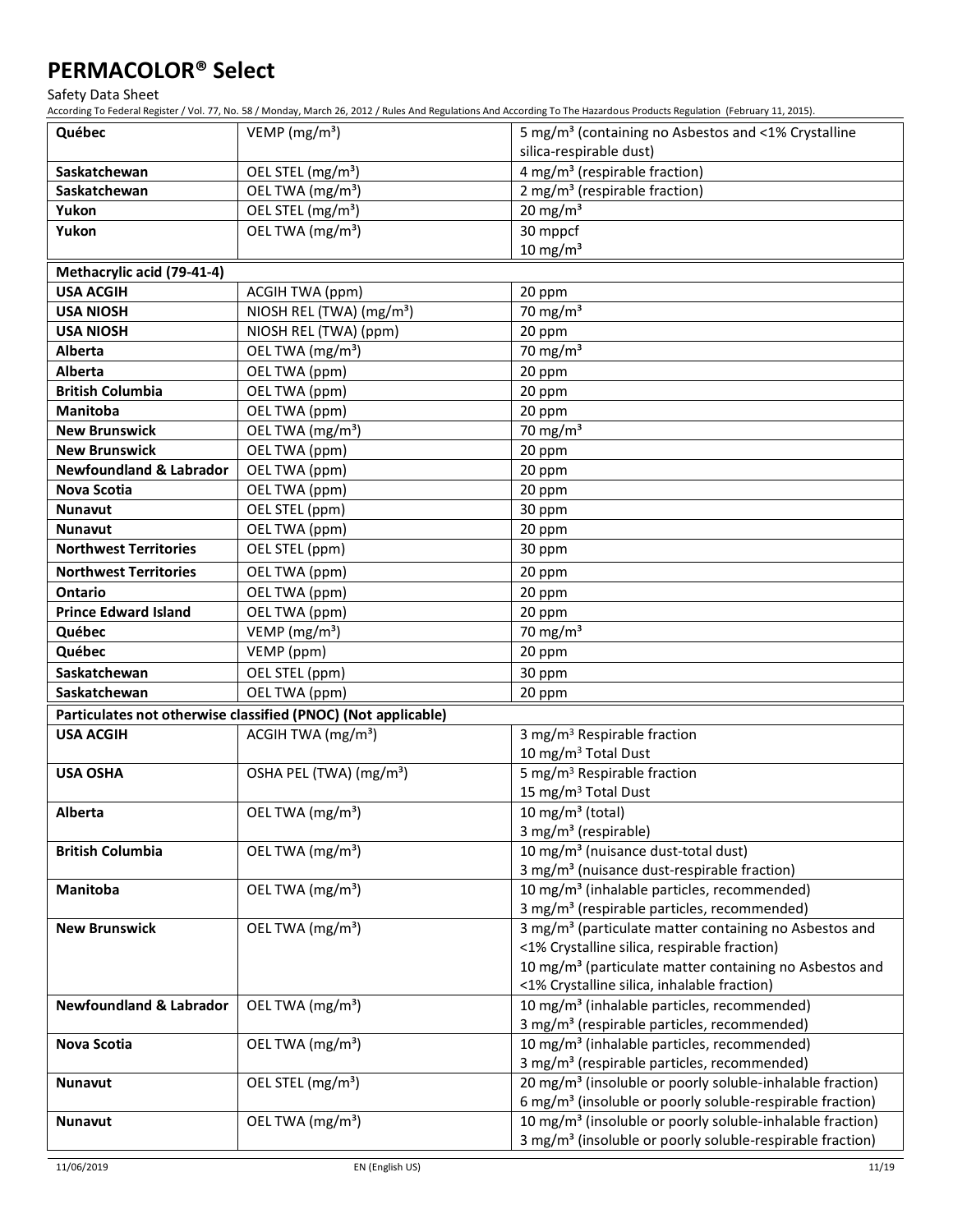Safety Data Sheet

According To Federal Register / Vol. 77, No. 58 / Monday, March 26, 2012 / Rules And Regulations And According To The Hazardous Products Regulation (February 11, 2015).

| <b>Northwest Territories</b>                 | OEL STEL (mg/m <sup>3</sup> )        | 20 mg/m <sup>3</sup> (insoluble or poorly soluble-inhalable fraction) |
|----------------------------------------------|--------------------------------------|-----------------------------------------------------------------------|
|                                              |                                      | 6 mg/m <sup>3</sup> (insoluble or poorly soluble-respirable fraction) |
| <b>Northwest Territories</b>                 | OEL TWA (mg/m <sup>3</sup> )         | 10 mg/m <sup>3</sup> (insoluble or poorly soluble-inhalable fraction) |
|                                              |                                      | 3 mg/m <sup>3</sup> (insoluble or poorly soluble-respirable fraction) |
| Ontario                                      | OEL TWA $(mg/m3)$                    | 10 mg/m <sup>3</sup> (inhalable)                                      |
|                                              |                                      | 3 mg/m <sup>3</sup> (respirable)                                      |
| <b>Prince Edward Island</b>                  | OEL TWA (mg/m <sup>3</sup> )         | 10 mg/m <sup>3</sup> (inhalable particles, recommended)               |
|                                              |                                      | 3 mg/m <sup>3</sup> (respirable particles, recommended)               |
| Québec                                       | VEMP ( $mg/m3$ )                     | 10 mg/m <sup>3</sup> (including dust, inert or nuisance particulates- |
|                                              |                                      | total dust)                                                           |
| Saskatchewan                                 | OEL STEL (mg/m <sup>3</sup> )        | 20 mg/m <sup>3</sup> (insoluble or poorly soluble-inhalable fraction) |
|                                              |                                      | 6 mg/m <sup>3</sup> (insoluble or poorly soluble-respirable fraction) |
| Saskatchewan                                 | OEL TWA (mg/m <sup>3</sup> )         | 10 mg/m <sup>3</sup> (insoluble or poorly soluble-inhalable fraction) |
|                                              |                                      | 3 mg/m <sup>3</sup> (insoluble or poorly soluble-respirable fraction) |
| Carbonic acid, calcium salt (1:1) (471-34-1) |                                      |                                                                       |
| <b>USA NIOSH</b>                             | NIOSH REL (TWA) (mg/m <sup>3</sup> ) | 10 mg/m <sup>3</sup> (total dust)                                     |
|                                              |                                      | 5 mg/m <sup>3</sup> (respirable dust)                                 |
| <b>Alberta</b>                               | OEL TWA (mg/m <sup>3</sup> )         | 10 mg/m $3$                                                           |
| <b>Nunavut</b>                               | OEL STEL (mg/m <sup>3</sup> )        | 20 mg/m <sup>3</sup> (Limestone)                                      |
| <b>Nunavut</b>                               | OEL TWA (mg/m <sup>3</sup> )         | 10 mg/m <sup>3</sup> (Limestone)                                      |
| <b>Northwest Territories</b>                 | OEL STEL (mg/m <sup>3</sup> )        | 20 mg/m <sup>3</sup> (Limestone)                                      |
| <b>Northwest Territories</b>                 | OEL TWA (mg/m <sup>3</sup> )         | 10 mg/m <sup>3</sup> (Limestone)                                      |
| Québec                                       | VEMP ( $mg/m3$ )                     | 10 mg/m <sup>3</sup> (total dust)                                     |
| Saskatchewan                                 | OEL STEL (mg/m <sup>3</sup> )        | 20 mg/m <sup>3</sup> (Limestone)                                      |
| Saskatchewan                                 | OEL TWA (mg/m <sup>3</sup> )         | 10 mg/m <sup>3</sup> (Limestone)                                      |
| Yukon                                        | OEL STEL (mg/m <sup>3</sup> )        | 20 mg/m $3$                                                           |
| Yukon                                        | OEL TWA (mg/m <sup>3</sup> )         | 30 mppcf                                                              |
|                                              |                                      | $10 \text{ mg/m}^3$                                                   |

### **8.2. Exposure Controls**

**Appropriate Engineering Controls:** Ensure adequate ventilation, especially in confined areas. Ensure all national/local regulations are observed. Emergency eye wash fountains and safety showers should be available in the immediate vicinity of any potential exposure.

**Personal Protective Equipment:** Gloves. Protective clothing. Protective goggles. Insufficient ventilation: wear respiratory protection. Face shield.



**Materials for Protective Clothing:** Chemically resistant materials and fabrics. Corrosion-proof clothing.

**Hand Protection:** Wear protective gloves.

**Eye and Face Protection:** Chemical safety goggles and face shield.

**Skin and Body Protection:** Wear suitable protective clothing.

**Respiratory Protection:** If exposure limits are exceeded or irritation is experienced, approved respiratory protection should be worn. In case of inadequate ventilation, oxygen deficient atmosphere, or where exposure levels are not known wear approved respiratory protection.

**Other Information:** When using, do not eat, drink or smoke.

## **SECTION 9: PHYSICAL AND CHEMICAL PROPERTIES**

| 9.1.                  | <b>Information on Basic Physical and Chemical Properties</b> |               |
|-----------------------|--------------------------------------------------------------|---------------|
| <b>Physical State</b> |                                                              | Solid         |
| Appearance            |                                                              | Off-white     |
| Odor                  |                                                              | Not available |
|                       |                                                              |               |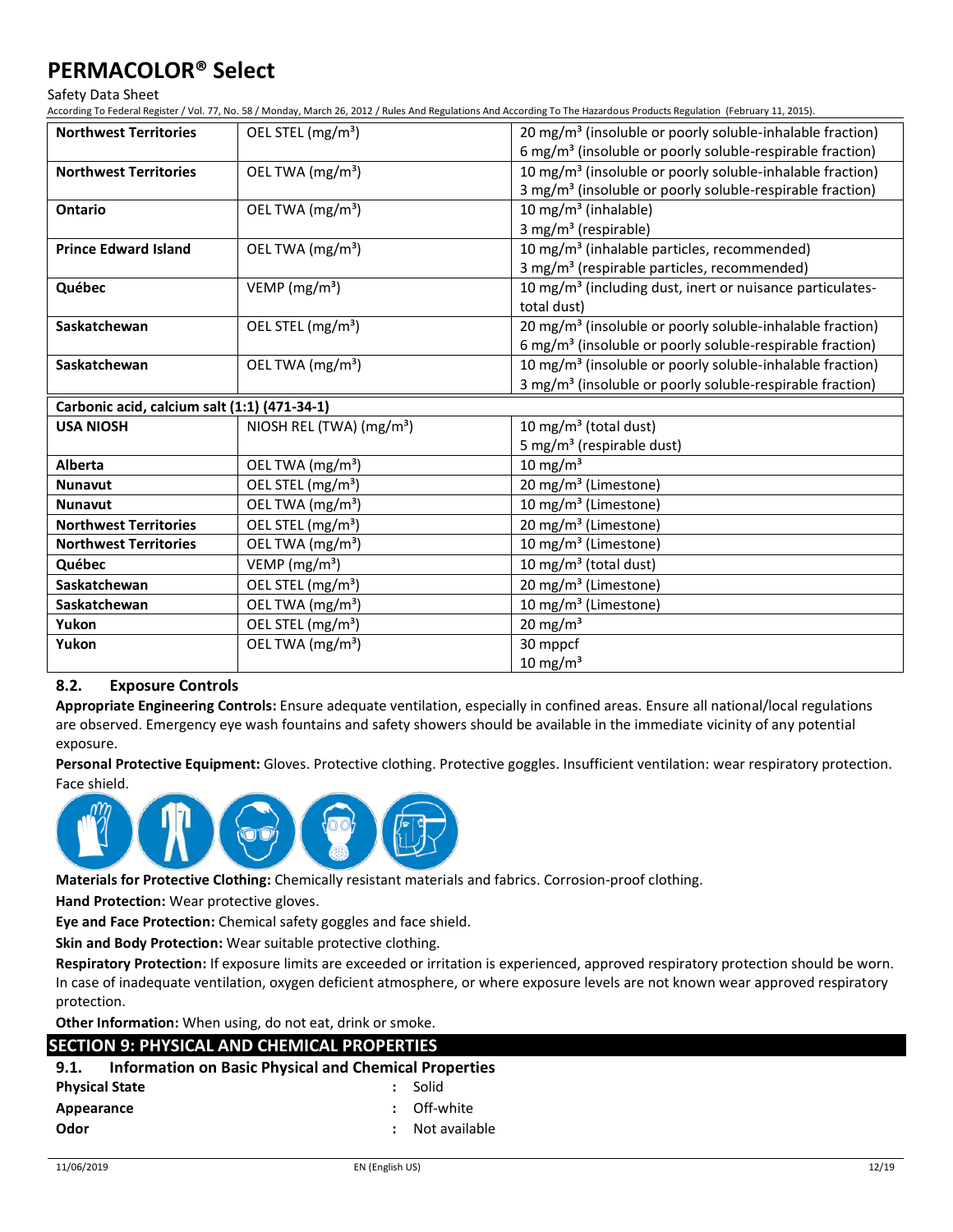Safety Data Sheet

According To Federal Register / Vol. 77, No. 58 / Monday, March 26, 2012 / Rules And Regulations And According To The Hazardous Products Regulation (February 11, 2015).

| <b>Odor Threshold</b>                         | $\ddot{\phantom{a}}$ | Not available    |
|-----------------------------------------------|----------------------|------------------|
| рH                                            | $\ddot{\phantom{a}}$ | Not available    |
| <b>Evaporation Rate</b>                       |                      | Not available    |
| <b>Melting Point</b>                          |                      | Not available    |
| <b>Freezing Point</b>                         |                      | Not available    |
| <b>Boiling Point</b>                          |                      | Not available    |
| <b>Flash Point</b>                            | $\ddot{\phantom{a}}$ | Not available    |
| <b>Auto-ignition Temperature</b>              | ÷                    | Not available    |
| <b>Decomposition Temperature</b>              | ÷                    | Not available    |
| Flammability (solid, gas)                     | $\ddot{\cdot}$       | Not available    |
| Lower Flammable Limit                         | $\ddot{\cdot}$       | Not available    |
| <b>Upper Flammable Limit</b>                  | $\ddot{\cdot}$       | Not available    |
| <b>Vapor Pressure</b>                         |                      | Not available    |
| <b>Relative Vapor Density at 20°C</b>         |                      | Not available    |
| <b>Relative Density</b>                       | $\ddot{\cdot}$       | Not available    |
| <b>Specific Gravity</b>                       |                      | Not available    |
| Solubility                                    |                      | Water: Insoluble |
| <b>Partition Coefficient: N-Octanol/Water</b> |                      | Not available    |
| Viscositv                                     | $\ddot{\phantom{a}}$ | Not available    |

## **SECTION 10: STABILITY AND REACTIVITY**

**10.1. Reactivity:** Calcium oxide reacts with water to form corrosive calcium hydroxide, with evolution of much heat. Temperatures as high as 800° C (1472 °F) have been reached with addition of water (moisture in air or soil). Portland Cement reacts slowly with water forming hydrated compounds, releasing heat and producing a strong alkaline solution until reaction is substantially complete. Limestone and Dolomite dissolve in hydrofluoric acid, producing corrosive silicon tetrafluoride gas. Silicates react with powerful oxidizers such as fluorine, boron trifluoride, chlorine trifluoride, manganese trifluoride, and oxygen difluoride. May react exothermically with water releasing heat. Adding an acid to a base or base to an acid may cause a violent reaction.

**10.2. Chemical Stability:** Stable under recommended handling and storage conditions (see section 7).

**10.3. Possibility of Hazardous Reactions:** Hazardous polymerization will not occur.

**10.4. Conditions to Avoid:** Direct sunlight, extremely high or low temperatures, and incompatible materials.

**10.5. Incompatible Materials:** Reactive or incompatible with the following materials: oxidizing materials, acids, aluminum and ammonium salt.

Portland cement is highly alkaline and will react with acids to produce a violent, heat-generating reaction. Toxic gases or vapors may be given off depending on the acid involved. Reacts with acids, aluminum metals and ammonium salts. Aluminum powder and other alkali and alkaline earth elements will react in wet mortar or concrete, liberating hydrogen gas. Limestone ignites on contact with fluorine and is incompatible with acids, alum, ammonium salts, and magnesium. Silica reacts violently with powerful oxidizing agents such as fluorine, boron trifluoride, chlorine trifluoride, manganese trifluoride, and oxygen difluoride yielding possible fire and/or explosions. Silicates dissolve readily in hydrofluoric acid producing a corrosive gas — silicon tetrafluoride.

**10.6. Hazardous Decomposition Products:** Thermal decomposition generates : Corrosive vapors.

## **SECTION 11: TOXICOLOGICAL INFORMATION**

### **11.1. Information on Toxicological Effects - Product**

**Acute Toxicity (Oral):** Not classified

**Acute Toxicity (Dermal):** Not classified

**Acute Toxicity (Inhalation):** Not classified

**LD50 and LC50 Data:** Not available

**Skin Corrosion/Irritation:** Causes severe skin burns and eye damage.

**Eye Damage/Irritation:** Causes serious eye damage.

**Respiratory or Skin Sensitization:** May cause an allergic skin reaction.

**Germ Cell Mutagenicity:** Not classified

**Carcinogenicity:** May cause cancer (Inhalation).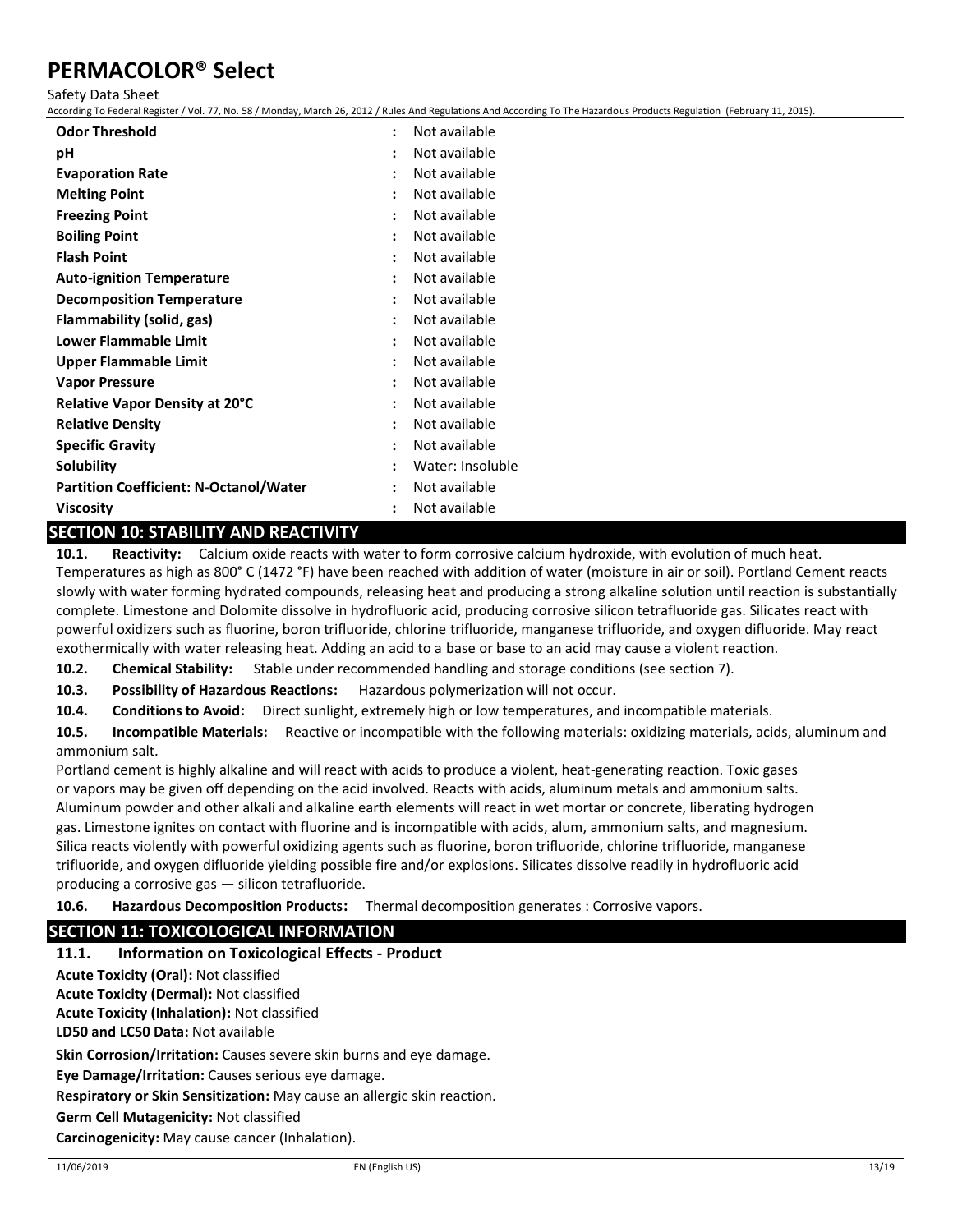Safety Data Sheet

According To Federal Register / Vol. 77, No. 58 / Monday, March 26, 2012 / Rules And Regulations And According To The Hazardous Products Regulation (February 11, 2015).

**Specific Target Organ Toxicity (Repeated Exposure):** Causes damage to organs (lungs) through prolonged or repeated exposure (Inhalation).

**Reproductive Toxicity:** Not classified

**Specific Target Organ Toxicity (Single Exposure):** May cause respiratory irritation.

**Aspiration Hazard:** Not classified

**Symptoms/Injuries After Inhalation:** Irritation of the respiratory tract and the other mucous membranes. May be corrosive to the respiratory tract. The three types of silicosis include: 1) Simple chronic silicosis – which results from long-term exposure (more than 20 years) to low amounts of respirable crystalline silica. Nodules of chronic inflammation and scarring provoked by the respirable crystalline silica form in the lungs and chest lymph nodes. This disease may feature breathlessness and may resemble chronic obstructive pulmonary disease (COPD); 2) Accelerated silicosis – occurs after exposure to larger amounts of respirable crystalline silica over a shorter period of time (5-15 years); 3) Acute silicosis – results from short-term exposure to very large amounts of respirable crystalline silica. The lungs become very inflamed and may fill with fluid, causing severe shortness of breath and low blood oxygen levels. Inflammation, scarring, and symptoms progress faster in accelerated silicosis than in simple silicosis. Progressive massive fibrosis may occur in simple or accelerated silicosis, but is more common in the accelerated form. Progressive massive fibrosis results from severe scarring and leads to the destruction of normal lung structures.

**Symptoms/Injuries After Skin Contact:** May cause an allergic skin reaction. Concrete may cause dry skin, discomfort, irritation, severe burns, and dermatitis. Exposure of sufficient duration to wet concrete can cause serious, potentially irreversible damage to skin, eye, respiratory and digestive tracts due to chemical (caustic) burns, including third degree burns. A skin exposure may be hazardous even if there is no pain or discomfort. Unhardened concrete is capable of causing dermatitis by irritation and allergy. Skin affected by dermatitis may include symptoms such as, redness, itching, rash, scaling, and cracking. Irritant dermatitis is caused by the physical properties of concrete including alkalinity and abrasion. Allergic contact dermatitis is caused by sensitization to hexavalent chromium (chromate) present in concrete. The reaction can range from a mild rash to severe skin ulcers. Persons already sensitized may react to the first contact with wet concrete. Others may develop allergic dermatitis after years of repeated contact with wet concrete.

**Symptoms/Injuries After Eye Contact:** Concrete may cause immediate or delayed irritation or inflammation. Eye contact with wet concrete can cause moderate eye irritation, chemical burns and blindness. Eye exposures require immediate first aid and medical attention to prevent significant damage to the eye.

**Symptoms/Injuries After Ingestion:** May cause burns or irritation of the linings of the mouth, throat, and gastrointestinal tract. **Chronic Symptoms:** Causes damage to organs (lungs) through prolonged or repeated exposure (Inhalation). Some studies show that exposure to respirable crystalline silica (without silicosis) or that the disease silicosis may be associated with the increased incidence of several autoimmune disorders such as scleroderma (thickening of the skin), systemic lupus erythematosus, rheumatoid arthritis and diseases affecting the kidneys. Silicosis increases the risk of tuberculosis. Some studies show an increased incidence of chronic kidney disease and end-stage renal disease in workers exposed to respirable crystalline silica. May cause cancer by inhalation.

### **11.2. Information on Toxicological Effects - Ingredient(s)**

**LD50 and LC50 Data:**

| Quartz (14808-60-7)               |                                               |
|-----------------------------------|-----------------------------------------------|
| <b>LD50 Oral Rat</b>              | > 5000 mg/kg                                  |
| <b>LD50 Dermal Rat</b>            | > 5000 mg/kg                                  |
| Calcium sulfate (7778-18-9)       |                                               |
| LD50 Oral Rat                     | > 3000 mg/kg                                  |
| Calcium oxide (1305-78-8)         |                                               |
| <b>LD50 Oral Rat</b>              | > 2000 mg/kg                                  |
| <b>LD50 Dermal Rabbit</b>         | > 2500 mg/kg                                  |
| Cellulose (9004-34-6)             |                                               |
| <b>LD50 Oral Rat</b>              | > 5000 mg/kg                                  |
| <b>LD50 Dermal Rabbit</b>         | > 2000 mg/kg                                  |
| <b>LC50 Inhalation Rat</b>        | > 5800 mg/m <sup>3</sup> (Exposure time: 4 h) |
| Magnesium oxide (MgO) (1309-48-4) |                                               |
| <b>LD50 Oral Rat</b>              | 3870 mg/kg                                    |
| Kaolin (1332-58-7)                |                                               |
| <b>LD50 Oral Rat</b>              | > 5000 mg/kg                                  |
| <b>LD50 Dermal Rabbit</b>         | > 5000 mg/kg                                  |
| Methacrylic acid (79-41-4)        |                                               |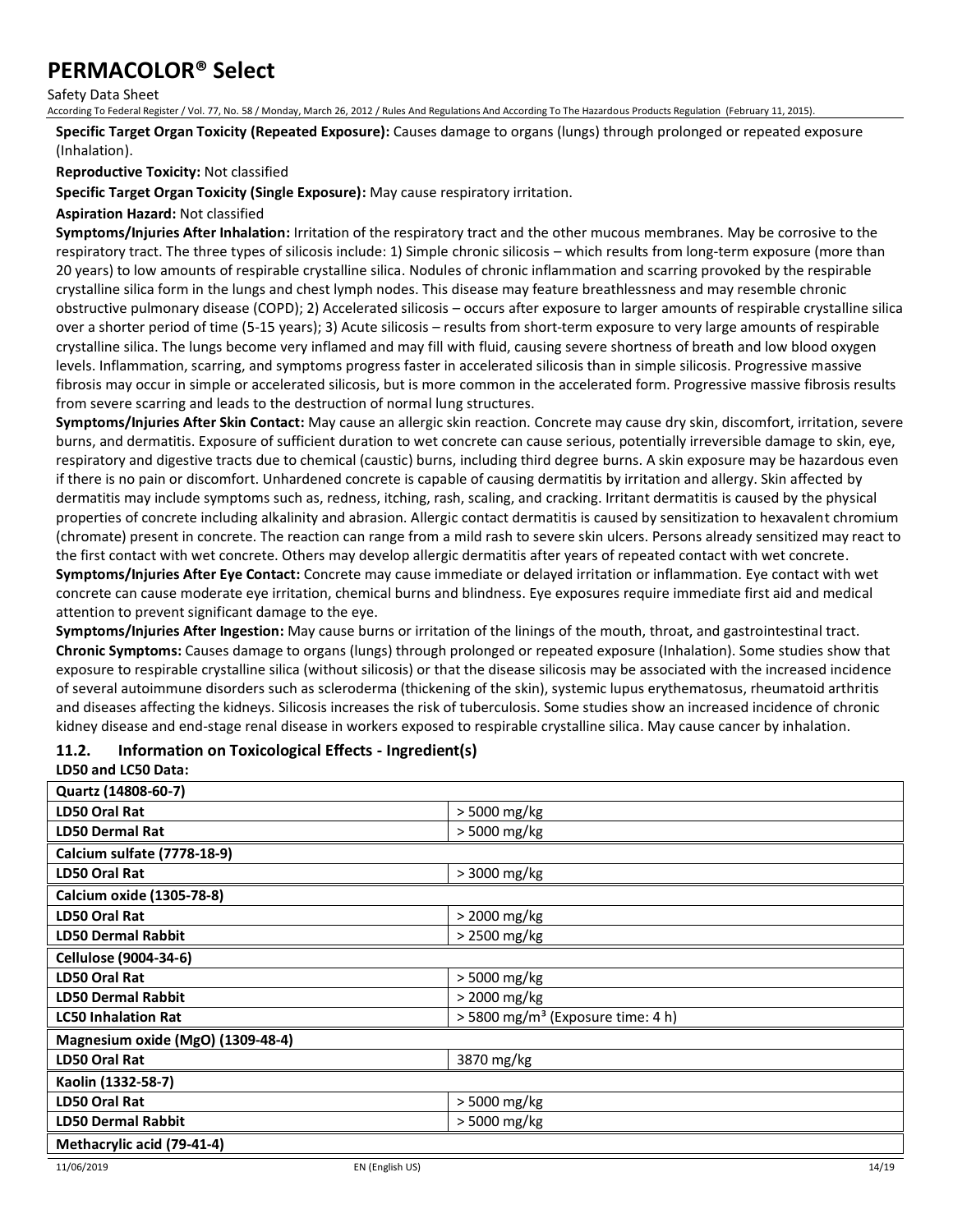Safety Data Sheet

According To Federal Register / Vol. 77, No. 58 / Monday, March 26, 2012 / Rules And Regulations And According To The Hazardous Products Regulation (February 11, 2015).

| <b>LD50 Oral Rat</b>                                  | 1060 mg/kg                                      |  |
|-------------------------------------------------------|-------------------------------------------------|--|
| <b>LD50 Dermal Rabbit</b>                             | 500 - 1000 mg/kg                                |  |
| <b>LC50 Inhalation Rat</b>                            | 7.1 mg/l/4h                                     |  |
|                                                       |                                                 |  |
| ATE US/CA (gas)                                       | 4,500.00 ppmV/4h                                |  |
| ATE US/CA (dust, mist)                                | 1.50 mg/l/4h                                    |  |
| Carbonic acid, calcium salt (1:1) (471-34-1)          |                                                 |  |
| <b>LD50 Oral Rat</b>                                  | 6450 mg/kg                                      |  |
| Quartz (14808-60-7)                                   |                                                 |  |
| <b>IARC Group</b>                                     | $\mathbf{1}$                                    |  |
| <b>National Toxicology Program (NTP) Status</b>       | Known Human Carcinogens.                        |  |
| <b>OSHA Hazard Communication Carcinogen List</b>      | In OSHA Hazard Communication Carcinogen list.   |  |
| Silica, amorphous, precipitated and gel (112926-00-8) |                                                 |  |
| <b>IARC Group</b>                                     | 3                                               |  |
| Tremolite (14567-73-8)                                |                                                 |  |
| <b>IARC Group</b>                                     | $\mathbf{1}$                                    |  |
| <b>National Toxicology Program (NTP) Status</b>       | Known Human Carcinogens.                        |  |
| <b>OSHA Hazard Communication Carcinogen List</b>      | In OSHA Hazard Communication Carcinogen list.   |  |
| Chromium, ion (Cr6+) (18540-29-9)                     |                                                 |  |
| <b>IARC Group</b>                                     | $\mathbf{1}$                                    |  |
| <b>OSHA Hazard Communication Carcinogen List</b>      | In OSHA Hazard Communication Carcinogen list.   |  |
| <b>OSHA Specifically Regulated Carcinogen List</b>    | In OSHA Specifically Regulated Carcinogen list. |  |

## **SECTION 12: ECOLOGICAL INFORMATION**

## **12.1. Toxicity**

**Ecology - General:** Not classified.

| Calcium sulfate (7778-18-9)                           |                                                                            |  |
|-------------------------------------------------------|----------------------------------------------------------------------------|--|
| LC50 Fish 1                                           | 2980 mg/l (Exposure time: 96 h - Species: Lepomis macrochirus [static])    |  |
| LC50 Fish 2                                           | > 1970 mg/l (Exposure time: 96 h - Species: Pimephales promelas [static])  |  |
| Calcium oxide (1305-78-8)                             |                                                                            |  |
| LC50 Fish 1                                           | 50.6 mg/l                                                                  |  |
| Silica, amorphous, precipitated and gel (112926-00-8) |                                                                            |  |
| LC50 Fish 1                                           | 10000 mg/l                                                                 |  |
| Chromium, ion (Cr6+) (18540-29-9)                     |                                                                            |  |
| LC50 Fish 1                                           | 36.2 mg/l (Exposure time: 96 h - Species: Pimephales promelas)             |  |
| LC50 Fish 2                                           | 7.6 mg/l (Exposure time: 96 h - Species: Oncorhynchus mykiss)              |  |
| Methacrylic acid (79-41-4)                            |                                                                            |  |
| LC50 Fish 1                                           | 85 mg/l (Exposure Time: 96 h - Species: Oncorhynchus mykiss[flow-through]) |  |
| ErC50 (algae)                                         | $14 \text{ mg/l}$                                                          |  |
| <b>NOEC Chronic Crustacea</b>                         | 53 $mg/l$                                                                  |  |
| <b>Persistence and Degradability</b><br>12.2.         |                                                                            |  |
| PERMACOLOR <sup>®</sup> Select                        |                                                                            |  |
| <b>Persistence and Degradability</b>                  | Not established.                                                           |  |
| <b>Bioaccumulative Potential</b><br>12.3.             |                                                                            |  |
| PERMACOLOR <sup>®</sup> Select                        |                                                                            |  |
| <b>Bioaccumulative Potential</b><br>Not established.  |                                                                            |  |
| Calcium oxide (1305-78-8)                             |                                                                            |  |
| <b>BCF Fish 1</b><br>(no bioaccumulation)             |                                                                            |  |
| Methacrylic acid (79-41-4)                            |                                                                            |  |
| Log Pow                                               | 0.93                                                                       |  |
| Carbonic acid, calcium salt (1:1) (471-34-1)          |                                                                            |  |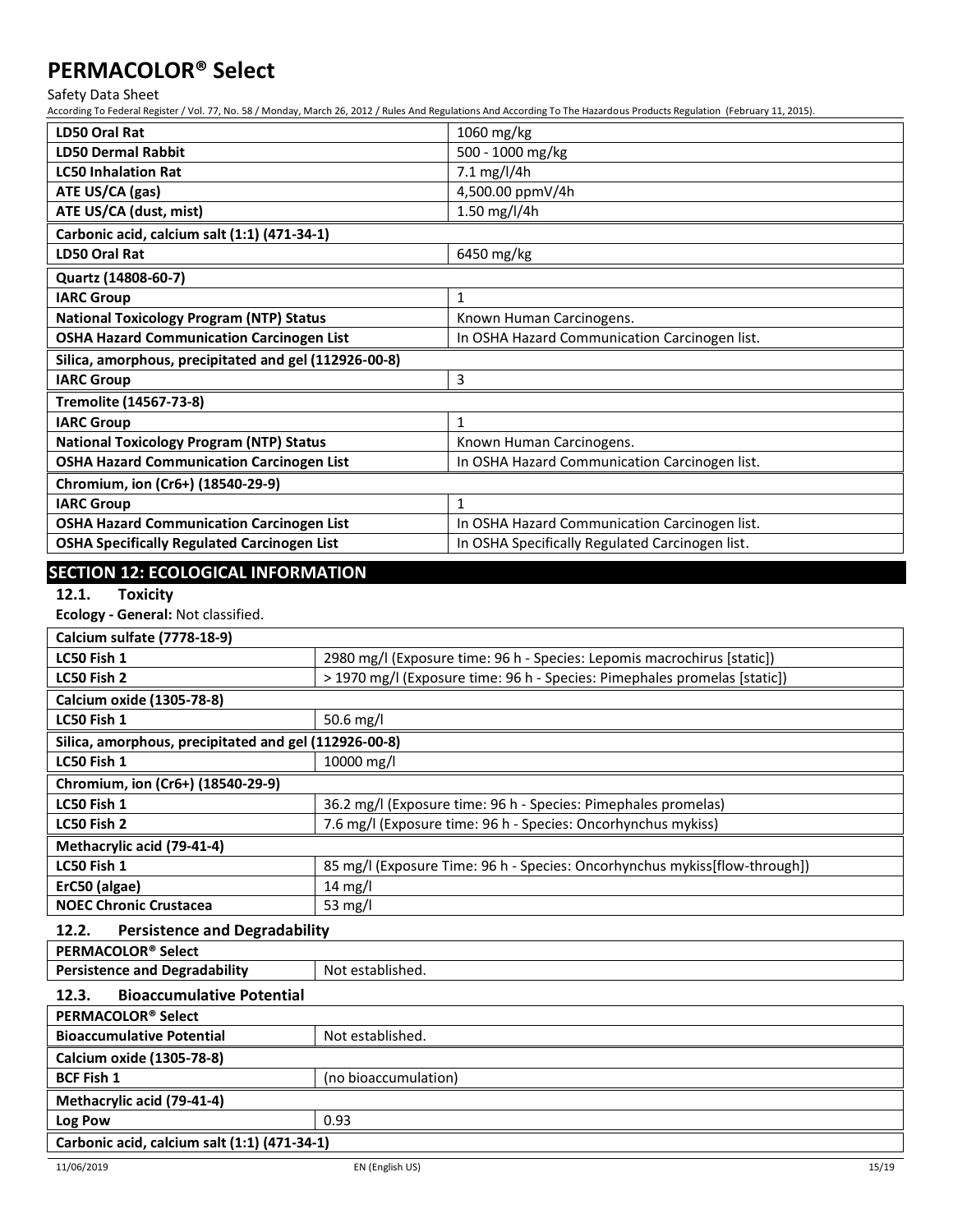Safety Data Sheet

According To Federal Register / Vol. 77, No. 58 / Monday, March 26, 2012 / Rules And Regulations And According To The Hazardous Products Regulation (February 11, 2015).

**BCF Fish 1** (no bioaccumulation)

**12.4.** Mobility in Soil Not available

#### **12.5. Other Adverse Effects**

**Other Information:** Avoid release to the environment.

### **SECTION 13: DISPOSAL CONSIDERATIONS**

#### **13.1. Waste treatment methods**

**Waste Disposal Recommendations:** Dispose of contents/container in accordance with local, regional, national, territorial, provincial, and international regulations.

**Additional Information:** Container may remain hazardous when empty. Continue to observe all precautions.

**Ecology - Waste Materials:** Avoid release to the environment.

#### **SECTION 14: TRANSPORT INFORMATION**

The shipping description(s) stated herein were prepared in accordance with certain assumptions at the time the SDS was authored, and can vary based on a number of variables that may or may not have been known at the time the SDS was issued.

14.1. In Accordance with DOT Not regulated for transport

**14.2. In Accordance with IMDG** Not regulated for transport

14.3. In Accordance with IATA Not regulated for transport

14.4. In Accordance with TDG Not regulated for transport

## **SECTION 15: REGULATORY INFORMATION**

### **15.1. US Federal Regulations**

| PERMACOLOR <sup>®</sup> Select                                            |                                                                                                                |  |
|---------------------------------------------------------------------------|----------------------------------------------------------------------------------------------------------------|--|
| <b>SARA Section 311/312 Hazard Classes</b>                                | Health hazard - Specific target organ toxicity (single or repeated                                             |  |
|                                                                           | exposure)                                                                                                      |  |
|                                                                           | Health hazard - Carcinogenicity                                                                                |  |
|                                                                           | Health hazard - Respiratory or skin sensitization                                                              |  |
|                                                                           | Health hazard - Serious eye damage or eye irritation                                                           |  |
|                                                                           | Health hazard - Skin corrosion or Irritation                                                                   |  |
| Quartz (14808-60-7)                                                       |                                                                                                                |  |
| Listed on the United States TSCA (Toxic Substances Control Act) inventory |                                                                                                                |  |
| Cement, alumina, chemicals (65997-16-2)                                   |                                                                                                                |  |
| Listed on the United States TSCA (Toxic Substances Control Act) inventory |                                                                                                                |  |
| <b>Calcium sulfate (7778-18-9)</b>                                        |                                                                                                                |  |
| Listed on the United States TSCA (Toxic Substances Control Act) inventory |                                                                                                                |  |
| Cement, portland, chemicals (65997-15-1)                                  |                                                                                                                |  |
| Listed on the United States TSCA (Toxic Substances Control Act) inventory |                                                                                                                |  |
| <b>Calcium oxide (1305-78-8)</b>                                          |                                                                                                                |  |
| Listed on the United States TSCA (Toxic Substances Control Act) inventory |                                                                                                                |  |
| Cellulose (9004-34-6)                                                     |                                                                                                                |  |
| Listed on the United States TSCA (Toxic Substances Control Act) inventory |                                                                                                                |  |
| <b>EPA TSCA Regulatory Flag</b>                                           | XU - XU - indicates a substance exempt from reporting under the<br>Chemical Data Reporting Rule, (40 CFR 711). |  |
| Limestone (1317-65-3)                                                     |                                                                                                                |  |
| Listed on the United States TSCA (Toxic Substances Control Act) inventory |                                                                                                                |  |
| Magnesium oxide (MgO) (1309-48-4)                                         |                                                                                                                |  |
| Listed on the United States TSCA (Toxic Substances Control Act) inventory |                                                                                                                |  |
| Kaolin (1332-58-7)                                                        |                                                                                                                |  |
| Listed on the United States TSCA (Toxic Substances Control Act) inventory |                                                                                                                |  |
| Methacrylic acid (79-41-4)                                                |                                                                                                                |  |
| Listed on the United States TSCA (Toxic Substances Control Act) inventory |                                                                                                                |  |
| Carbonic acid, calcium salt (1:1) (471-34-1)                              |                                                                                                                |  |
|                                                                           |                                                                                                                |  |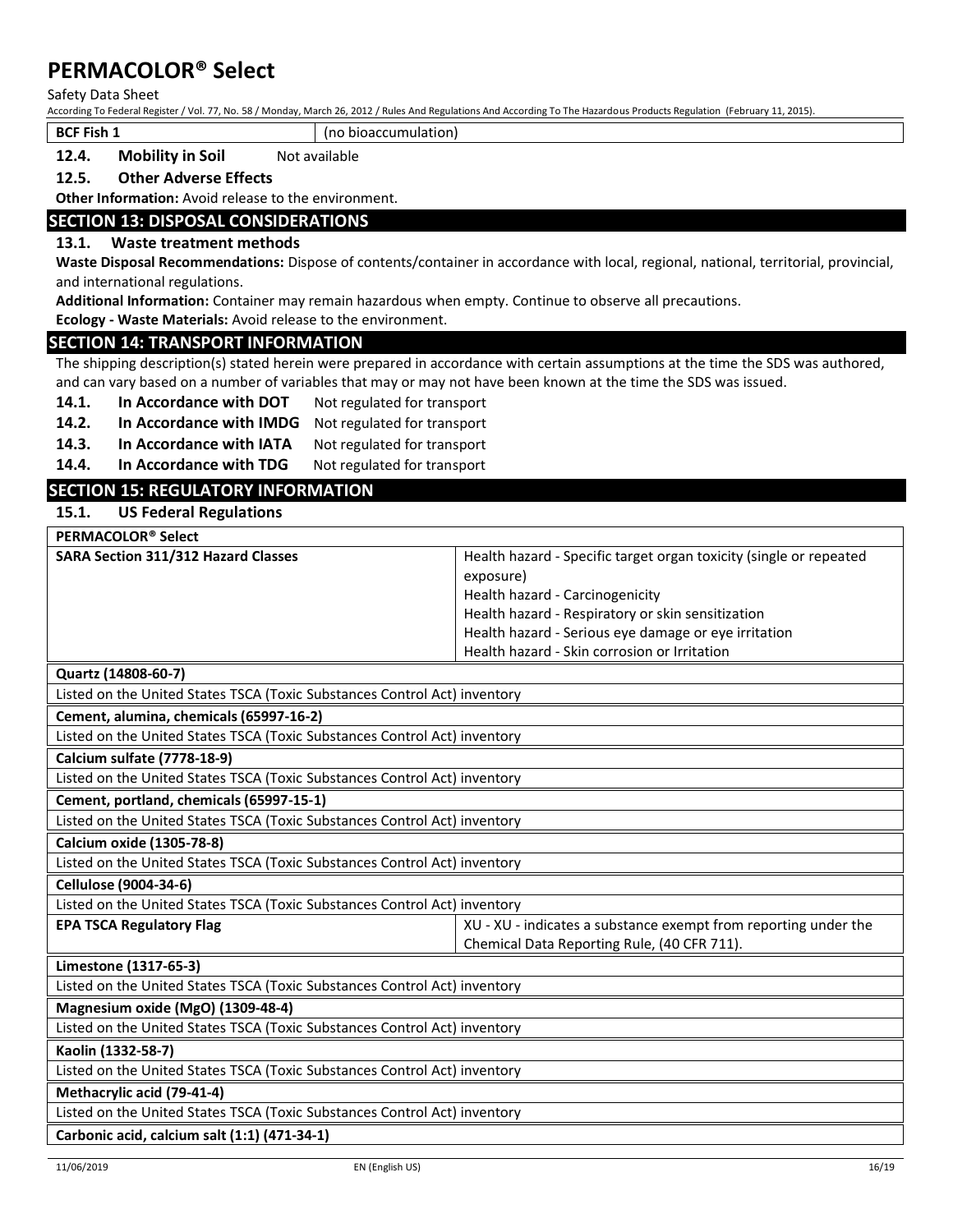Safety Data Sheet

According To Federal Register / Vol. 77, No. 58 / Monday, March 26, 2012 / Rules And Regulations And According To The Hazardous Products Regulation (February 11, 2015).

Listed on the United States TSCA (Toxic Substances Control Act) inventory

## **15.2. US State Regulations**

### **California Proposition 65**

**WARNING:** This product can expose you to Chromium, ion (Cr6+), which is known to the State of California to cause cancer  $\sqrt{N}$ and birth defects or other reproductive harm. For more information go to www.P65Warnings.ca.gov.

| <b>Chemical Name (CAS No.)</b>                             | Carcinogenicity                                                       | Developmental   | and birth defects or other reproductive harm. For more imormation go to www.Po5warmiigs.ca.gov.<br><b>Female Reproductive</b> | <b>Male Reproductive</b> |
|------------------------------------------------------------|-----------------------------------------------------------------------|-----------------|-------------------------------------------------------------------------------------------------------------------------------|--------------------------|
|                                                            |                                                                       | <b>Toxicity</b> | <b>Toxicity</b>                                                                                                               | <b>Toxicity</b>          |
| Quartz (14808-60-7)                                        | X                                                                     |                 |                                                                                                                               |                          |
| Chromium, ion (Cr6+) (18540-                               | X                                                                     | Χ               |                                                                                                                               |                          |
| $29-9)$                                                    |                                                                       |                 |                                                                                                                               |                          |
| Quartz (14808-60-7)                                        |                                                                       |                 |                                                                                                                               |                          |
| U.S. - Massachusetts - Right To Know List                  |                                                                       |                 |                                                                                                                               |                          |
| U.S. - New Jersey - Right to Know Hazardous Substance List |                                                                       |                 |                                                                                                                               |                          |
| U.S. - Pennsylvania - RTK (Right to Know) List             |                                                                       |                 |                                                                                                                               |                          |
| Calcium sulfate (7778-18-9)                                |                                                                       |                 |                                                                                                                               |                          |
| U.S. - Massachusetts - Right To Know List                  |                                                                       |                 |                                                                                                                               |                          |
| U.S. - New Jersey - Right to Know Hazardous Substance List |                                                                       |                 |                                                                                                                               |                          |
| U.S. - Pennsylvania - RTK (Right to Know) List             |                                                                       |                 |                                                                                                                               |                          |
| Cement, portland, chemicals (65997-15-1)                   |                                                                       |                 |                                                                                                                               |                          |
| U.S. - Massachusetts - Right To Know List                  |                                                                       |                 |                                                                                                                               |                          |
| U.S. - New Jersey - Right to Know Hazardous Substance List |                                                                       |                 |                                                                                                                               |                          |
| U.S. - Pennsylvania - RTK (Right to Know) List             |                                                                       |                 |                                                                                                                               |                          |
| Calcium oxide (1305-78-8)                                  |                                                                       |                 |                                                                                                                               |                          |
| U.S. - Massachusetts - Right To Know List                  |                                                                       |                 |                                                                                                                               |                          |
| U.S. - New Jersey - Right to Know Hazardous Substance List |                                                                       |                 |                                                                                                                               |                          |
| U.S. - Pennsylvania - RTK (Right to Know) List             |                                                                       |                 |                                                                                                                               |                          |
| <b>Plaster of Paris (26499-65-0)</b>                       |                                                                       |                 |                                                                                                                               |                          |
| U.S. - New Jersey - Right to Know Hazardous Substance List |                                                                       |                 |                                                                                                                               |                          |
| U.S. - Pennsylvania - RTK (Right to Know) List             |                                                                       |                 |                                                                                                                               |                          |
| Cellulose (9004-34-6)                                      |                                                                       |                 |                                                                                                                               |                          |
| U.S. - Massachusetts - Right To Know List                  |                                                                       |                 |                                                                                                                               |                          |
| U.S. - New Jersey - Right to Know Hazardous Substance List |                                                                       |                 |                                                                                                                               |                          |
| U.S. - Pennsylvania - RTK (Right to Know) List             |                                                                       |                 |                                                                                                                               |                          |
| Calcium sulfate dihydrate (13397-24-5)                     |                                                                       |                 |                                                                                                                               |                          |
| U.S. - New Jersey - Right to Know Hazardous Substance List |                                                                       |                 |                                                                                                                               |                          |
| U.S. - Pennsylvania - RTK (Right to Know) List             |                                                                       |                 |                                                                                                                               |                          |
| Limestone (1317-65-3)                                      |                                                                       |                 |                                                                                                                               |                          |
| U.S. - Massachusetts - Right To Know List                  |                                                                       |                 |                                                                                                                               |                          |
| U.S. - New Jersey - Right to Know Hazardous Substance List |                                                                       |                 |                                                                                                                               |                          |
| U.S. - Pennsylvania - RTK (Right to Know) List             |                                                                       |                 |                                                                                                                               |                          |
| Silica, amorphous, precipitated and gel (112926-00-8)      |                                                                       |                 |                                                                                                                               |                          |
| U.S. - Massachusetts - Right To Know List                  |                                                                       |                 |                                                                                                                               |                          |
| U.S. - New Jersey - Right to Know Hazardous Substance List |                                                                       |                 |                                                                                                                               |                          |
| U.S. - Pennsylvania - RTK (Right to Know) List             |                                                                       |                 |                                                                                                                               |                          |
| Magnesium oxide (MgO) (1309-48-4)                          |                                                                       |                 |                                                                                                                               |                          |
|                                                            | U.S. - Massachusetts - Right To Know List                             |                 |                                                                                                                               |                          |
| U.S. - New Jersey - Right to Know Hazardous Substance List |                                                                       |                 |                                                                                                                               |                          |
| U.S. - Pennsylvania - RTK (Right to Know) List             |                                                                       |                 |                                                                                                                               |                          |
| Chromium, ion (Cr6+) (18540-29-9)                          |                                                                       |                 |                                                                                                                               |                          |
|                                                            | U.S. - Pennsylvania - RTK (Right to Know) - Environmental Hazard List |                 |                                                                                                                               |                          |
|                                                            | U.S. - Pennsylvania - RTK (Right to Know) List                        |                 |                                                                                                                               |                          |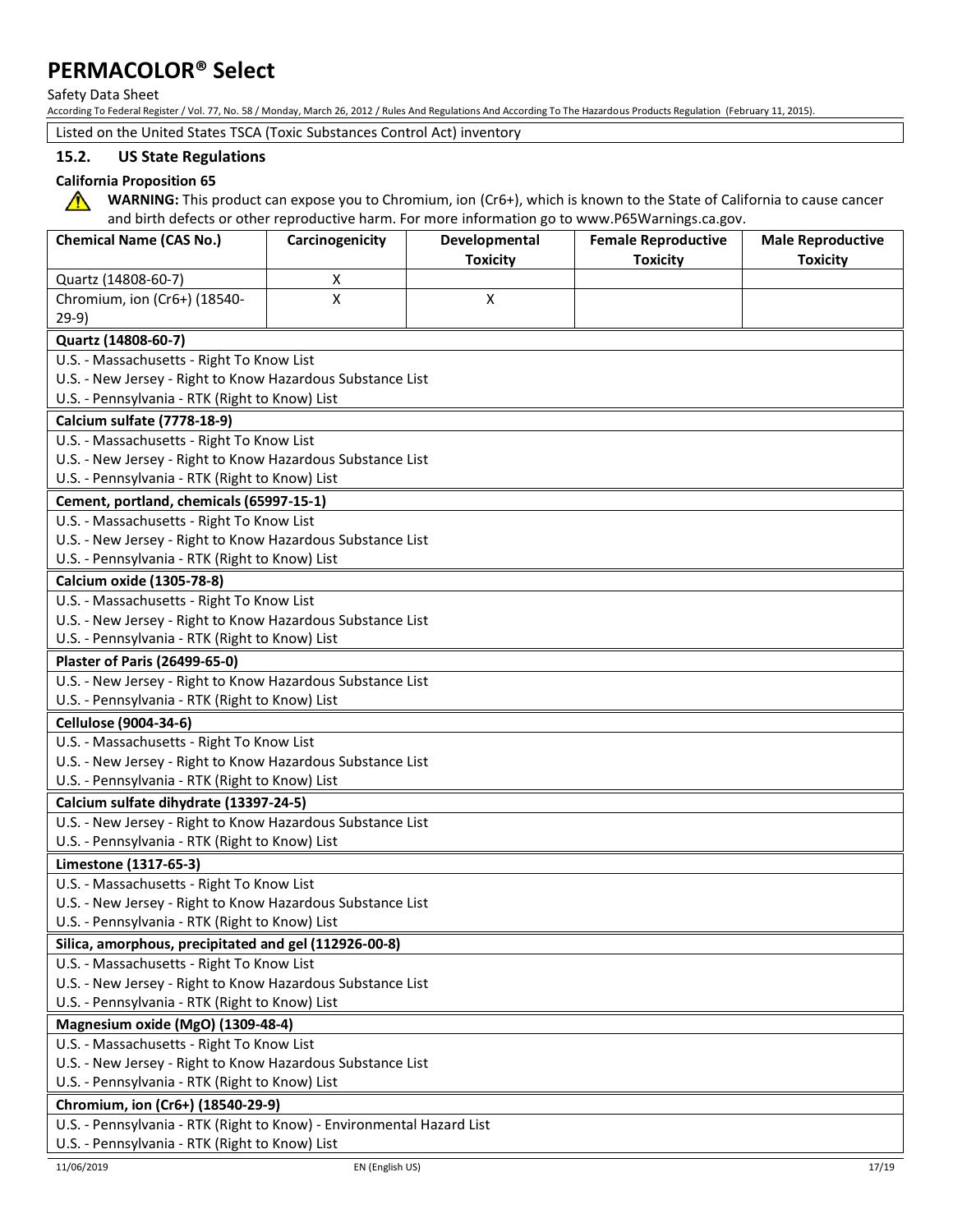### Safety Data Sheet

According To Federal Register / Vol. 77, No. 58 / Monday, March 26, 2012 / Rules And Regulations And According To The Hazardous Products Regulation (February 11, 2015).

| Kaolin (1332-58-7)                                         |
|------------------------------------------------------------|
| U.S. - Massachusetts - Right To Know List                  |
| U.S. - New Jersey - Right to Know Hazardous Substance List |
| U.S. - Pennsylvania - RTK (Right to Know) List             |
| Methacrylic acid (79-41-4)                                 |
| U.S. - Massachusetts - Right To Know List                  |
| U.S. - New Jersey - Right to Know Hazardous Substance List |
| U.S. - Pennsylvania - RTK (Right to Know) List             |
|                                                            |

## **15.3. Canadian Regulations**

| Quartz (14808-60-7)                                                                                                                                                                                                                                                                                                                                                                                                                                                                                                                                                                                                       |
|---------------------------------------------------------------------------------------------------------------------------------------------------------------------------------------------------------------------------------------------------------------------------------------------------------------------------------------------------------------------------------------------------------------------------------------------------------------------------------------------------------------------------------------------------------------------------------------------------------------------------|
| Listed on the Canadian DSL (Domestic Substances List)                                                                                                                                                                                                                                                                                                                                                                                                                                                                                                                                                                     |
| Cement, alumina, chemicals (65997-16-2)                                                                                                                                                                                                                                                                                                                                                                                                                                                                                                                                                                                   |
| Listed on the Canadian DSL (Domestic Substances List)                                                                                                                                                                                                                                                                                                                                                                                                                                                                                                                                                                     |
| Calcium sulfate (7778-18-9)                                                                                                                                                                                                                                                                                                                                                                                                                                                                                                                                                                                               |
| Listed on the Canadian DSL (Domestic Substances List)                                                                                                                                                                                                                                                                                                                                                                                                                                                                                                                                                                     |
| Cement, portland, chemicals (65997-15-1)                                                                                                                                                                                                                                                                                                                                                                                                                                                                                                                                                                                  |
| Listed on the Canadian DSL (Domestic Substances List)                                                                                                                                                                                                                                                                                                                                                                                                                                                                                                                                                                     |
| Calcium oxide (1305-78-8)                                                                                                                                                                                                                                                                                                                                                                                                                                                                                                                                                                                                 |
| Listed on the Canadian DSL (Domestic Substances List)                                                                                                                                                                                                                                                                                                                                                                                                                                                                                                                                                                     |
| Cellulose (9004-34-6)                                                                                                                                                                                                                                                                                                                                                                                                                                                                                                                                                                                                     |
| Listed on the Canadian DSL (Domestic Substances List)                                                                                                                                                                                                                                                                                                                                                                                                                                                                                                                                                                     |
| Calcium sulfate dihydrate (13397-24-5)                                                                                                                                                                                                                                                                                                                                                                                                                                                                                                                                                                                    |
| Listed on the Canadian DSL (Domestic Substances List)                                                                                                                                                                                                                                                                                                                                                                                                                                                                                                                                                                     |
| Limestone (1317-65-3)                                                                                                                                                                                                                                                                                                                                                                                                                                                                                                                                                                                                     |
| Listed on the Canadian NDSL (Non-Domestic Substances List)                                                                                                                                                                                                                                                                                                                                                                                                                                                                                                                                                                |
| Silica, amorphous, precipitated and gel (112926-00-8)                                                                                                                                                                                                                                                                                                                                                                                                                                                                                                                                                                     |
| Listed on the Canadian DSL (Domestic Substances List)                                                                                                                                                                                                                                                                                                                                                                                                                                                                                                                                                                     |
| Magnesium oxide (MgO) (1309-48-4)                                                                                                                                                                                                                                                                                                                                                                                                                                                                                                                                                                                         |
| Listed on the Canadian DSL (Domestic Substances List)                                                                                                                                                                                                                                                                                                                                                                                                                                                                                                                                                                     |
| Kaolin (1332-58-7)                                                                                                                                                                                                                                                                                                                                                                                                                                                                                                                                                                                                        |
| Listed on the Canadian DSL (Domestic Substances List)                                                                                                                                                                                                                                                                                                                                                                                                                                                                                                                                                                     |
| Methacrylic acid (79-41-4)                                                                                                                                                                                                                                                                                                                                                                                                                                                                                                                                                                                                |
| Listed on the Canadian DSL (Domestic Substances List)                                                                                                                                                                                                                                                                                                                                                                                                                                                                                                                                                                     |
| Carbonic acid, calcium salt (1:1) (471-34-1)                                                                                                                                                                                                                                                                                                                                                                                                                                                                                                                                                                              |
| Listed on the Canadian DSL (Domestic Substances List)<br>$F \left( \frac{1}{2} \right) \left( \frac{1}{2} \right) \left( \frac{1}{2} \right) \left( \frac{1}{2} \right) \left( \frac{1}{2} \right) \left( \frac{1}{2} \right) \left( \frac{1}{2} \right) \left( \frac{1}{2} \right) \left( \frac{1}{2} \right) \left( \frac{1}{2} \right) \left( \frac{1}{2} \right) \left( \frac{1}{2} \right) \left( \frac{1}{2} \right) \left( \frac{1}{2} \right) \left( \frac{1}{2} \right) \left( \frac{1}{2} \right) \left( \frac{1}{2} \$<br><b>BELUGIAN</b><br>$\mathbf{A} = \mathbf{A} \mathbf{A} + \mathbf{B}$<br>$\mathbf{A}$ |

### **SECTION 16: OTHER INFORMATION, INCLUDING DATE OF PREPARATION OR LAST REVISION**

| Date of Preparation or Latest | : 11/06/2019      |
|-------------------------------|-------------------|
| <b>Revision</b>               |                   |
| <b>Other Information</b>      | : This document I |

has been prepared in accordance with the SDS requirements of the OSHA Hazard Communication Standard 29 CFR 1910.1200 and Canada's Hazardous Products Regulations (HPR) SOR/2015-17.

#### **GHS Full Text Phrases:**

| Acute Tox. 3 (Dermal)     | Acute toxicity (dermal) Category 3                               |
|---------------------------|------------------------------------------------------------------|
| Acute Tox. 4 (Inhalation) | Acute toxicity (inhalation) Category 4                           |
| Acute Tox. 4 (Oral)       | Acute toxicity (oral) Category 4                                 |
| Aquatic Acute 1           | Hazardous to the aquatic environment - Acute Hazard Category 1   |
| Aquatic Acute 3           | Hazardous to the aquatic environment - Acute Hazard Category 3   |
| Aquatic Chronic 1         | Hazardous to the aquatic environment - Chronic Hazard Category 1 |